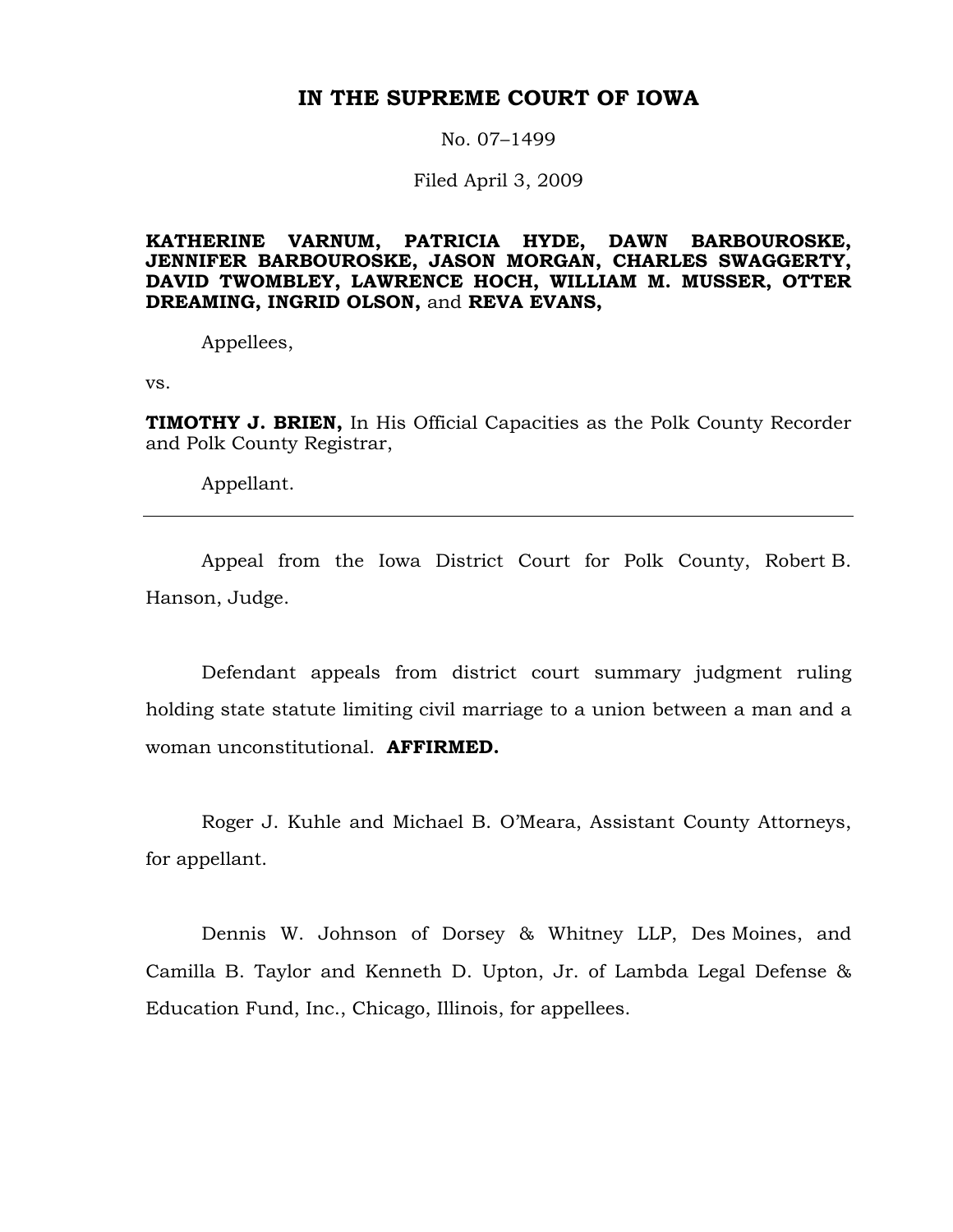John M. Murray of Murray & Murray, PLC, Storm Lake; Paul Benjamin Linton, Special Counsel, Thomas More Society, Northbrook, Illinois; Paul R. Devin, Supreme Advocate, Knights of Columbus, New Haven, Connecticut; and Thomas Brejcha, President and Chief Counsel, Thomas More Society, Chicago, Illinois, for amicus curiae Knights of Columbus.

 Norman L. Springer, Jr. of McGinn McGinn Jennings & Springer, Council Bluffs, Mathew D. Staver, Stephen M. Crampton, Mary E. McAlister, and David M. Corry, Liberty Counsel, Lynchburg, Virginia, for amicus curiae Liberty Counsel.

 Michael J. Manno, West Des Moines, for amici curiae Jews Offering New Alternatives to Homosexuality, Parents and Friends of Ex-Gays & Gays, and Evergreen International.

 Jason M. Steffens of Simmons Perrine PLC, Cedar Rapids, and Roger T. Severino of The Becket Fund for Religious Liberty, Washington, D.C., for amicus curiae The Becket Fund for Religious Liberty.

 Andrew J. Boettger of Hastings & Gartin, LLP, Ames, and Steven W. Fitschen, Barry C. Hodge, and Nathan A. Driscoll of The National Legal Foundation, Virginia Beach, Virginia, for amicus curiae The National Legal Foundation.

 David James Hanson of Hofmeyer & Hanson PC, Fayette, and Joshua K. Baker of Institute for Marriage and Public Policy, Manassas, Virginia, for amici curiae James Q. Wilson, et al., Legal and Family Scholars.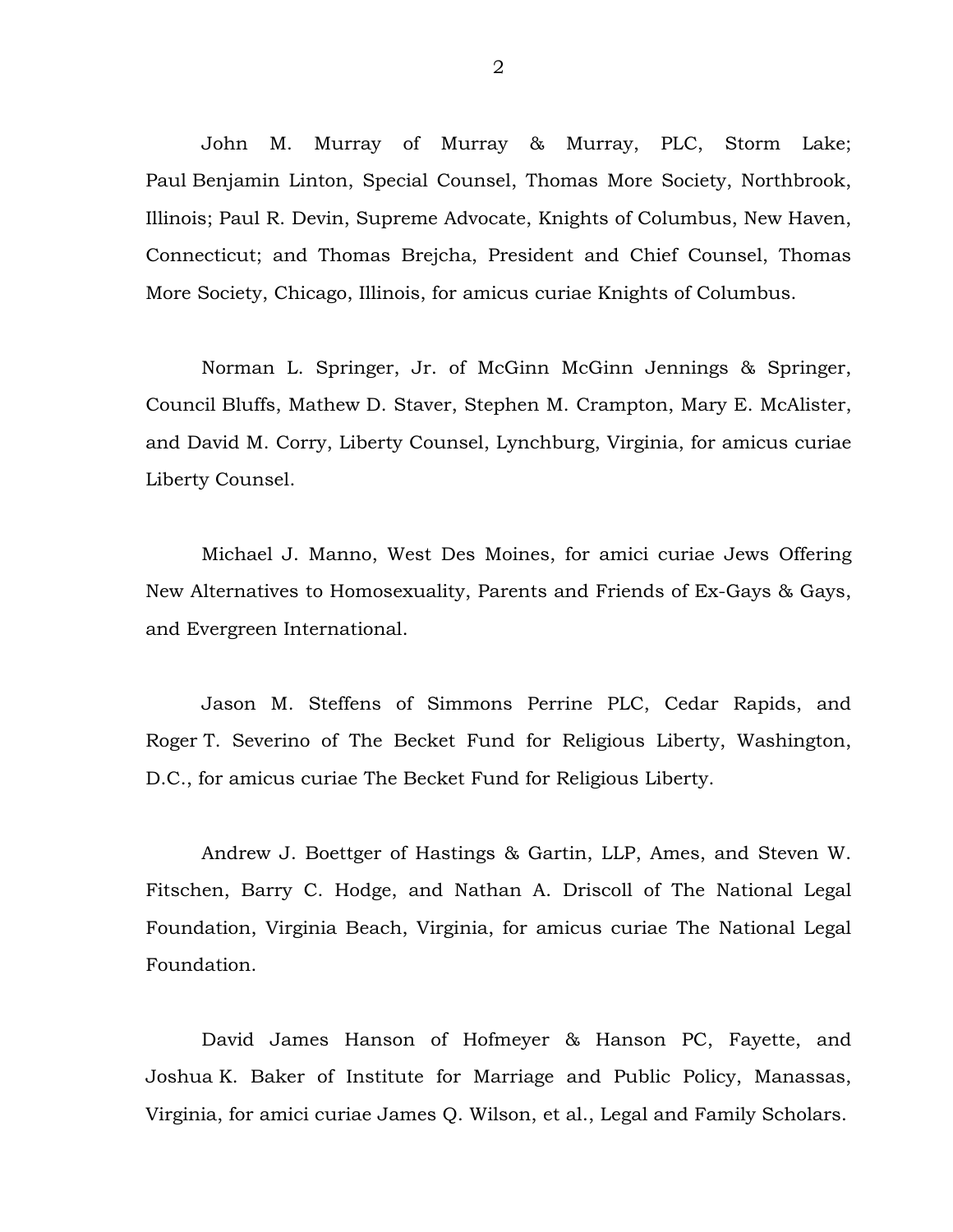Timm W. Reid of Galligan, Reid & Galligan, P.C. and Iowa Liberty and Justice Center, Des Moines, and Benjamin W. Bull, Brian W. Raum and James A. Campbell of Alliance Defense Fund, Scottsdale, Arizona, for amicus curiae Iowa Legislators.

 Robert R. Anderson, Vinton, Stuart J. Roth of American Center for Law & Justice, Washington, D.C., Laura B. Hernandez of The American Center for Law & Justice, Virginia Beach, Virginia, and Vincent P. McCarthy of American Center for Law & Justice NE, Litchfield, Connecticut, for amicus curiae The American Center for Law & Justice.

 Daniel DenBeste of Elderkin & Pirnie, PLC, Cedar Rapids, and Monte Neil Stewart of Marriage Law Foundation, Orem, Utah, for amici curiae United Families International, Family Watch International, and Family Leader Foundation.

Michael A. Giudicessi, Christian S. Walker, Karin A. Johnson, and Nicole Nayima of Faegre & Benson LLP, Des Moines; Michael A. Ponto of Faegre & Benson LLP, Minneapolis, Minnesota; and Evan Wolfson, Executive Director of Freedom to Marry, New York, New York, for amicus curiae Freedom to Marry.

 Randall C. Wilson of Iowa Civil Liberties Union, Des Moines, and John A. Knight of American Civil Liberties Union Foundation, Chicago, Illinois, for amici curiae The Bazelon Center for Mental Health Law, Iowa Protection and Advocacy Services, Inc., National Council on Independent Living, and the National Senior Citizens Law Center.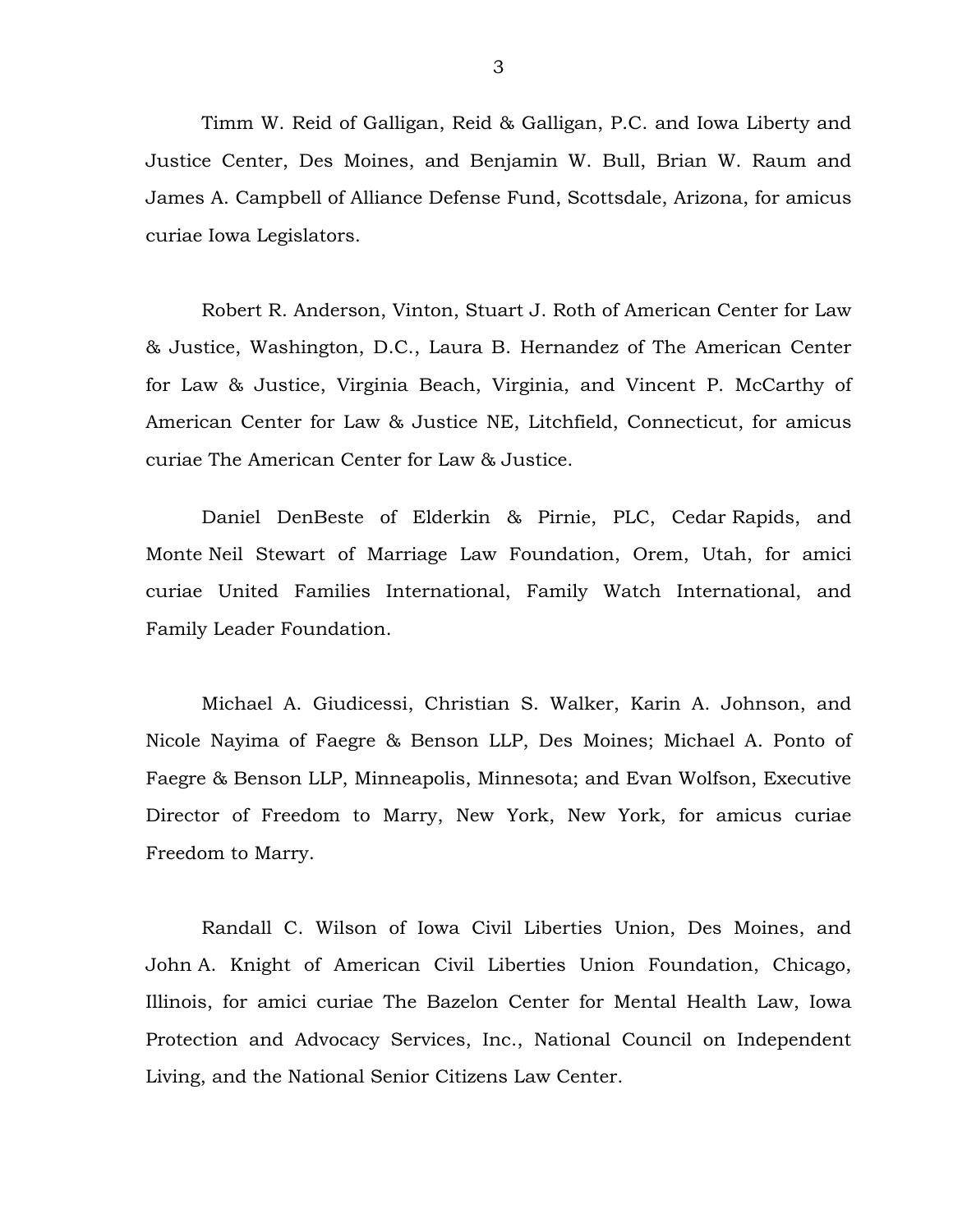David H. Goldman, Brent A. Cashatt, and Kodi A. Petersen of Babich, Goldman, Cashatt & Renzo, P.C., Des Moines, and Suzanne B. Goldberg, Clinical Professor of Law and Director of Sexuality and Gender Law Clinic Columbia Law School, New York, New York, for amici curiae Robert C. Hunter, Jean C. Love, and Maura Strassberg, Iowa Constitutional Law Scholars.

 Gordon R. Fischer of Bradshaw, Fowler, Proctor & Fairgrave, P.C., Des Moines, and Hugh S. Balsam and Kara J. Bruce of Locke Lord Bissell & Liddell, LLP, Chicago, Illinois, for amici curiae Certain Current and Former Iowa Elected Officials.

 Ivan T. Webber of Ahlers & Cooney, P.C., Des Moines, and Tobias Barrington Wolff of University of Pennsylvania Law School, Philadelphia, Pennsylvania, for amici curiae OneIowa; The Iowa Chapters of Parents, Families and Friends of Lesbians and Gays; The Equal Justice Society; The National Black Justice Coalition; The Mexican American Legal Defense and Educational Fund; The Zuna Institute; The Asian American Justice Center; The Southern Poverty Law Center; People for the American Way Foundation; The Asian American Legal Defense and Education Fund; and The Immigrants' Rights Program of the American Friends Service Committee.

 Harvey L. Harrison of Harrison & Dietz-Kilen, P.L.C., Des Moines, and Mary Bonauto, Bennett H. Klein, and Janson Wu of Gay & Lesbian Advocates & Defenders, Boston, Massachusetts, for amici curiae Massequality, Massachusetts Gay and Lesbian Political Caucus, Gay &

4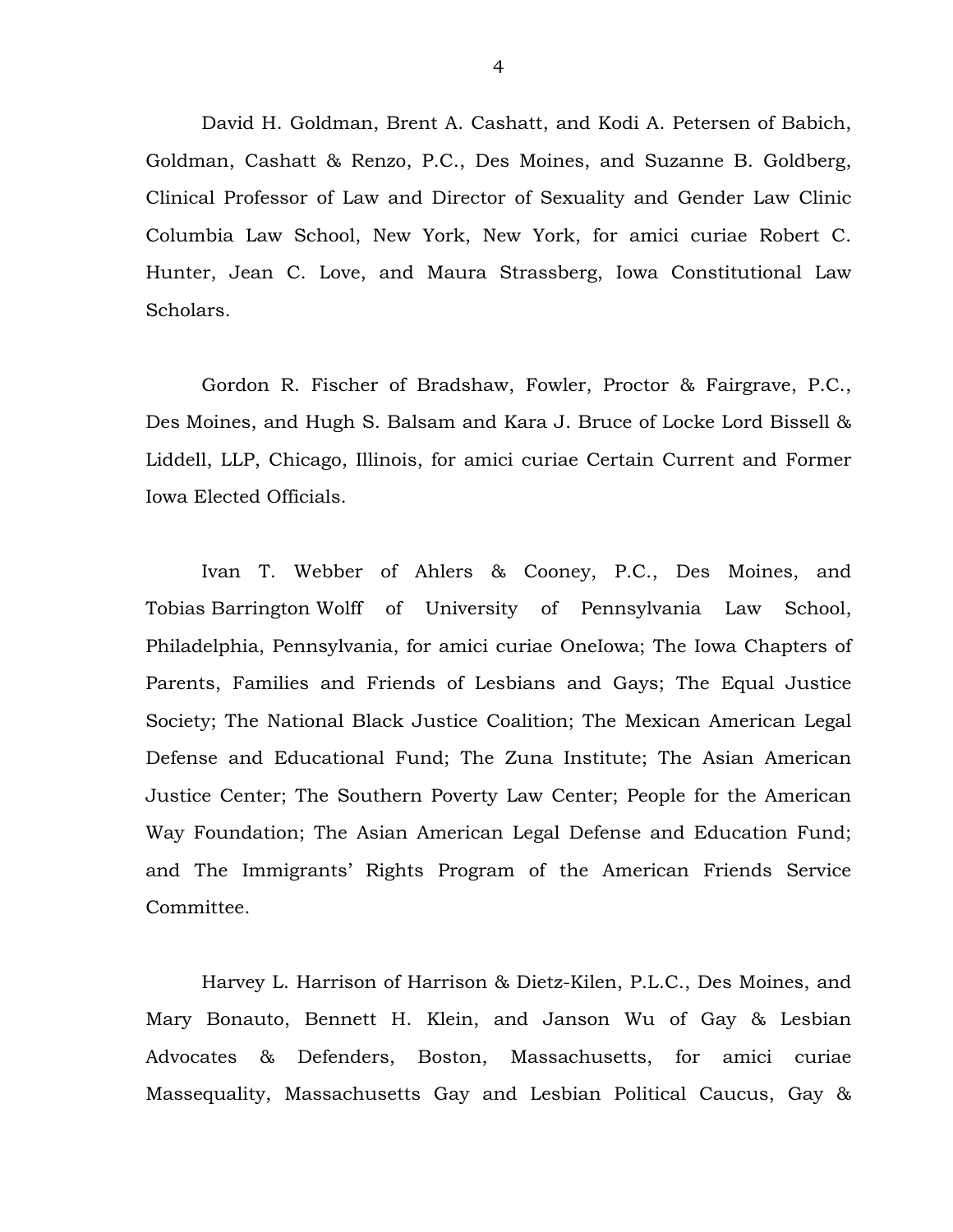Lesbian Advocates & Defenders, various Massachusetts Senators and Representatives, Equality Federation, Garden State Equality, Love Makes a Family, Vermont Freedom to Marry Task Force, Human Rights Campaign, Human Rights Campaign Foundation, and National Gay and Lesbian Task Force.

 Catherine C. Dietz-Kilen of Harrison & Dietz-Kilen, P.L.C., Des Moines, for amicus curiae Iowa and National Faith Leaders, Communities and Scholars.

 Charles E. Gribble and Matthew T. Oetker of Parrish, Kruidenier, Dunn, Boles, Gribble, Cook, Parrish, Gentry & Fisher, L.L.P., Des Moines, and Aderson B. Francois, Caroline Boucher, Amy E. Hatcher, and Damien G. Scott of Civil Rights Clinic, Howard University School of Law, for amicus curiae Howard University School of Law Civil Rights Clinic.

 Mark E. Schantz of College of Law University of Iowa, Iowa City, and Stephen Sanders and Jeffrey W. Sarles of Mayer Brown LLP, Chicago, Illinois, for amici curiae Iowa Professors of Law and History.

 Jim Quilty of Crawford & Quilty, Des Moines, and Vivian L. Polak, Jonathan A. Damon, Spencer R. Wood, Suman Chakraborty and Emily A. Gianquinto of Dewey & LeBoeuf LLP, New York, New York, for amici curiae The National Association of Social Workers, The National Association of Social Workers-Iowa Chapter, Youth and Shelter Services, and Middleton Center for Children's Rights at Drake University Law School.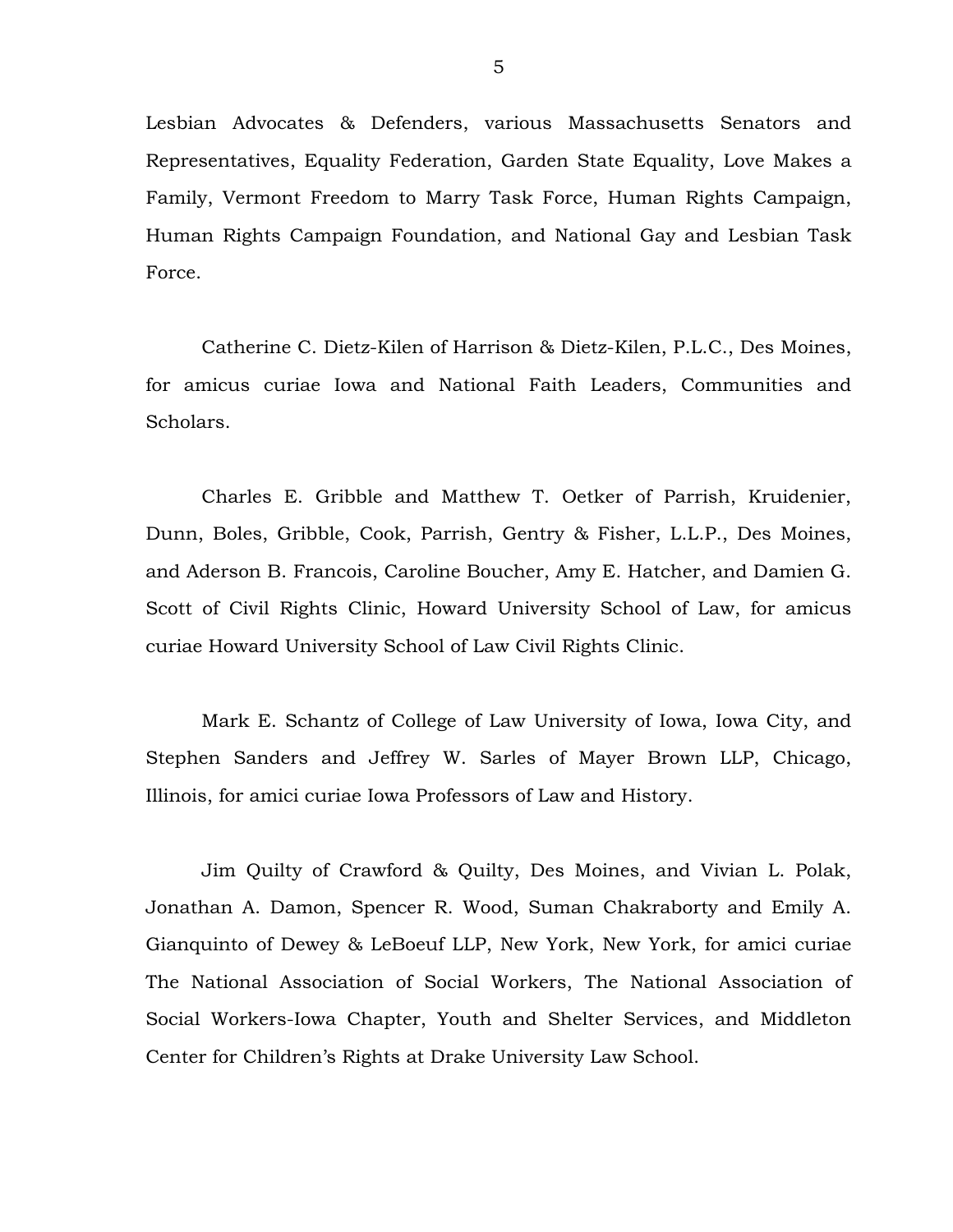Roxanne Barton Conlin of Roxanne Conlin & Associates, P.C., Des Moines, Jennifer K. Brown and Julie F. Kay of Legal Momentum, New York, New York, and Laura W. Brill, Elizabeth L. Rosenblatt, and Richard M. Simon of Irell & Manella, Los Angeles, California, for amici curiae Women's Rights Organizations.

 Joseph M. Barron, Des Moines; Richard T. Greenberg of McGuirewoods LLP, Chicago, Illinois; and Shannon Price Minter of National Center for Lesbian Rights, Washington, D.C., for amici curiae Professors of Family Law and Jurisprudence.

 Amy L. Reasner of Lynch Dallas, P.C., Cedar Rapids, and Carmine D. Boccuzzi of Cleary Gottlieb Steen & Hamilton LLP, New York, New York, for amicus curiae Social Science Academics and Associations.

 Thomas A. Newkirk and Paige E. Fiedler of Fiedler & Newkirk PLC, Urbandale; Paul M. Smith, William M. Hohengarten, and Anjan Choudhury of Jenner & Block LLP, Washington, D.C., and Nathalie F.P. Gilfoyle of American Psychological Association, Washington, D.C., for amicus curiae The American Psychological Association.

 Daniel L. Bray of Bray & Klockau, P.L.C., Iowa City, and Diana E. Richmond of Sideman & Bancroft LLP, San Francisco, California, for amici curiae The American Academy of Matrimonial Lawyers, Joan and Lyle Middleton Center for Children's Rights, Drake Legal Clinic, and Pediatricians and Family Physicians.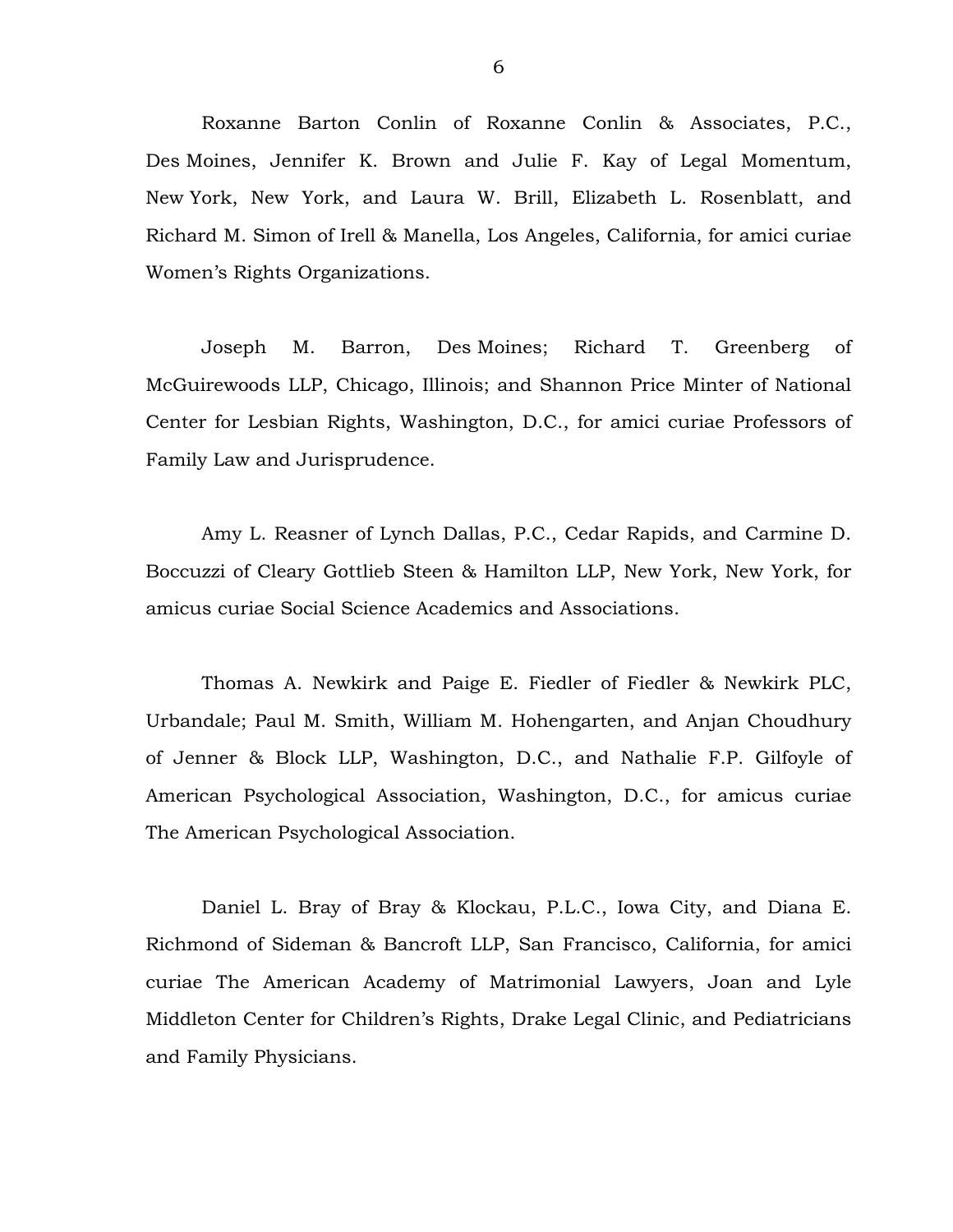#### **CADY, Justice.**

In this case, we must decide if our state statute limiting civil marriage to a union between a man and a woman violates the Iowa Constitution, as the district court ruled. On our review, we hold the Iowa marriage statute violates the equal protection clause of the Iowa Constitution. Therefore, we affirm the decision of the district court.

### **I. Background Facts and Proceedings.**

 This lawsuit is a civil rights action by twelve individuals who reside in six communities across Iowa. Like most Iowans, they are responsible, caring, and productive individuals. They maintain important jobs, or are retired, and are contributing, benevolent members of their communities. They include a nurse, business manager, insurance analyst, bank agent, stay-at-home parent, church organist and piano teacher, museum director, federal employee, social worker, teacher, and two retired teachers. Like many Iowans, some have children and others hope to have children. Some are foster parents. Like all Iowans, they prize their liberties and live within the borders of this state with the expectation that their rights will be maintained and protected—a belief embraced by our state motto.<sup>1</sup>

 Despite the commonality shared with other Iowans, the twelve plaintiffs are different from most in one way. They are sexually and romantically attracted to members of their own sex. The twelve plaintiffs comprise six same-sex couples who live in committed relationships. Each maintains a hope of getting married one day, an aspiration shared by many throughout Iowa.

<sup>&</sup>lt;sup>1</sup>The state motto of Iowa is: "Our liberties we prize and our rights we will maintain." It is inscribed on the Great Seal of Iowa and on our state flag. *See* Iowa Code §§ 1A.1, 1B.1 (2009).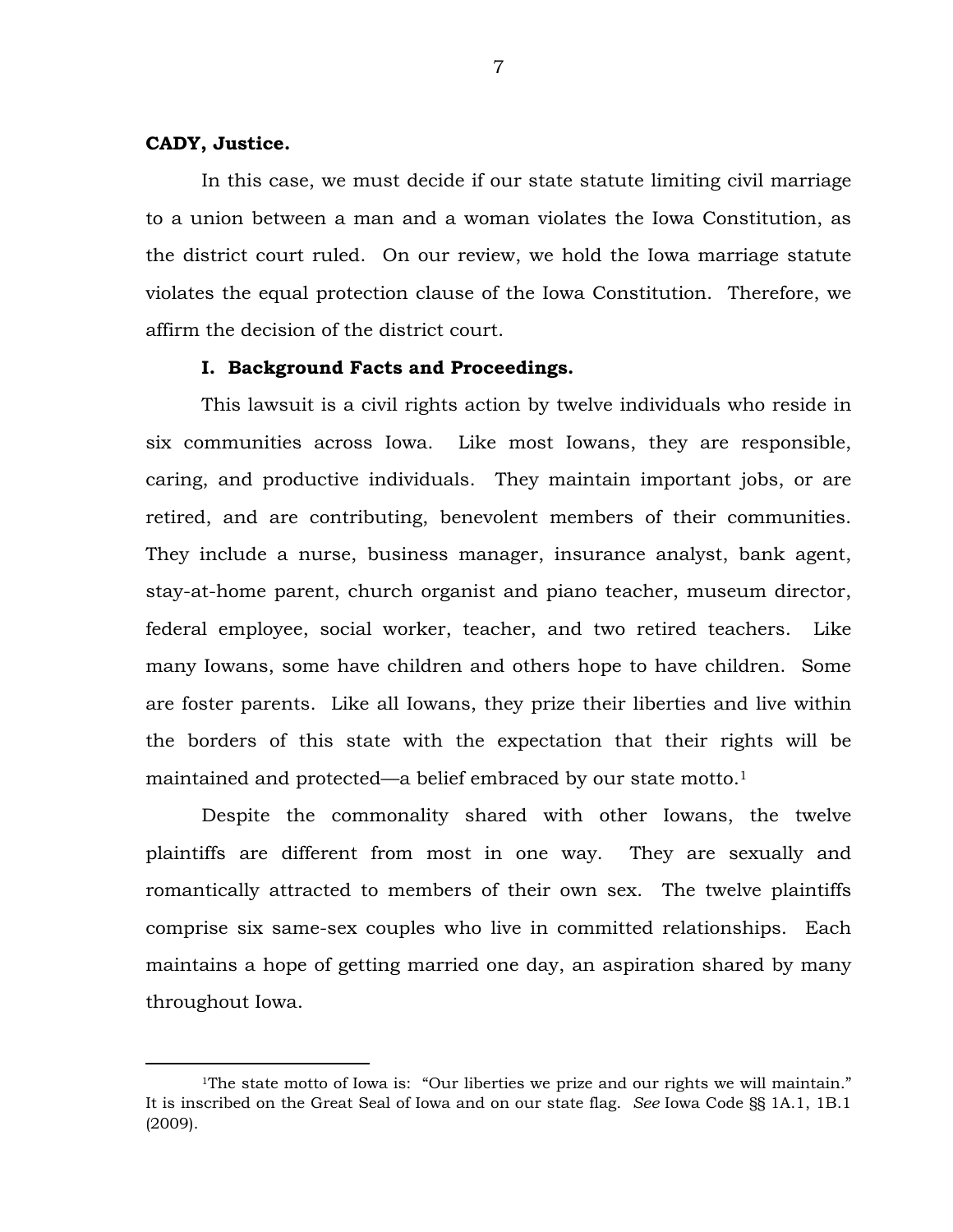Unlike opposite-sex couples in Iowa, same-sex couples are not permitted to marry in Iowa. The Iowa legislature amended the marriage statute in 1998 to define marriage as a union between only a man and a woman.2 Despite this law, the six same-sex couples in this litigation asked the Polk County recorder to issue marriage licenses to them. The recorder, following the law, refused to issue the licenses, and the six couples have been unable to be married in this state. Except for the statutory restriction that defines marriage as a union between a man and a woman, the twelve plaintiffs met the legal requirements to marry in Iowa.

 As other Iowans have done in the past when faced with the enforcement of a law that prohibits them from engaging in an activity or achieving a status enjoyed by other Iowans, the twelve plaintiffs turned to the courts to challenge the statute. They seek to declare the marriage statute unconstitutional so they can obtain the array of benefits of marriage enjoyed by heterosexual couples, protect themselves and their children, and demonstrate to one another and to society their mutual commitment.

 In turning to the courts, the twelve plaintiffs filed this lawsuit in the Polk County District Court. They claimed the statutory same-sex marriage ban violates certain liberty and equality rights under the Iowa Constitution. The individual rights claimed by plaintiffs to be adversely affected (by the action of the legislative branch in enacting the same-sex marriage ban and the action of the government officials of the executive branch in enforcing the ban) included the fundamental right to marry, as well as rights to privacy and familial association. Additionally, plaintiffs claimed the legislative and

8

<sup>&</sup>lt;sup>2</sup>Iowa Code section 595.2(1) provides "[o]nly a marriage between a male and a female is valid." All statutory references are to the 2009 Code of Iowa. While some statutes referenced here have been amended since this lawsuit originated, none of the amendments dictate the outcome of this case.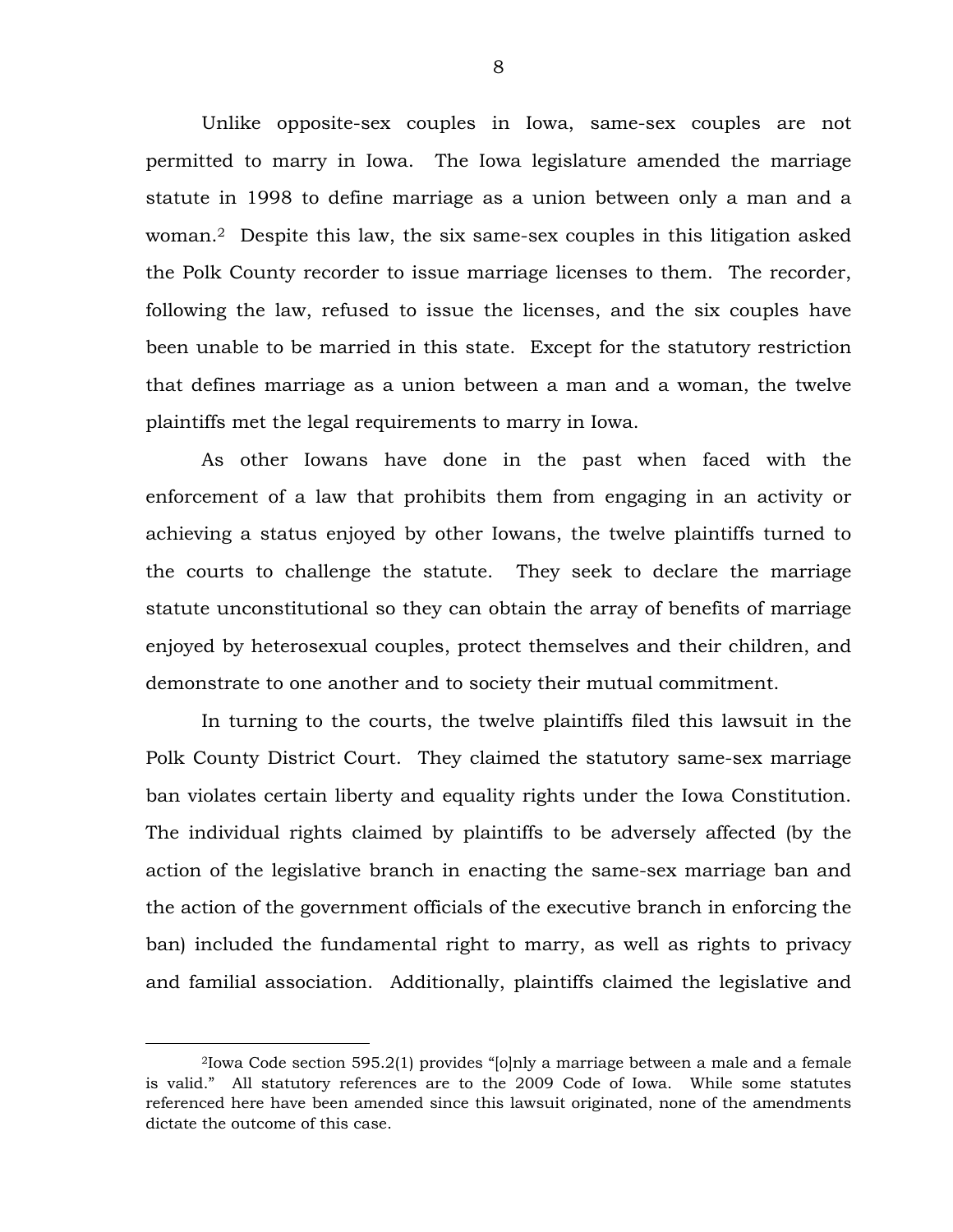the executive actions unconstitutionally discriminated against them on several bases, including sexual orientation.

 The case was presented to the district court by means of a summary judgment motion. The record was developed through witness affidavits and depositions. This record included an explanation by some of the plaintiffs of the disadvantages and fears they face each day due to the inability to obtain a civil marriage in Iowa. These disadvantages and problems include the legal inability to make many life and death decisions affecting their partner, including decisions related to health care, burial arrangements, autopsy, and disposition of remains following death. Various plaintiffs told of the inability to share in their partners' state-provided health insurance, publicemployee pension benefits, and many private-employer-provided benefits and protections. They also explained how several tax benefits are denied. Adoption proceedings are also more cumbersome and expensive for unmarried partners. Other obstacles presented by the inability to enter into a civil marriage include numerous nongovernmental benefits of marriage that are so common in daily life they often go unnoticed, such as something so simple as spousal health club memberships. Yet, perhaps the ultimate disadvantage expressed in the testimony of the plaintiffs is the inability to obtain for themselves and for their children the personal and public affirmation that accompanies marriage.

 The parties also explored the reasons for defining marriage in a way that denies these benefits to same-sex couples. The County offered five primary interests of society in support of the legislature's exclusive definition of marriage. The first three interests are broadly related to the advancement of child rearing. Specifically, the objectives centered on promoting procreation, promoting child rearing by a mother and a father within a

9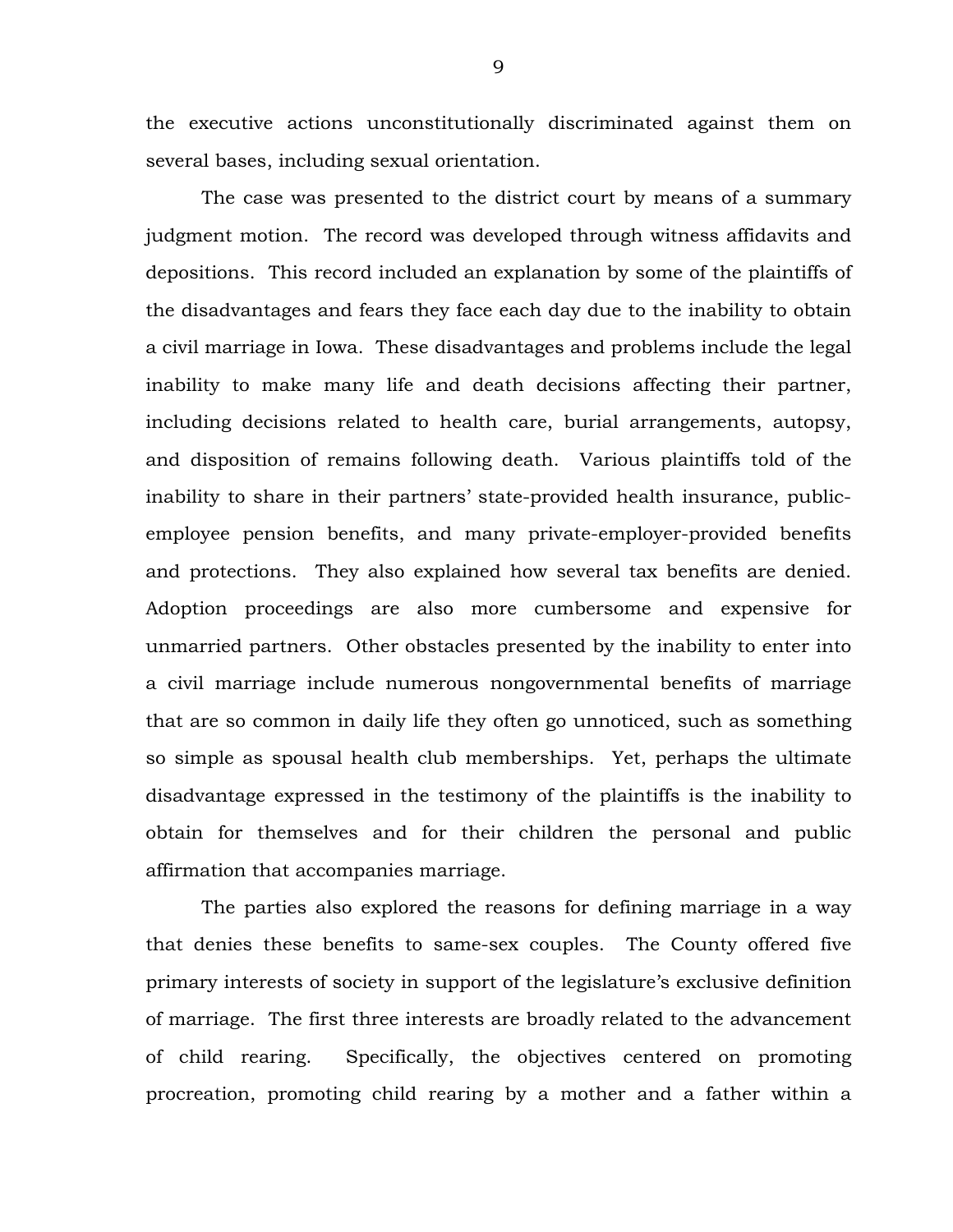marriage, and promoting stability in an opposite-sex relationship to raise and nurture children. The fourth interest raised by the County addressed the conservation of state resources, while the final reason concerned the governmental interest in promoting the concept and integrity of the traditional notion of marriage.

 Much of the testimony presented by the County was in the form of opinions by various individuals that same-sex marriage would harm the institution of marriage and also harm children raised in same-sex marriages. Two college professors testified that a heterosexual marriage is, overall, the optimal forum in which to raise children. A retired pediatrician challenged the accuracy of some of the medical research that concludes there is no significant difference between children raised by same-sex couples and opposite-sex couples. A clinical psychologist testified sexual orientation is not as defined and stable as race and gender and can change over time. He acknowledged, however, it is difficult to change a person's sexual orientation, and efforts to do so can be harmful to the person.

 The plaintiffs produced evidence to demonstrate sexual orientation and gender have no effect on children raised by same-sex couples, and same-sex couples can raise children as well as opposite-sex couples. They also submitted evidence to show that most scientific research has repudiated the commonly assumed notion that children need opposite-sex parents or biological parents to grow into well-adjusted adults. Many leading organizations, including the American Academy of Pediatrics, the American Psychiatric Association, the American Psychological Association, the National Association of Social Workers, and the Child Welfare League of America, weighed the available research and supported the conclusion that gay and lesbian parents are as effective as heterosexual parents in raising children.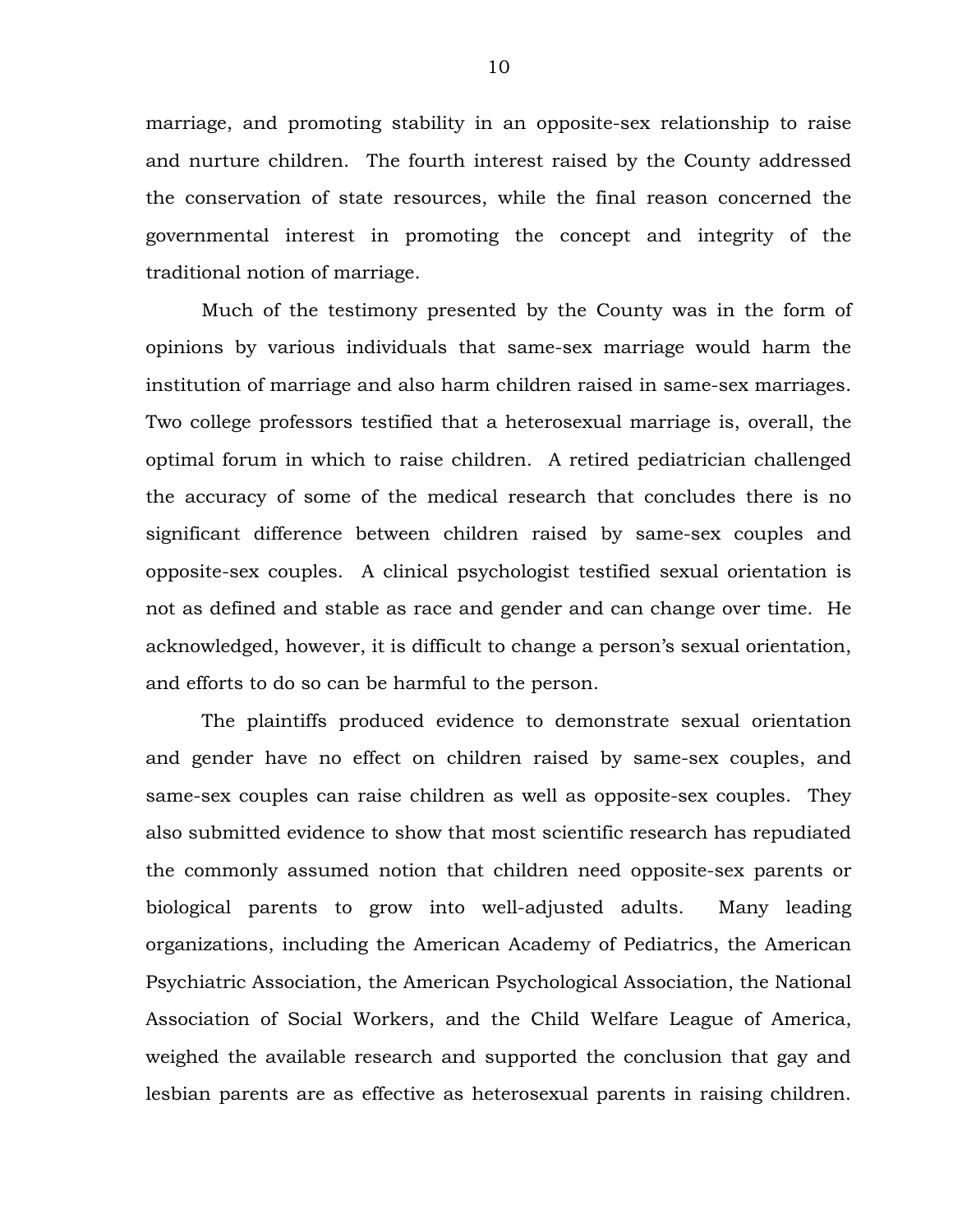For example, the official policy of the American Psychological Association declares, "There is no scientific evidence that parenting effectiveness is related to parental sexual orientation: Lesbian and gay parents are as likely as heterosexual parents to provide supportive and healthy environments for children."3 Almost every professional group that has studied the issue indicates children are not harmed when raised by same-sex couples, but to the contrary, benefit from them. In Iowa, agencies that license foster parents have found same-sex couples to be good and acceptable parents. It is estimated that more than 5800 same-sex couples live throughout Iowa, and over one-third of these couples are raising children.

 The district court concluded the statute was unconstitutional under the due process and equal protection clauses of the Iowa Constitution and granted summary judgment to the plaintiffs. It initially ordered the county recorder to begin processing marriage licenses for same-sex couples, but stayed the order during the pendency of an appeal.

#### **II. Standard of Review.**

 Summary judgment is appropriate only when "there is no genuine issue as to any material fact and . . . the moving party is entitled to a judgment as a matter of law." Iowa R. Civ. P. 1.981(3). "An issue of fact is 'material' only when the dispute is over facts that might affect the outcome of the suit, given the applicable governing law." *Junkins v. Branstad*, 421 N.W.2d 130, 132 (Iowa 1988). The party requesting summary judgment

 <sup>3</sup>This statement is the official policy of the American Psychological Association regarding sexual orientation, parents, and children. *See* Am. Psychological Ass'n Council of Representatives, Am. Psychological Ass'n, *Resolution on Sexual Orientation, Parents, and Children* (2004), *in* Ruth Ullmann Paige, *Proceedings of the American Psychological Association for the Legislative Year 2004: Minutes of the Annual Meeting of the Council of Representatives July 28 & 30, 2004, Honolulu, HI*, 60 Am. Psychologist 436–511 (July– August 2005), available at http://www.apa.org/pi/lgbc/policy/parents.html (reporting adoption of resolution).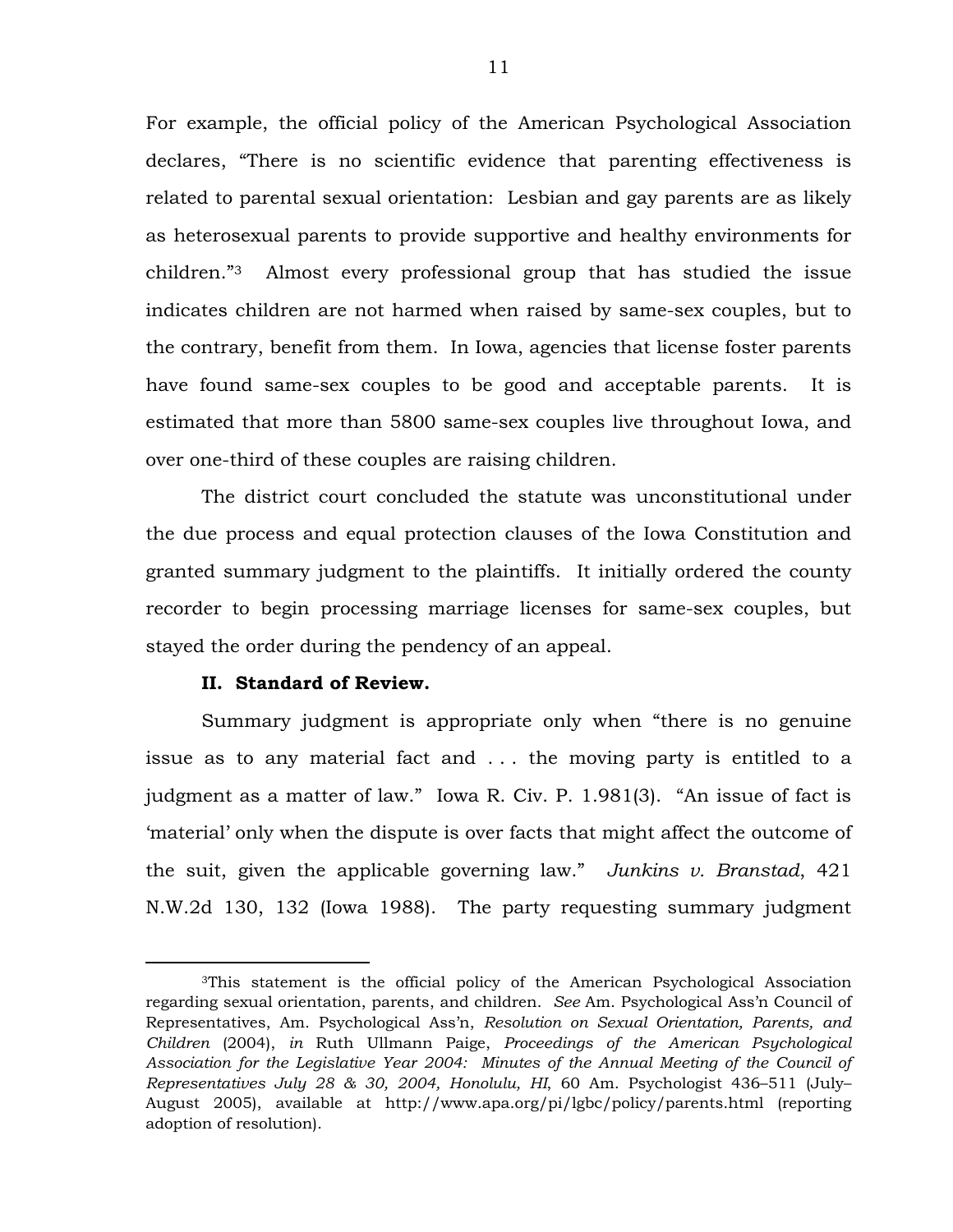shoulders the burden to demonstrate no genuine issue of material fact exists. *Hunter v. City of Des Moines Mun. Hous. Auth.*, 742 N.W.2d 578, 584 (Iowa 2007). We review the legal issues necessary for resolution of the constitutional claims presented within the context of the summary judgment proceeding de novo. *Kistler v. City of Perry*, 719 N.W.2d 804, 805 (Iowa 2006).

### **III. Constitutional Separation of Powers.**

 We approach the resolution of this case with a keen and respectful understanding of our Iowa Constitution and the vital roles of the three branches of government, as well as the role of the people. It is important for these roles to be identified and expressed from time to time when individuals seek recognition of rights, if only to serve as a reminder of the process of governing that has served us so well as a state for over 150 years.

 The Iowa Constitution is the cornerstone of governing in Iowa. Like the United States Constitution, the Iowa Constitution creates a remarkable blueprint for government. It establishes three separate, but equal, branches of government and delineates the limited roles and powers of each branch. *See* Iowa Const. art. III, § 1 ("The powers of the government of Iowa shall be divided into three separate departments—the legislative, the executive, and the judicial: and no person charged with the exercise of powers properly belonging to one of these departments shall exercise any function appertaining to either of the others, except in cases hereinafter expressly directed or permitted."). Among other basic principles essential to our form of government, the constitution defines certain individual rights upon which the government may not infringe. *See* Iowa Const. art. I ("Bill of Rights"). Equal protection of the law is one of the guaranteed rights. *See* Iowa Const. art. I, § 6. All these rights and principles are declared and undeniably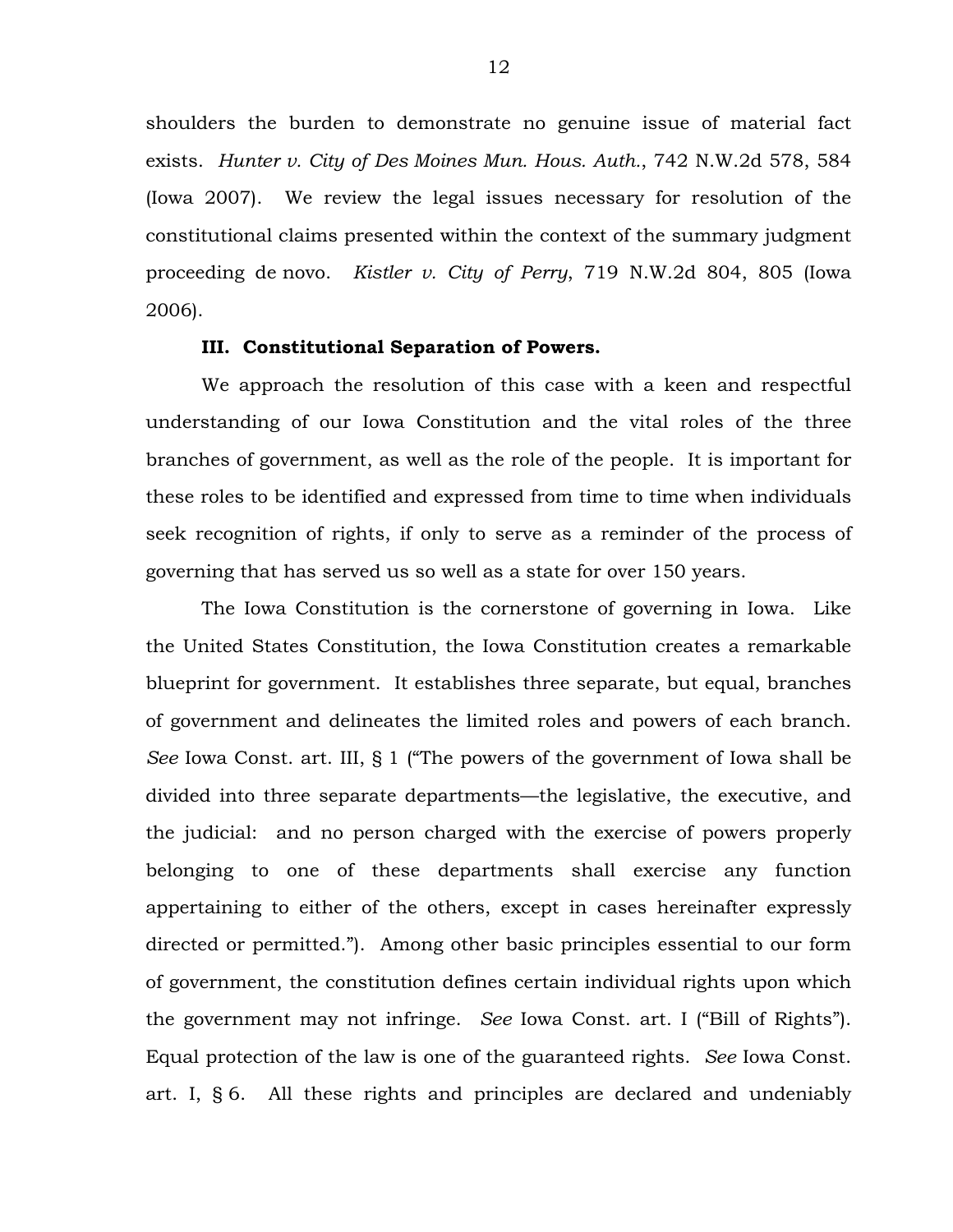accepted as the supreme law of this state, against which no contrary law can stand. *See* Iowa Const. art. XII, § 1 ("This constitution shall be the supreme law of the state, and any law inconsistent therewith, shall be void.").

 This case, as with most other civil rights actions before it, implicates these broad constitutional principles of governing. The legislature, in carrying out its constitutional role to make public policy decisions, enacted a law that effectively excludes gay and lesbian people from the institution of civil marriage. The executive branch of government, in carrying out its role to execute the law, enforced this statute through a county official who refused to issue marriage licenses to six same-sex couples. These Iowans, believing that the law is inconsistent with certain constitutional mandates, exercised their constitutional right to petition the courts for redress of their grievance. This court, consistent with its role to interpret the law and resolve disputes, now has the responsibility to determine if the law enacted by the legislative branch and enforced by the executive branch violates the Iowa Constitution.

A statute inconsistent with the Iowa Constitution must be declared void, even though it may be supported by strong and deep-seated traditional beliefs and popular opinion. Iowa Const. art. XII, § 1 (providing any law inconsistent with the constitution is void). As Chief Justice John Marshall wrote over two centuries ago, "It is a proposition too plain to be contested, that the constitution controls any legislative act repugnant to it  $\dots$ . *Marbury v. Madison*, 5 U.S. (1 Cranch) 137, 177, 2 L. Ed. 60, 73 (1803).

It is also well established that courts must, under all circumstances, protect the supremacy of the constitution as a means of protecting our republican form of government and our freedoms. As was observed by Justice Robert H. Jackson decades ago in reference to the United States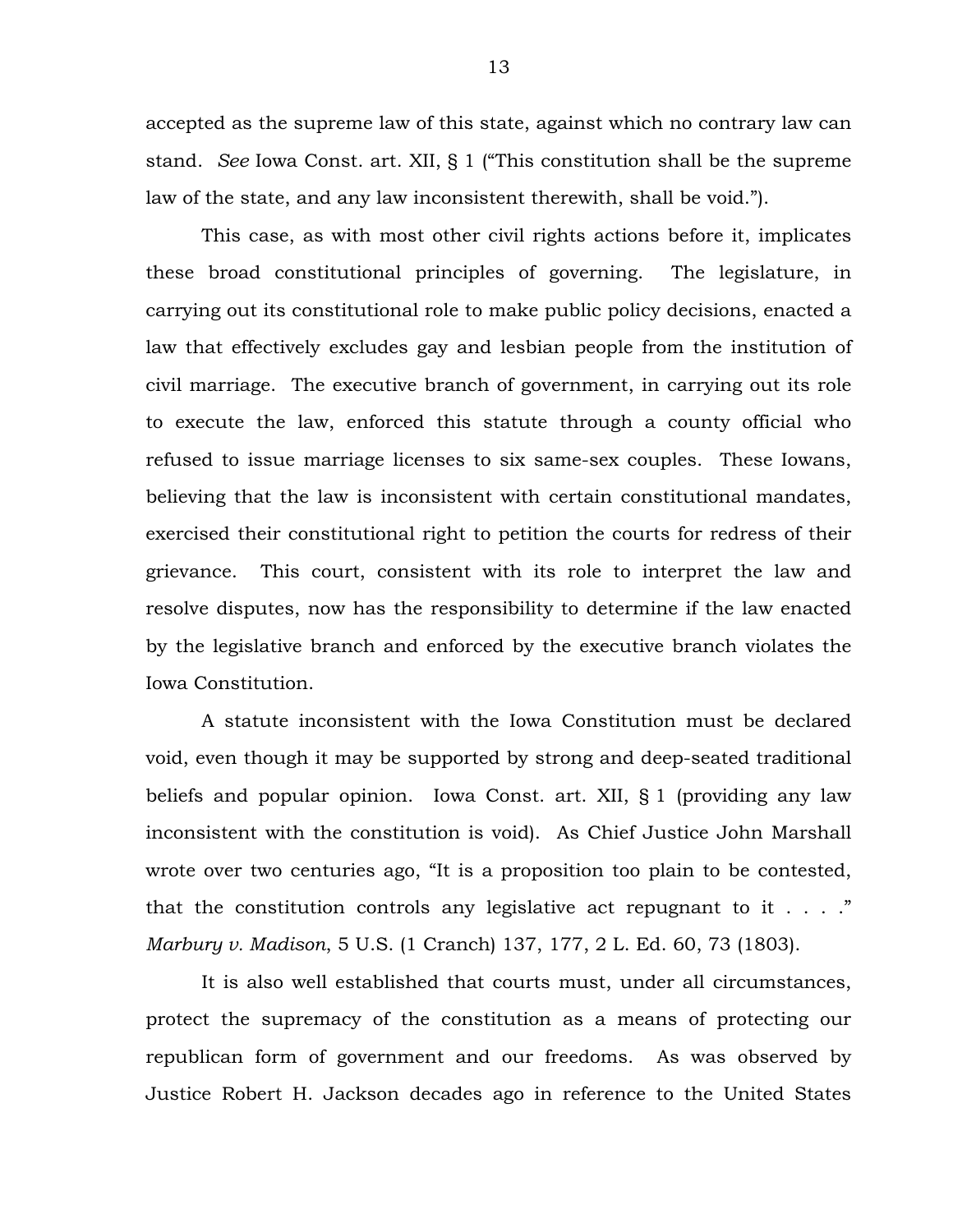Constitution, the very purpose of limiting the power of the elected branches of government by constitutional provisions like the Equal Protection Clause is "to withdraw certain subjects from the vicissitudes of political controversy, to place them beyond the reach of majorities and officials and to establish them as legal principles to be applied by the courts." *W. Va. State Bd. of Educ. v. Barnette*, 319 U.S. 624, 638, 63 S. Ct. 1178, 1185, 87 L. Ed. 1628, 1638 (1943).

The same principle applies to the provisions of the Iowa Constitution that limit government power. The idea that courts, free from the political influences in the other two branches of government, are better suited to protect individual rights was recognized at the time our Iowa Constitution was formed. *See Koehler v. Hill*, 60 Iowa 543, 667, 15 N.W. 609, 640–41 (1883) (Beck, J., dissenting) ("Judges ought not to be partisans, and be influenced by partisan control. Their duty is to interpret and apply the law, to the end that the liberty, and the rights and property, of the people may be secured."); 1 *The Debates of the Constitutional Convention; of the State of Iowa* 453 (W. Blair Lord rep.) (Davenport, Luse, Lane & Co. 1857) (containing expression of one delegate's desire "to have one department of our State government in regard to which we can say, there is no political taint or bias, there is no partisan complexion to it; it is of such a character that when we go before it to have our dearest rights decided, we may rest assured that they will be decided upon principles of law and equity, and not upon political or party principles").

In fulfilling this mandate under the Iowa Constitution, we look to the past and to precedent. We look backwards, not because citizens' rights are constrained to those previously recognized, but because historical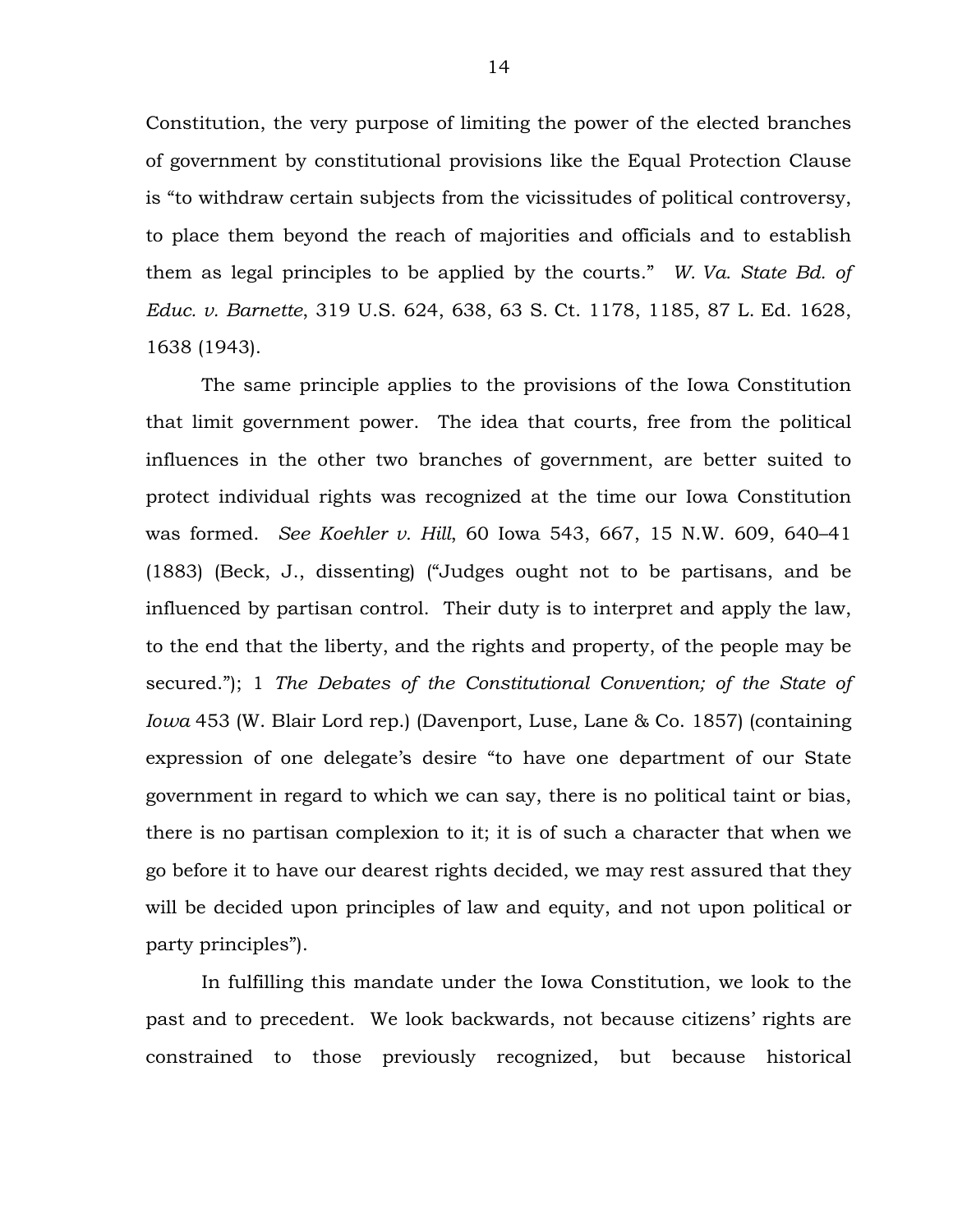constitutional principles provide the framework to define our future as we confront the challenges of today.

Our responsibility, however, is to protect constitutional rights of individuals from legislative enactments that have denied those rights, even when the rights have not yet been broadly accepted, were at one time unimagined, or challenge a deeply ingrained practice or law viewed to be impervious to the passage of time. The framers of the Iowa Constitution knew, as did the drafters of the United States Constitution, that "times can blind us to certain truths and later generations can see that laws once thought necessary and proper in fact serve only to oppress," and as our constitution "endures, persons in every generation can invoke its principles in their own search for greater freedom" and equality. *See Lawrence v. Texas*, 539 U.S. 558, 578–79, 123 S. Ct. 2472, 2484, 156 L. Ed. 2d 508, 526 (2003) (acknowledging intent of framers of Federal Constitution that Constitution endure and be interpreted by future generations); *Callender v. Skiles*, 591 N.W.2d 182, 190 (Iowa 1999) ("Our constitution is not merely tied to tradition, but recognizes the changing nature of society.").

When individuals invoke the Iowa Constitution's guarantees of freedom and equality, courts are bound to interpret those guarantees. In carrying out this fundamental and vital role, "we must never forget that it is a *constitution* we are expounding." *M'Culloch v. Maryland*, 17 U.S. (4 Wheat.) 316, 407, 4 L. Ed. 579, 602 (1819). It speaks with principle, as we, in turn, must also. *See State v. Wheeler*, 34 P.3d 799, 807 (Wash. 2001) (Sanders, J., dissenting).

Finally, it should be recognized that the constitution belongs to the people, not the government or even the judicial branch of government. *See* Iowa Const. art. I, § 2 ("All political power is inherent in the people.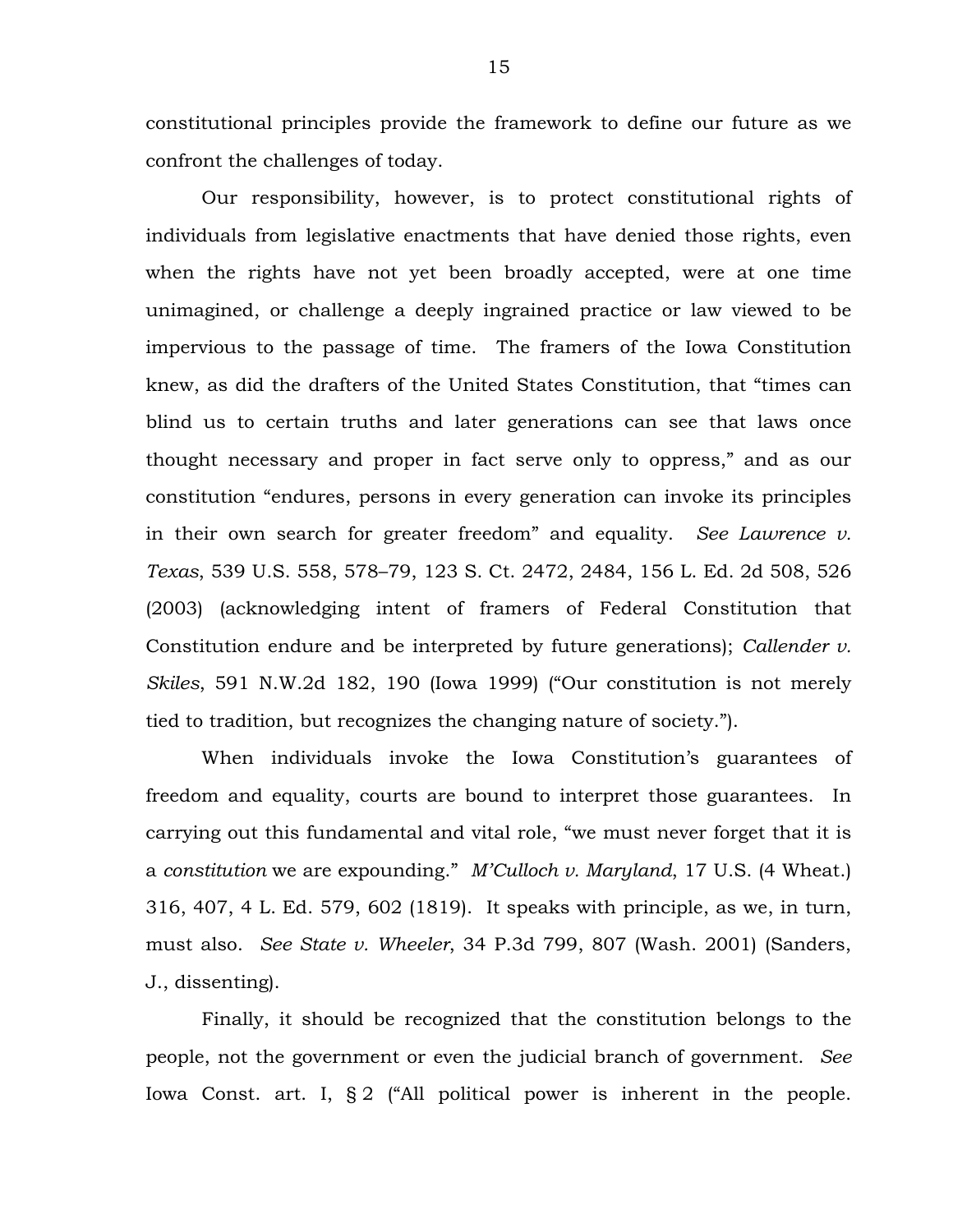Government is instituted for the protection, security, and benefit of the people, and they have the right, at all times, to alter or reform the same, whenever the public good may require it."). While the constitution is the supreme law and cannot be altered by the enactment of an ordinary statute, the power of the constitution flows from the people, and the people of Iowa retain the ultimate power to shape it over time. *See* Iowa Const. art. X ("Amendments to the Constitution").

#### **IV. Equal Protection.**

 **A. Background Principles.** The primary constitutional principle at the heart of this case is the doctrine of equal protection. The concept of equal protection is deeply rooted in our national and state history, but that history reveals this concept is often expressed far more easily than it is practiced. For sure, our nation has struggled to achieve a broad national consensus on equal protection of the laws when it has been forced to apply that principle to some of the institutions, traditions, and norms woven into the fabric of our society. This observation is important today because it reveals equal protection can only be defined by the standards of each generation. *See* Cass R. Sunstein, *Sexual Orientation and the Constitution: A Note on the Relationship Between Due Process and Equal Protection*, 55 U. Chi. L. Rev. 1161, 1163 (1988) ("[T]he Equal Protection Clause looks forward, serving to invalidate practices that were widespread at the time of its ratification and that were expected to endure.").

The process of defining equal protection, as shown by our history as captured and told in court decisions, begins by classifying people into groups. A classification persists until a new understanding of equal protection is achieved. The point in time when the standard of equal protection finally takes a new form is a product of the conviction of one, or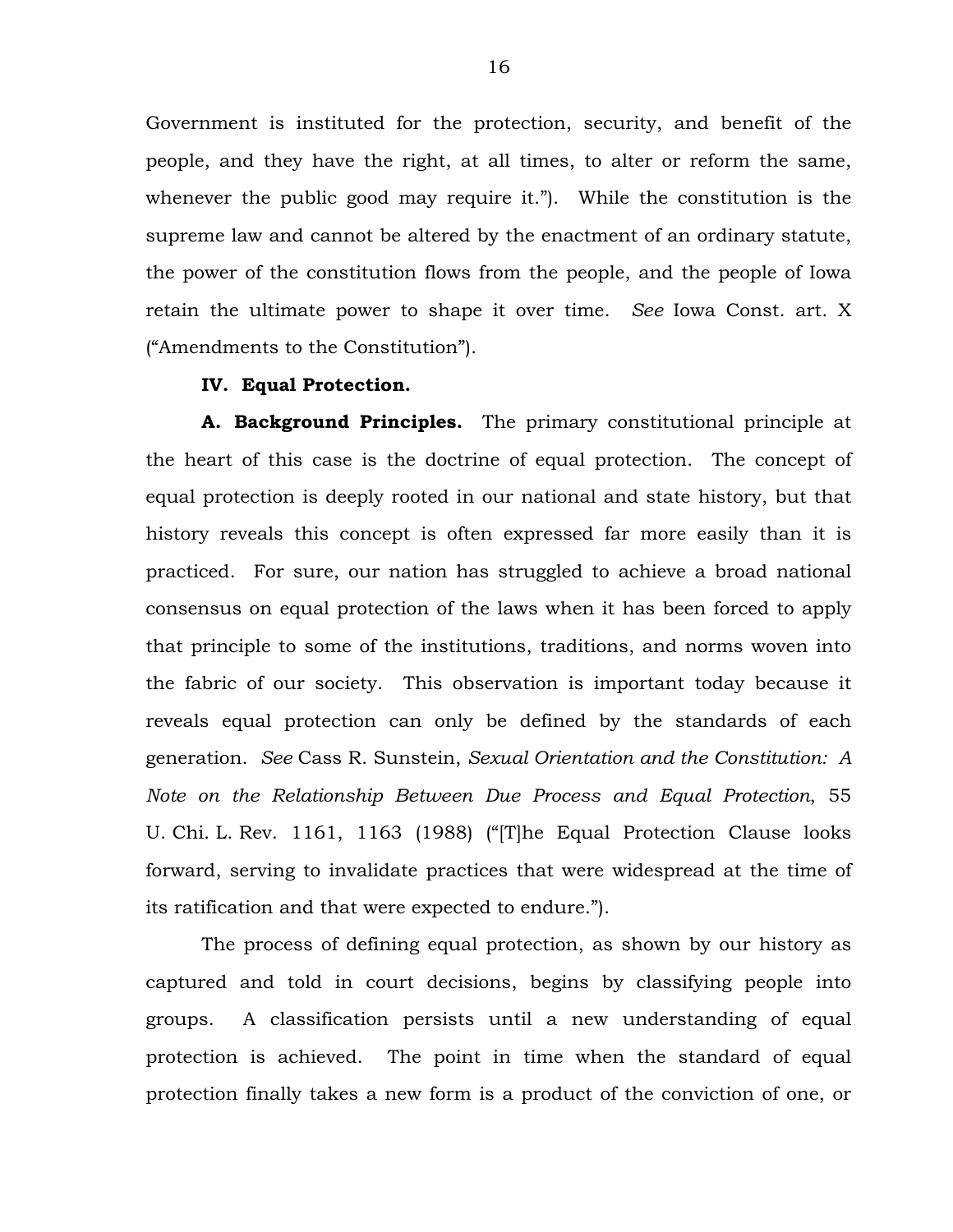many, individuals that a particular grouping results in inequality and the ability of the judicial system to perform its constitutional role free from the influences that tend to make society's understanding of equal protection resistant to change. As Justice Oliver Wendell Holmes poignantly said, "It is revolting to have no better reason for a rule of law than that so it was laid down in the time of Henry IV. It is still more revolting if the grounds upon which it was laid down have vanished long since, and the rule simply persists from blind imitation of the past." Oliver Wendell Holmes, Justice, Supreme Judicial Court of Massachusetts, *The Path of the Law*, address dedicating new hall at Boston University School of Law (January 8, 1897), *in* 10 Harv. L. Rev. 457, 469 (1897). This concept is evident in our past cases.

In the first reported case of the Supreme Court of the Territory of Iowa, *In re Ralph*, 1 Morris 1 (Iowa 1839), we refused to treat a human being as property to enforce a contract for slavery and held our laws must extend equal protection to persons of all races and conditions. 1 Morris at 9. This decision was seventeen years before the United States Supreme Court infamously decided *Dred Scott v. Sandford*, 60 U.S. (19 How.) 393, 15 L. Ed. 691 (1856), which upheld the rights of a slave owner to treat a person as property. Similarly, in *Clark v. Board of Directors*, 24 Iowa 266 (1868), and *Coger v. North West. Union Packet Co.*, 37 Iowa 145 (1873), we struck blows to the concept of segregation long before the United States Supreme Court's decision in *Brown v. Board of Education*, 347 U.S. 483, 74 S. Ct. 686, 98 L. Ed. 873 (1954). Iowa was also the first state in the nation to admit a woman to the practice of law, doing so in 1869. *Admission of Women to the Bar*, 1 Chicago Law Times 76, 76 (1887). Her admission occurred three years before the United States Supreme Court affirmed the State of Illinois' decision to *deny* women admission to the practice of law, *see Bradwell v.* 

17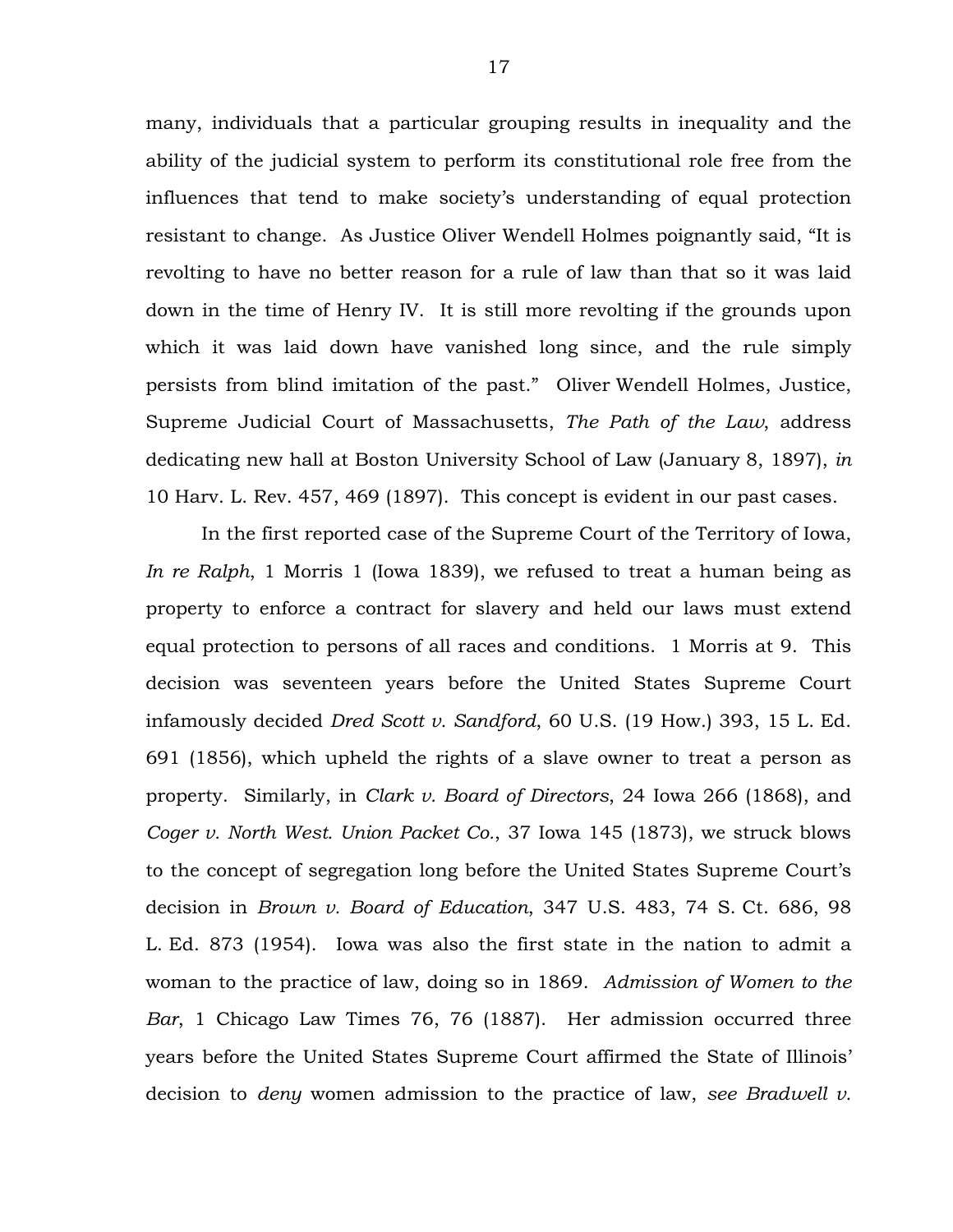*Illinois*, 83 U.S. (16 Wall.) 130, 139, 21 L. Ed. 442, 445 (1873), and twentyfive years before the United States Supreme Court affirmed the refusal of the Commonwealth of Virginia to admit women into the practice of law, *see Ex parte Lockwood*, 154 U.S. 116, 118, 14 S. Ct. 1082, 1083, 38 L. Ed. 929, 930 (1894). In each of those instances, our state approached a fork in the road toward fulfillment of our constitution's ideals and reaffirmed the "absolute equality of all" persons before the law as "the very foundation principle of our government."4 *See Coger*, 37 Iowa at 153.

So, today, this court again faces an important issue that hinges on our definition of equal protection. This issue comes to us with the same importance as our landmark cases of the past. The same-sex-marriage debate waged in this case is part of a strong national dialogue<sup>5</sup> centered on a fundamental, deep-seated, traditional institution that has excluded, by state action, a particular class of Iowans. This class of people asks a simple and direct question: How can a state premised on the constitutional principle of equal protection justify exclusion of a class of Iowans from civil marriage?

 <sup>4</sup>The cases we have cited are not meant to imply this court has been at the forefront in recognizing civil rights in all areas and at all times. *See*, *e.g.*, *In re Carragher*, 149 Iowa 225, 229–30, 128 N.W. 352, 354 (1910) (upholding a law that effectively denied women pharmacists the right to sell alcohol, stating "discrimination between the sexes is neither arbitrary nor capricious, and the fact that in many instances individuals of one sex are in general better fitted than those of the other sex for a given occupation or business is one of such common knowledge and observation that the Legislature may properly recognize it in enacting regulations therefor"). These cases do, however, reflect this court has, for the most part, been at the forefront in recognizing individuals' civil rights. The path we have taken as a state has not been by accident, but has been navigated with the compass of equality firmly in hand, constructed with a pointer balanced carefully on the pivot of equal protection.

<sup>5</sup>One commentator has found that, since the same-sex marriage debate started, twenty-seven states have passed constitutional amendments prohibiting same-sex marriage, and seventeen of those state amendments also ban other official forms of same-sex relationships, such as civil unions. Ben Schuman, Note, *Gods & Gays: Analyzing the Same-Sex Marriage Debate from a Religious Perspective*, 96 Geo. L.J. 2103, 2106–08 (2008). Only one state has recognized same-sex marriage, while several other states recognize civil unions or another form of same-sex relationship. *Id.*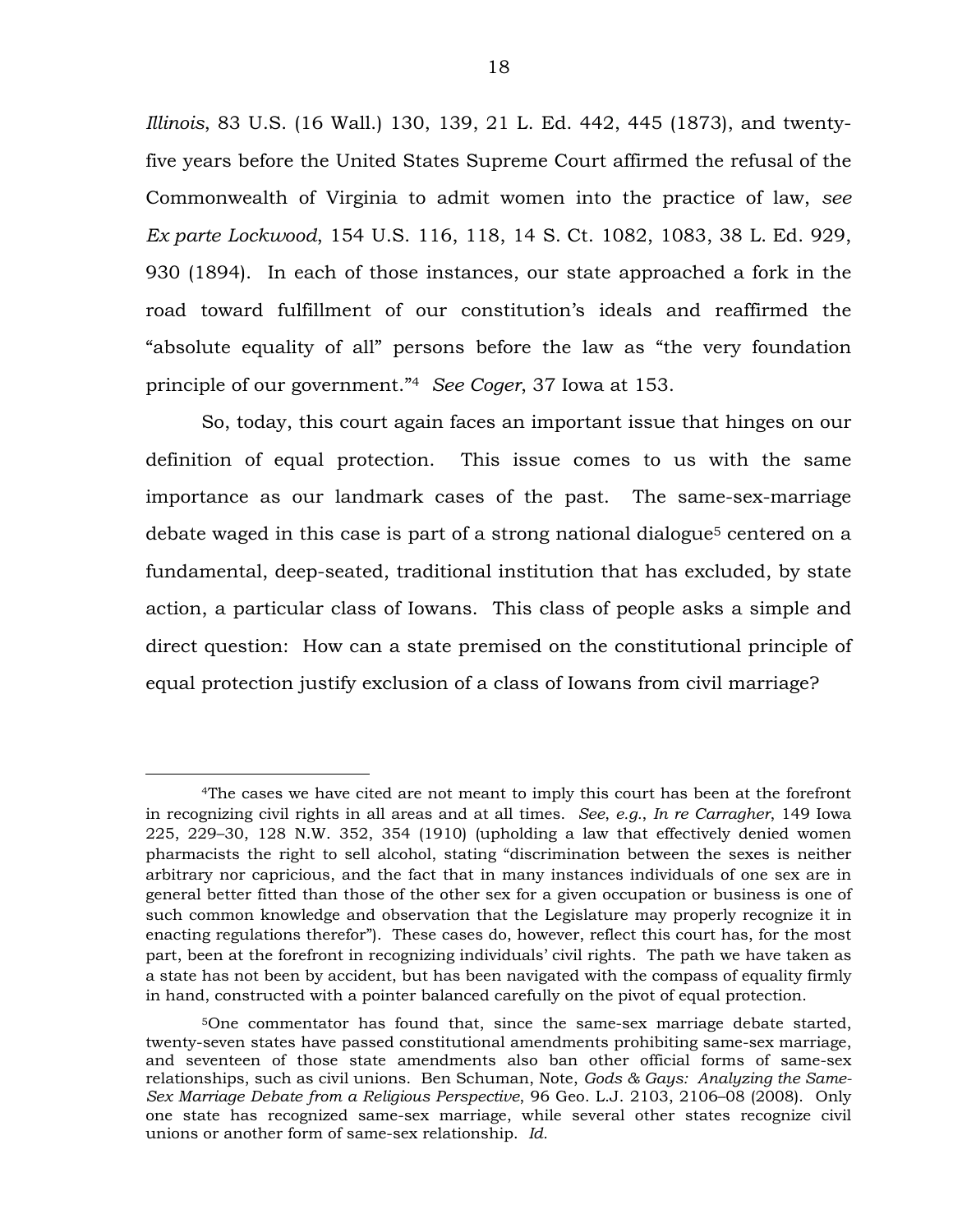**B. Legal Tests to Gauge Equal Protection.** The foundational principle of equal protection is expressed in article I, section 6 of the Iowa Constitution, which provides: "All laws of a general nature shall have a uniform operation; the general assembly shall not grant to any citizen or class of citizens, privileges or immunities, which, upon the same terms shall not equally belong to all citizens." *See also* Iowa Const. art. I, § 1 ("All men and women are, by nature, free and equal . . . ."); *id.* art. I, § 2 (recognizing "[a]ll political power is inherent in the people" and "[g]overnment is instituted for the protection, security, and benefit of the people"). Like the Federal Equal Protection Clause found in the Fourteenth Amendment to the United States Constitution, Iowa's constitutional promise of equal protection " 'is essentially a direction that all persons similarly situated should be treated alike.' "6 *Racing Ass'n of Cent. Iowa v. Fitzgerald*, 675 N.W.2d 1, 7 (Iowa 2004) [hereinafter *RACI II*] (quoting *City of Cleburne v. Cleburne Living Ctr.*, 473 U.S. 432, 439, 105 S. Ct. 3249, 3254, 87 L. Ed. 2d 313, 320 (1985)).

Even in the zealous protection of the constitution's mandate of equal protection, courts must give respect to the legislative process and presume

 <sup>6</sup>Plaintiffs' challenge to Iowa Code section 595.2 is based on the equal protection guarantee in the Iowa Constitution and does not implicate federal constitutional protections. Generally, we view the federal and state equal protection clauses as "identical in scope, import, and purpose." *Callender*, 591 N.W.2d at 187. At the same time, we have jealously guarded our right to "employ a different analytical framework" under the state equal protection clause as well as to independently apply the federally formulated principles. *Racing Ass'n of Cent. Iowa v. Fitzgerald*, 675 N.W.2d 1, 4–7 (Iowa 2004). Here again, we find federal precedent instructive in interpreting the Iowa Constitution, but we refuse to follow it blindly.

The United States Supreme Court has not resolved the broad question of whether an absolute ban of marriages between persons of the same sex violates the Federal Equal Protection Clause. *See Lawrence*, 539 U.S. at 578, 123 S. Ct. at 2484, 156 L. Ed. 2d at 525 (noting that case does not decide "whether the government must give formal recognition to any relationship that homosexual persons seek to enter"). Nor has the Court resolved many of the narrower legal questions presented by this lawsuit. Nonetheless, the federal framework traditionally employed for resolution of equal protection cases provides a useful starting point for evaluation of Iowa's constitutional equal protection provision.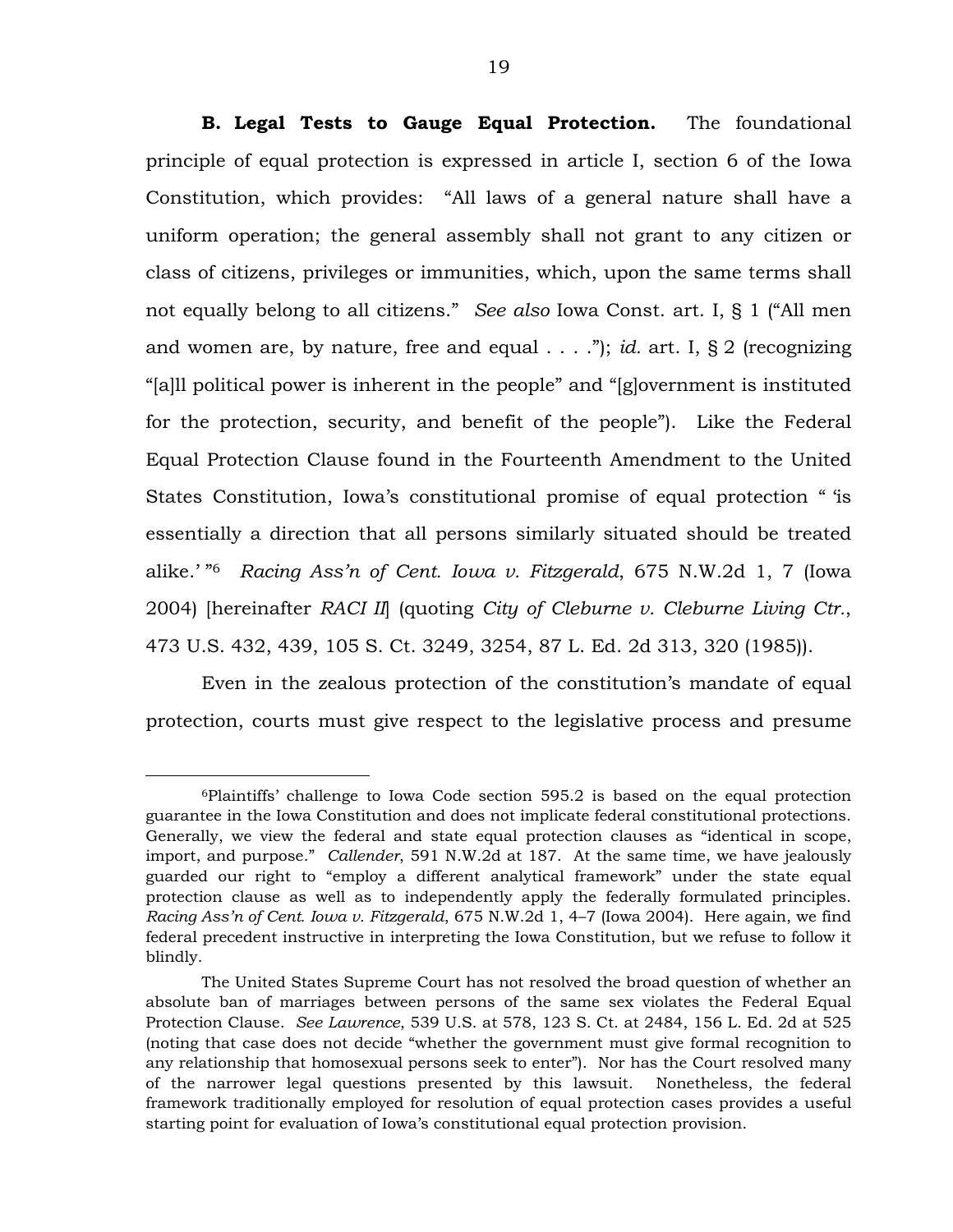its enactments are constitutional. We understand that Iowa's tripartite system of government requires the legislature to make difficult policy choices, including distributing benefits and burdens amongst the citizens of Iowa. In this process, some classifications and barriers are inevitable. As a result, courts pay deference to legislative decisions when called upon to determine whether the Iowa Constitution's mandate of equality has been violated by legislative action. More specifically, when evaluating challenges based on the equal protection clause, our deference to legislative policymaking is primarily manifested in the level of scrutiny we apply to review legislative action.

 In most cases, we apply a very deferential standard known as the "rational basis test." *Id.* Under the rational basis test, "[t]he plaintiff has the heavy burden of showing the statute unconstitutional and must negate every reasonable basis upon which the classification may be sustained." *Bierkamp v. Rogers*, 293 N.W.2d 577, 579–80 (Iowa 1980). In deference to the legislature, a statute will satisfy the requirements of the equal protection clause

"so long as there is a plausible policy reason for the classification, the legislative facts on which the classification is apparently based rationally may have been considered to be true by the governmental decisionmaker, and the relationship of the classification to its goal is not so attenuated as to render the distinction arbitrary or irrational."

*RACI II*, 675 N.W.2d at 7 (quoting *Fitzgerald v. Racing Ass'n of Cent. Iowa*, 539 U.S. 103, 107, 123 S. Ct. 2156, 2159, 156 L. Ed. 2d 97, 103 (2003)). Although the rational basis test is "deferential to legislative judgment, 'it is not a toothless one' in Iowa." *Id.* at 9 (quoting *Mathews v. de Castro*, 429 U.S. 181, 185, 97 S. Ct. 431, 434, 50 L. Ed. 2d 389, 394 (1976)). The rational basis test defers to the legislature's prerogative to make policy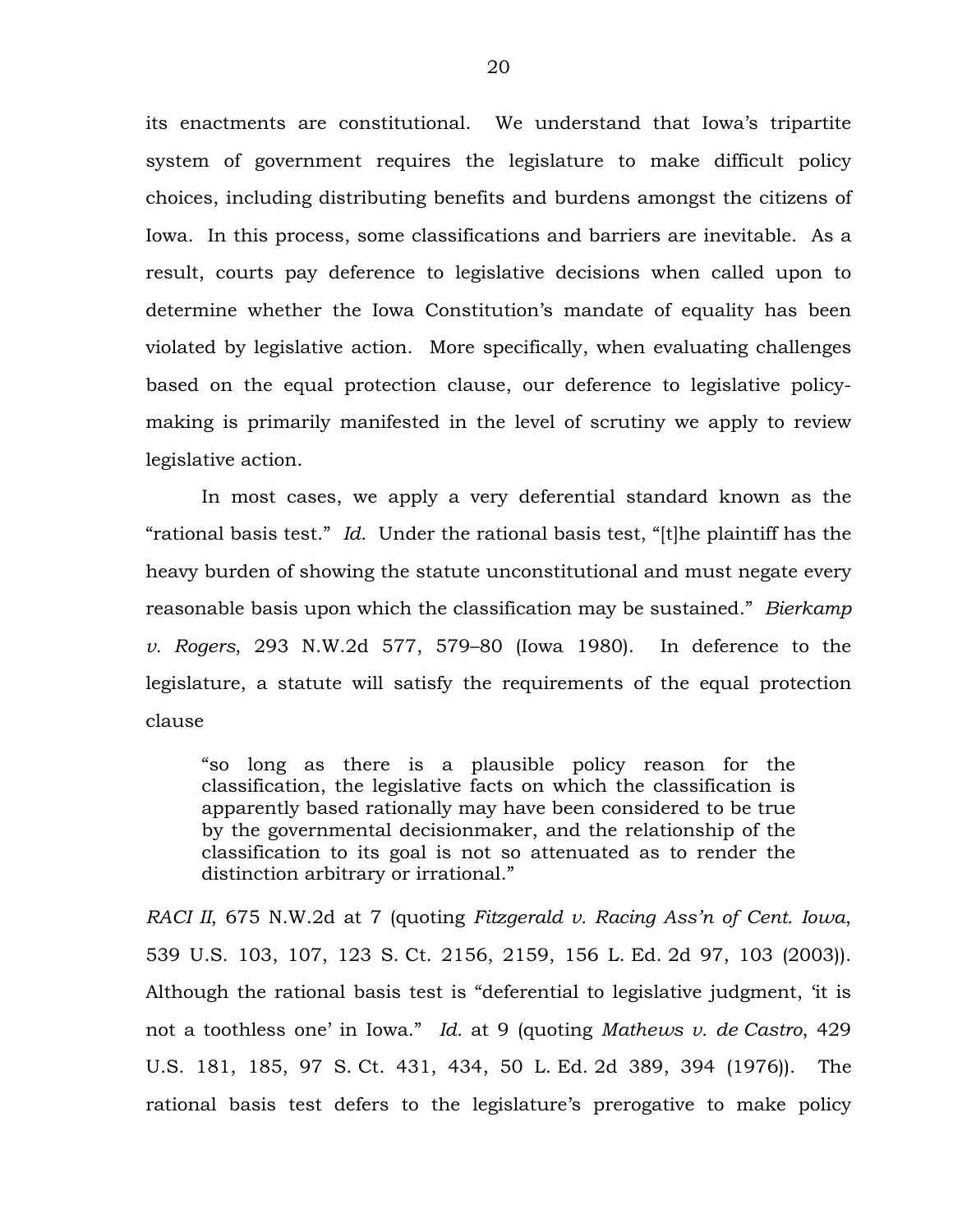decisions by requiring only a plausible policy justification, mere rationality of the facts underlying the decision and, again, a merely rational relationship between the classification and the policy justification. Nonetheless, the deference built into the rational basis test is not dispositive because this court engages in a meaningful review of all legislation challenged on equal protection grounds by applying the rational basis test to the facts of each case. *Id.* (citing *Bierkamp*, 293 N.W.2d at 581).7

The constitutional guarantee of equal protection, however, demands certain types of statutory classifications must be subjected to closer scrutiny by courts. *See*, *e.g.*, *Plyler v. Doe*, 457 U.S. 202, 216, 102 S. Ct. 2382, 2394, 72 L. Ed. 2d 786, 799 (1982) ("[W]e would not be faithful to our obligations under the Fourteenth Amendment if we applied so deferential a standard to every classification."). Thus, courts apply a heightened level of scrutiny under equal protection analysis when reasons exist to suspect "prejudice against discrete and insular minorities . . . which tends seriously to curtail the operation of those political processes ordinarily to be relied upon to

 <sup>7</sup>Under a traditional rational basis review, courts are required to accept generalized reasons to support the legislation, even if the fit between the means and end is far from perfect. *See McGowan v. Maryland*, 366 U.S. 420, 425–26, 81 S. Ct. 1101, 1105, 6 L. Ed. 2d 393, 399 (1961) ("[L]egislatures are presumed to have acted within their constitutional powers despite the fact that, in practice, their laws result in some inequality." (Citations omitted.)). Moreover, the challengers bear the burden of negating every conceivable rational basis that might support the classification drawn in the statute. *FCC v. Beach Commc'ns, Inc.*, 508 U.S. 307, 315, 113 S. Ct. 2096, 2102, 124 L. Ed. 2d 211, 221 (1993). Some legal commentators have suggested that the occasional practice of courts to examine the purpose of the law more closely under the rational basis test has actually created an additional category of equal protection analysis called "rational basis with bite." *See* Gayle Lynn Pettinga, *Rational Basis with Bite: Intermediate Scrutiny By Any Other Name*, 62 Ind. L.J. 779, 780 (1987) ("[R]ational basis with bite is simply intermediate scrutiny without an articulation of the factors that triggered it . . . ."); Jeremy B. Smith, Note, *The Flaws of Rational Basis with Bite: Why the Supreme Court Should Acknowledge Its Application of Heightened Scrutiny to Classifications Based on Sexual Orientation*, 73 Fordham L. Rev. 2769, 2774 (2005); Steven P. Wieland, *Gambling, Greyhounds, and Gay Marriage: How the Supreme Court Can Use the Rational-Basis Test to Address* Varnum v. Brien, 94 Iowa L. Rev. 413, 438–42 (2008) (suggesting the Iowa Supreme Court apply "rational basis with bite").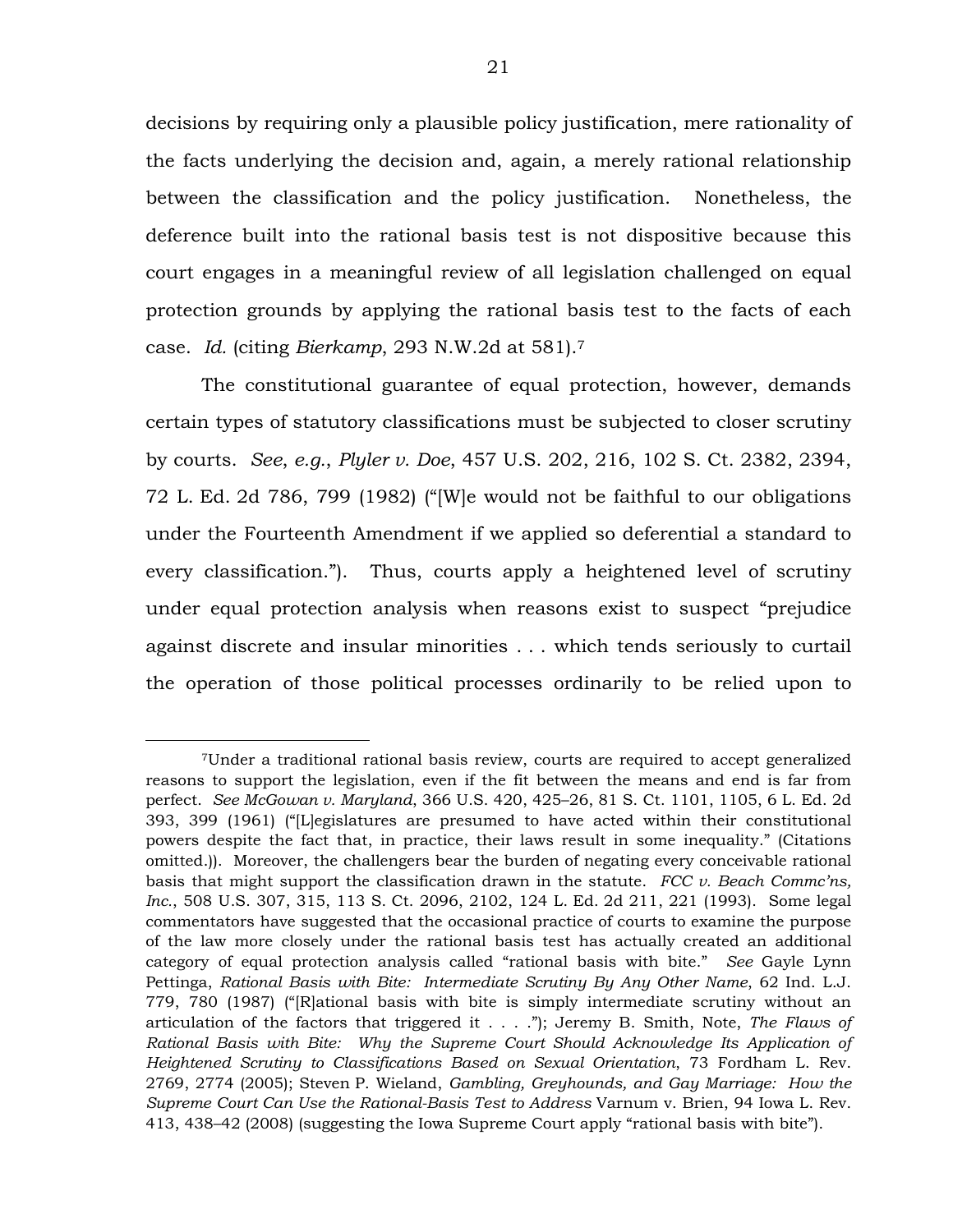protect minorities." *United States v. Carolene Prods. Co.*, 304 U.S. 144, 152 n.4, 58 S. Ct. 778, 783 n.4, 82 L. Ed. 1234, 1242 n.4 (1938).

Under this approach, classifications based on race, alienage, or national origin and those affecting fundamental rights are evaluated according to a standard known as "strict scrutiny." *Sherman v. Pella Corp.*, 576 N.W.2d 312, 317 (Iowa 1998). Classifications subject to strict scrutiny are presumptively invalid and must be narrowly tailored to serve a compelling governmental interest. *In re S.A.J.B.*, 679 N.W.2d 645, 649 (Iowa 2004).

A middle tier of analysis exists between rational basis and strict scrutiny. This intermediate tier has been applied to statutes classifying on the basis of gender or illegitimacy and requires the party seeking to uphold the statute to demonstrate the challenged classification is substantially related to the achievement of an important governmental objective. *Sherman*, 576 N.W.2d at 317. It is known as "intermediate scrutiny" or "heightened scrutiny,"8 and groups entitled to this tier of review are often called "quasi-suspect" groups. *See Cleburne Living Ctr*., 473 U.S. at 445, 105 S. Ct. at 3258, 87 L. Ed. 2d at 324. To survive intermediate scrutiny, the law must not only further an important governmental interest and be substantially related to that interest, but the justification for the classification must be genuine and must not depend on broad generalizations. *United States v. Virginia*, 518 U.S. 515, 533, 116 S. Ct. 2264, 2275, 135 L. Ed. 2d 735, 751 (1996).

**C. Determination of Constitutional Facts.** The parties expended considerable effort developing a summary judgment record to assist the

 <sup>8</sup>References to "heightened" scrutiny in this opinion are meant to be general; heightened scrutiny includes any judicial inquiry more searching than the rational basis test. References to "intermediate" scrutiny discuss a specific level of scrutiny between the rational basis test and strict scrutiny.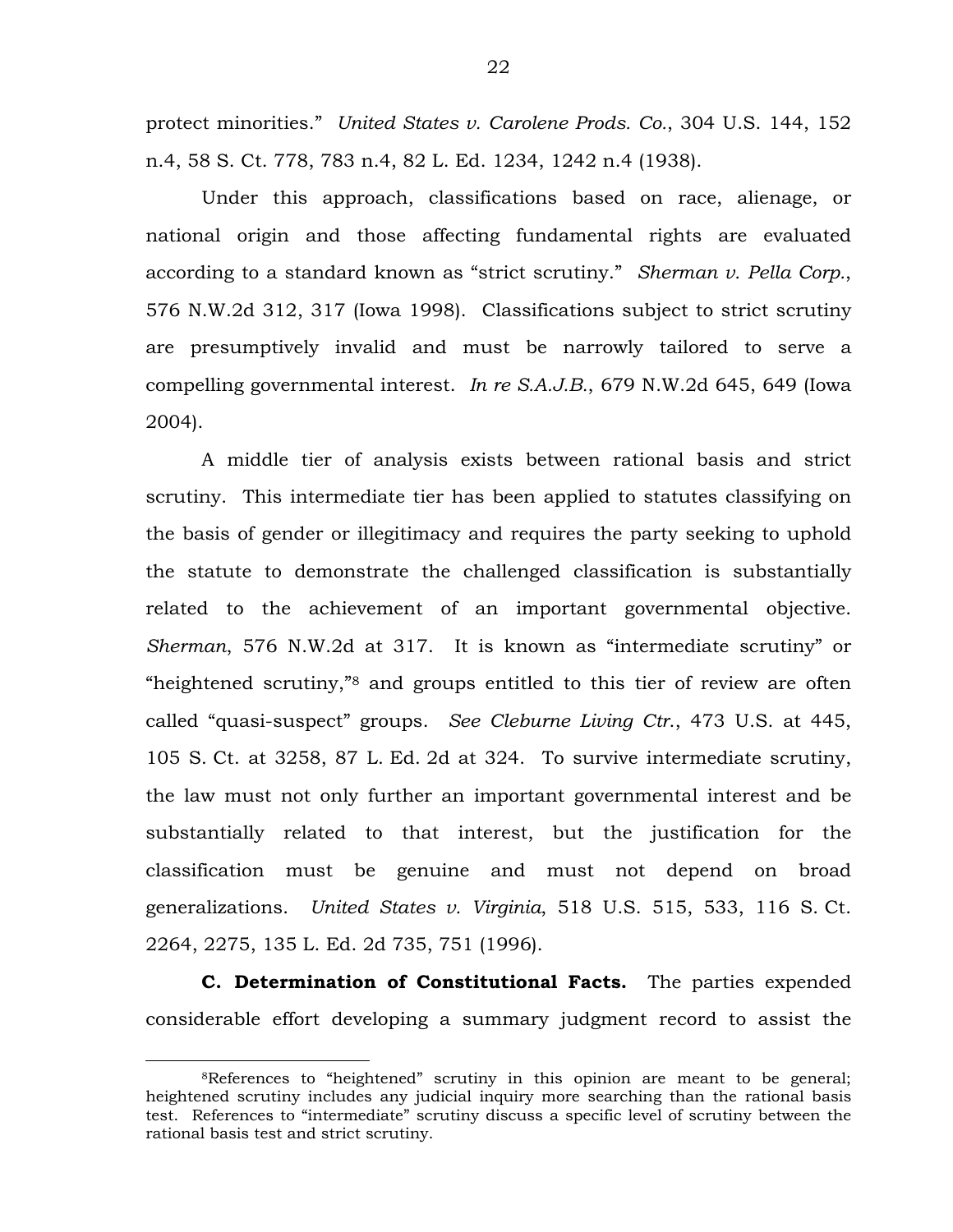district court in deciding the legal issues presented in this case, including which level of scrutiny to apply. Before proceeding to determine these legal issues, we consider the role of the evidence offered by the parties to support their legal arguments. The district court excluded some of the offered testimony, which the County has raised as an issue on appeal.

 Our law recognizes a distinction between "adjudicative" and "legislative" facts. *Greenwood Manor v. Iowa Dep't of Pub. Health*, 641 N.W.2d 823, 836 (Iowa 2002). Most often, judicial decision-making is predicated solely on a finding of facts relating to the parties and their particular circumstances. *Id.* These facts are referred to as "adjudicative" facts, *see id.*, and the resolution of a dispute over these facts is done within the framework of a set of rules to determine the admissibility of evidence tending to prove such facts. *See generally* Iowa Rs. Evid. At times, however, judicial decision-making involves crafting rules of law based on social, economic, political, or scientific facts. *See* 2 John W. Strong, *McCormick on Evidence* § 328, at 369 (5th ed. 1999) [hereinafter *McCormick on Evidence*]. These facts have been denominated as "legislative" facts and become relevant to judicial decision-making when courts are required to decide the constitutionality of a statute, among other occasions. *Id.* As a result, judicial decision-making in the context of constitutional issues can involve the "process of adapting law to a volatile social-political environment." *Id.* at 370. Legislative facts are relevant in deciding these constitutional issues because courts must normally analyze "whether there exist circumstances which constitutionally either legitimate the exercise of legislative power or substantiate the rationality of the legislative product." *Id.* In fact, the common role of legislative facts in constitutional cases has led to an alternative designation of legislative facts called "constitutional facts" to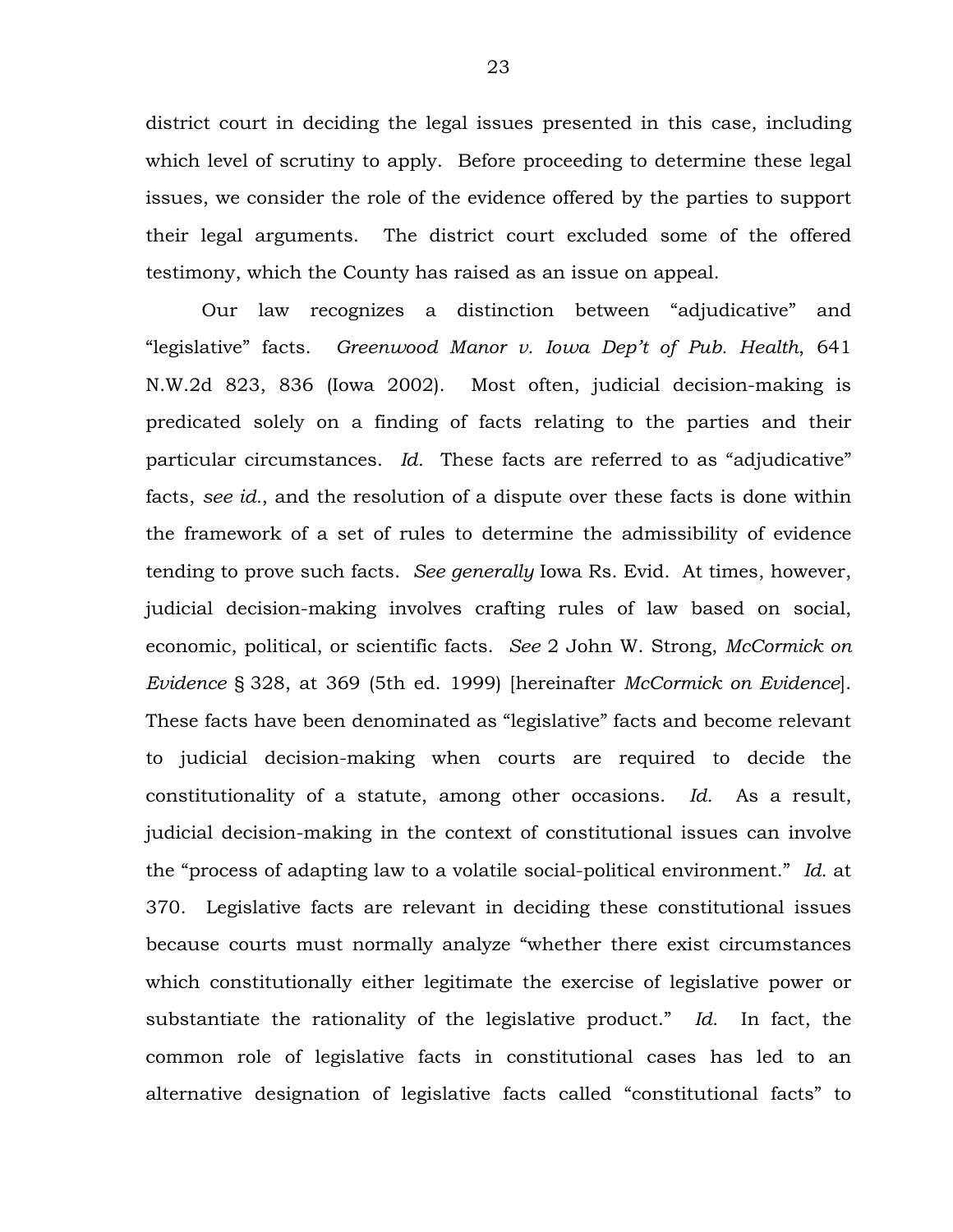better describe those facts "which assist a court in forming a judgment on a question of constitutional law." Kenneth C. Davis, *An Approach to Problems of Evidence in the Administrative Process*, 55 Harv. L. Rev. 364, 403 (1942).

 Unlike adjudicative facts, legislative or constitutional facts "may be presented either formally or informally." *Welsh v. Branstad*, 470 N.W.2d 644, 648 (Iowa 1991). There is no formalized set of rules governing a court's ability to consider legislative or constitutional facts. *See* Iowa R. Evid. 5.201 (applying rule governing judicial notice only to adjudicative facts); Fed. R. Evid. 201 advisory committee's note ("No rule deals with judicial notice of 'legislative facts.' "). *See generally City of Council Bluffs v. Cain*, 342 N.W.2d 810, 816–17 (Iowa 1983) (McCormick, J., dissenting). Thus, constitutional facts are introduced into judicial decisions through independent research by judges and written briefs of the parties, as well as testimony of witnesses. *See McCormick on Evidence* at 381–84. Importantly, constitutional facts are not subject to the rules of evidence when presented by a party in the form of witness testimony. Conceptually, testimony relating to constitutional facts is only presented as authority for the legal decision the court is required to make, and it would be inconsistent to apply formal rules of evidence to facts in the form of testimony that a court can independently obtain and consider in deciding the case.

 Nonetheless, courts consider the "actual truth-content" of constitutional facts. *See id.* at 382–83. Such facts are generally disputable, and courts must rely on the most compelling data in order to give needed intellectual legitimacy to the law or rule crafted by the court. *Id.* at 383.

 Consequently, we review all of the material tendered by the parties in this case to assist us in our review of the constitutionality of the civil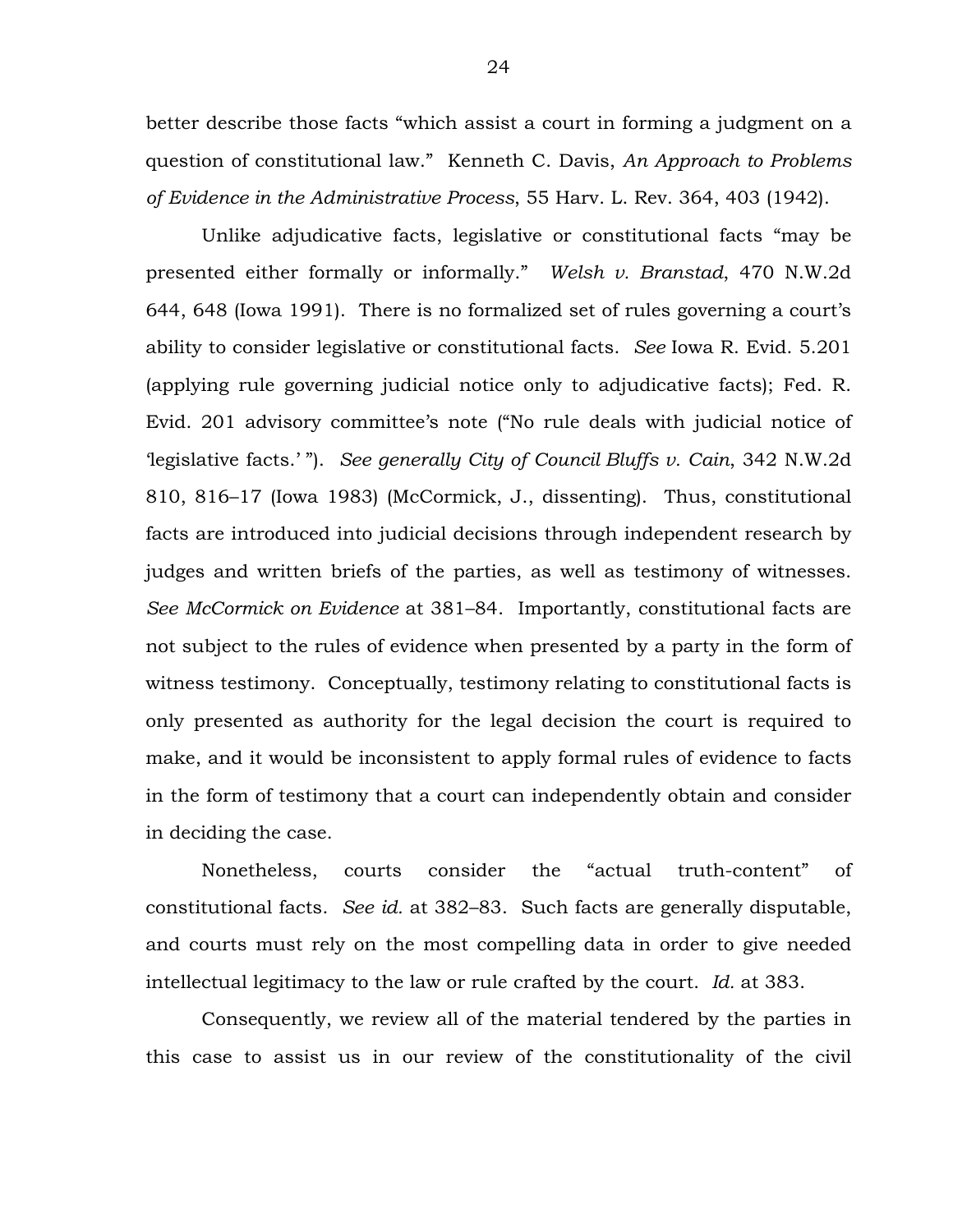marriage statute. The error committed by the trial court in failing to do so is of no consequence under our de novo reviewing standard.

**D. Similarly Situated People.** The County seeks to undercut the plaintiffs' equal protection claim by asserting the plaintiffs are not similarly situated to heterosexuals. We consider this threshold argument before proceeding to the application of our equal protection test.

We begin by recognizing the constitutional pledge of equal protection does not prohibit laws that impose classifications. *Chicago & Nw. Ry. v. Fachman*, 255 Iowa 989, 996, 125 N.W.2d 210, 214 (1963) (recognizing "it is often necessary in accomplishing efficient and beneficial legislation to divide the subjects upon which it operates into classes"). Many statutes impose classifications by granting special benefits or declaring special burdens, and the equal protection clause does not require all laws to apply uniformly to all people. *Nordlinger v. Hahn*, 505 U.S. 1, 10, 112 S. Ct. 2326, 2331, 120 L. Ed. 2d 1, 12 (1992). Instead, equal protection demands that laws treat alike all people who are " 'similarly situated with respect to the legitimate purposes of the law.' " *RACI II*, 675 N.W.2d at 7 (quoting *Coll. Area Renters & Landlord Ass'n v. City of San Diego*, 50 Cal. Rptr. 2d 515, 520 (Cal. Ct. App. 1996)) (emphasis omitted).

This requirement of equal protection—that the law must treat all similarly situated people the same—has generated a narrow threshold test. Under this threshold test, if plaintiffs cannot show as a preliminary matter that they are similarly situated, courts do not further consider whether their different treatment under a statute is permitted under the equal protection clause. *See*, *e.g.*, *Timberland Partners XXI, LLP v. Iowa Dep't of Revenue*, 757 N.W.2d 172, 176–77 (Iowa 2008) (applying threshold analysis); *In re Det. of Hennings*, 744 N.W.2d 333, 338–40 (Iowa 2008) (same); *Grovijohn v. Virjon,* 

25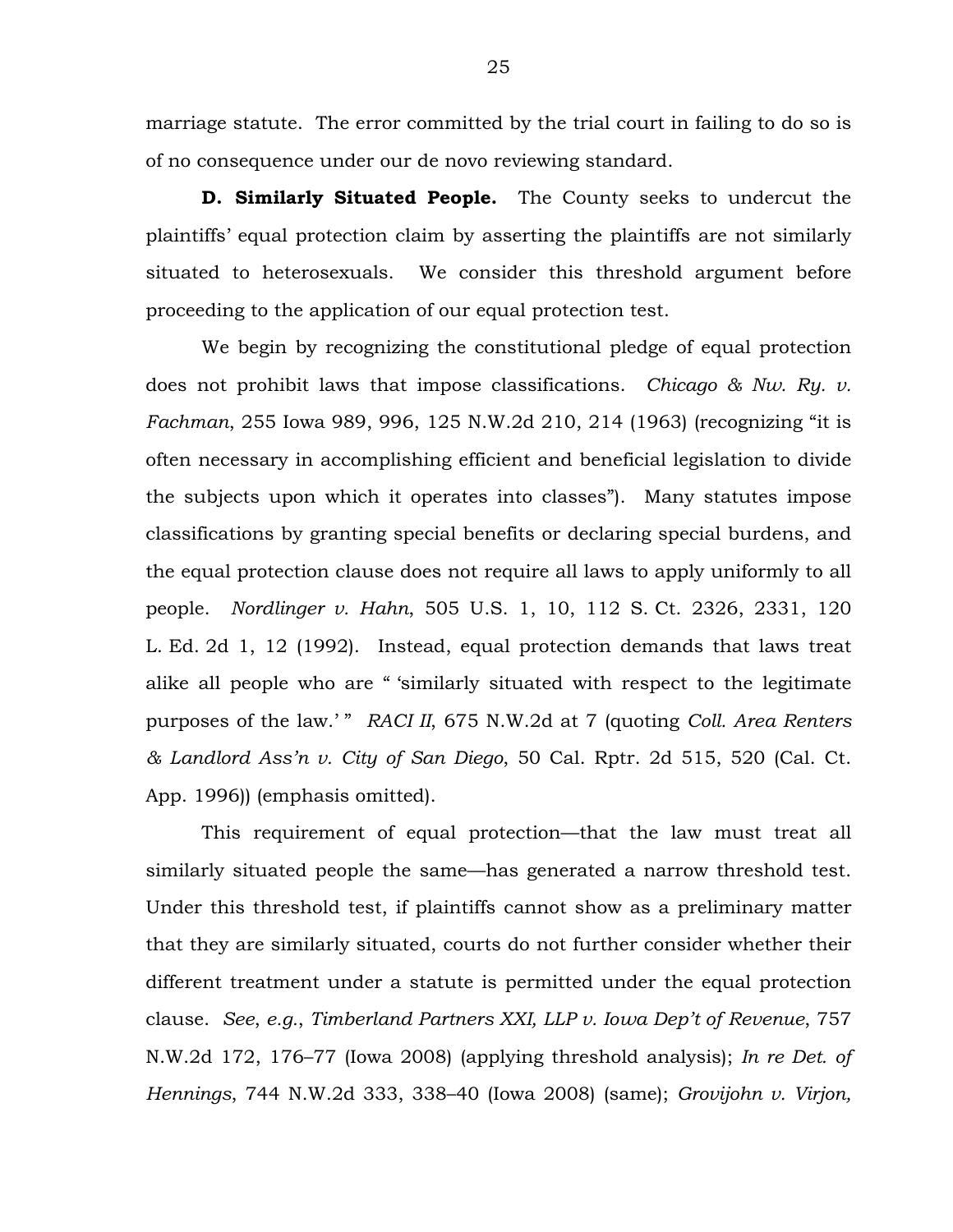*Inc.*, 643 N.W.2d 200, 204 (Iowa 2002) (same). Not only have we utilized this test in the past, but courts from other jurisdictions have confronted it in cases involving equal protection challenges to statutes that restrict marriage to opposite-sex couples. *See In re Marriage Cases*, 183 P.3d 384, 435 n.54 (Cal. 2008) (analyzing and rejecting the government's threshold argument that same-sex couples are not similarly situated to opposite-sex couples); *Kerrigan v. Comm'r of Pub. Health*, 957 A.2d 407, 423–24 & n.19 (Conn. 2008) (same).

The County references this threshold test in this case and asserts the plaintiffs are not similarly situated to opposite-sex couples so as to necessitate further equal protection analysis because the plaintiffs cannot "procreate naturally." In other words, the County argues the statute does not treat similarly situated persons differently, but merely treats dissimilar persons differently.

In considering whether two classes are similarly situated, a court cannot simply look at the trait used by the legislature to define a classification under a statute and conclude a person without that trait is not similarly situated to persons with the trait. *See Racing Ass'n of Cent. Iowa v. Fitzgerald*, 648 N.W.2d 555, 559 (Iowa 2002) (*RACI I*); Joseph Tussman & Jacobus tenBroek, *The Equal Protection of the Laws*, 37 Cal. L. Rev. 341, 344–47 (1949) [hereinafter Tussman & tenBroek]. The equal protection clause does not merely ensure the challenged statute applies equally to all people in the legislative classification. " '[S]imilarly situated' cannot mean simply 'similar in the possession of the classifying trait.' All members of any class are similarly situated in this respect and consequently, any classification whatsoever would be reasonable by this test." Tussman & tenBroek, 37 Cal. L. Rev. at 345. In the same way, the similarly situated

26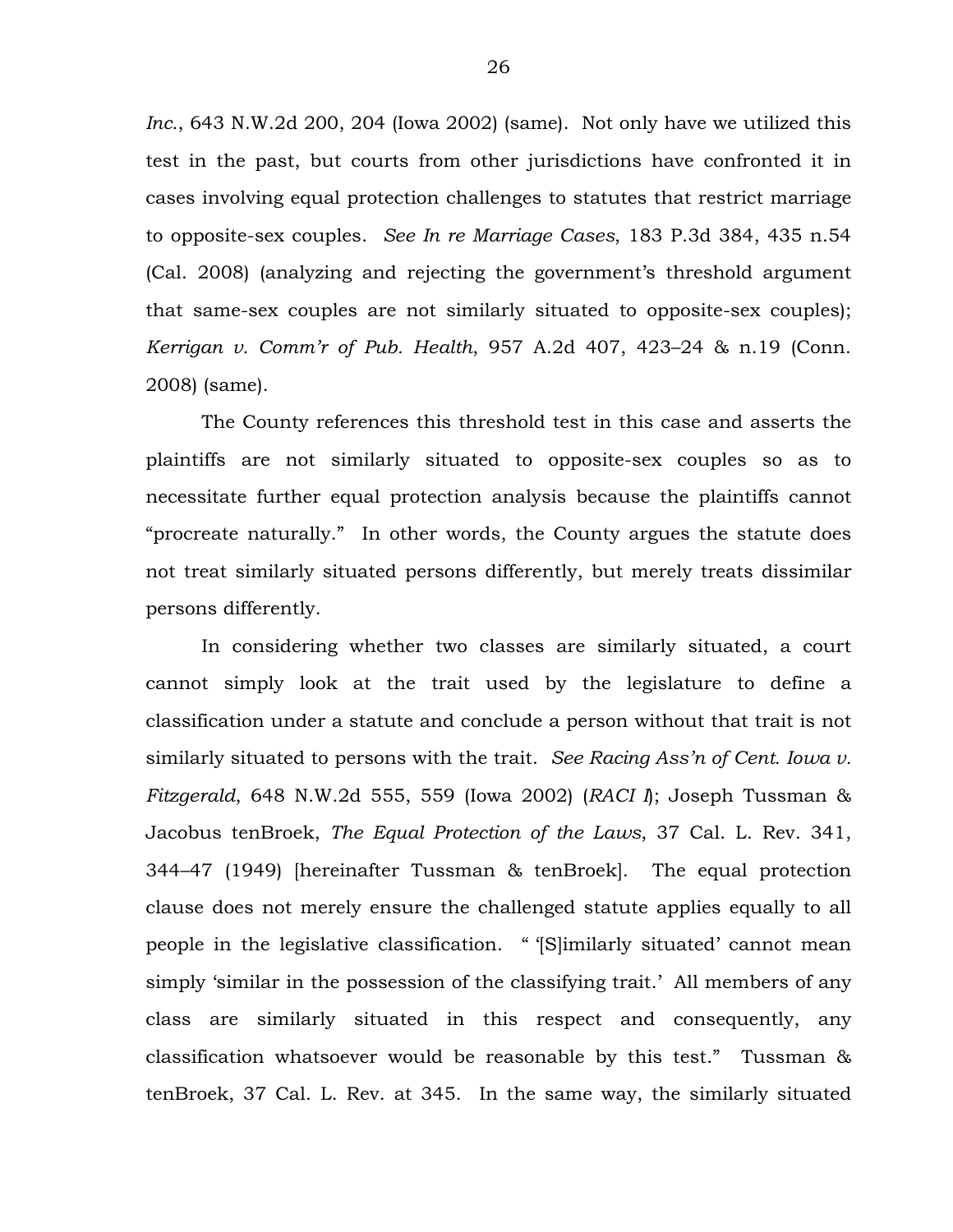requirement cannot possibly be interpreted to require plaintiffs to be identical in every way to people treated more favorably by the law. No two people or groups of people are the same in every way, and nearly every equal protection claim could be run aground onto the shoals of a threshold analysis if the two groups needed to be a mirror image of one another. Such a threshold analysis would hollow out the constitution's promise of equal protection.

Thus, equal protection before the law demands more than the equal application of the classifications made by the law. The law itself must be equal. *See Fachman*, 255 Iowa at 998, 125 N.W.2d at 215 (" 'The equal protection of the laws is a pledge of the protection of equal laws  $\dots$ . (quoting *Yick Wo v. Hopkins*, 118 U.S. 356, 369, 6 S. Ct. 1064, 1070, 30 L. Ed. 220, 226 (1886))). In other words, to truly ensure equality before the law, the equal protection guarantee requires that laws treat all those who are similarly situated *with respect to the purposes of the law* alike. *RACI II*, 675 N.W.2d at 7. This requirement makes it "impossible to pass judgment on the reasonableness of a [legislative] classification without taking into consideration, or identifying, the purpose of the law." Tussman & tenBroek, 37 Cal. L. Rev. at 347. The purposes of the law must be referenced in order to meaningfully evaluate whether the law equally protects all people similarly situated with respect to those purposes. For these reasons, the trait asserted by the County is insufficient to support its threshold argument.

Nevertheless, we have said our marriage laws "are rooted in the necessity of providing an institutional basis for defining the fundamental relational rights and responsibilities of persons in organized society." *Laws v. Griep*, 332 N.W.2d 339, 341 (Iowa 1983); *see also Baehr v. Lewin*, 852 P.2d 44, 58 (Haw. 1993) (stating civil marriage is " 'a partnership to which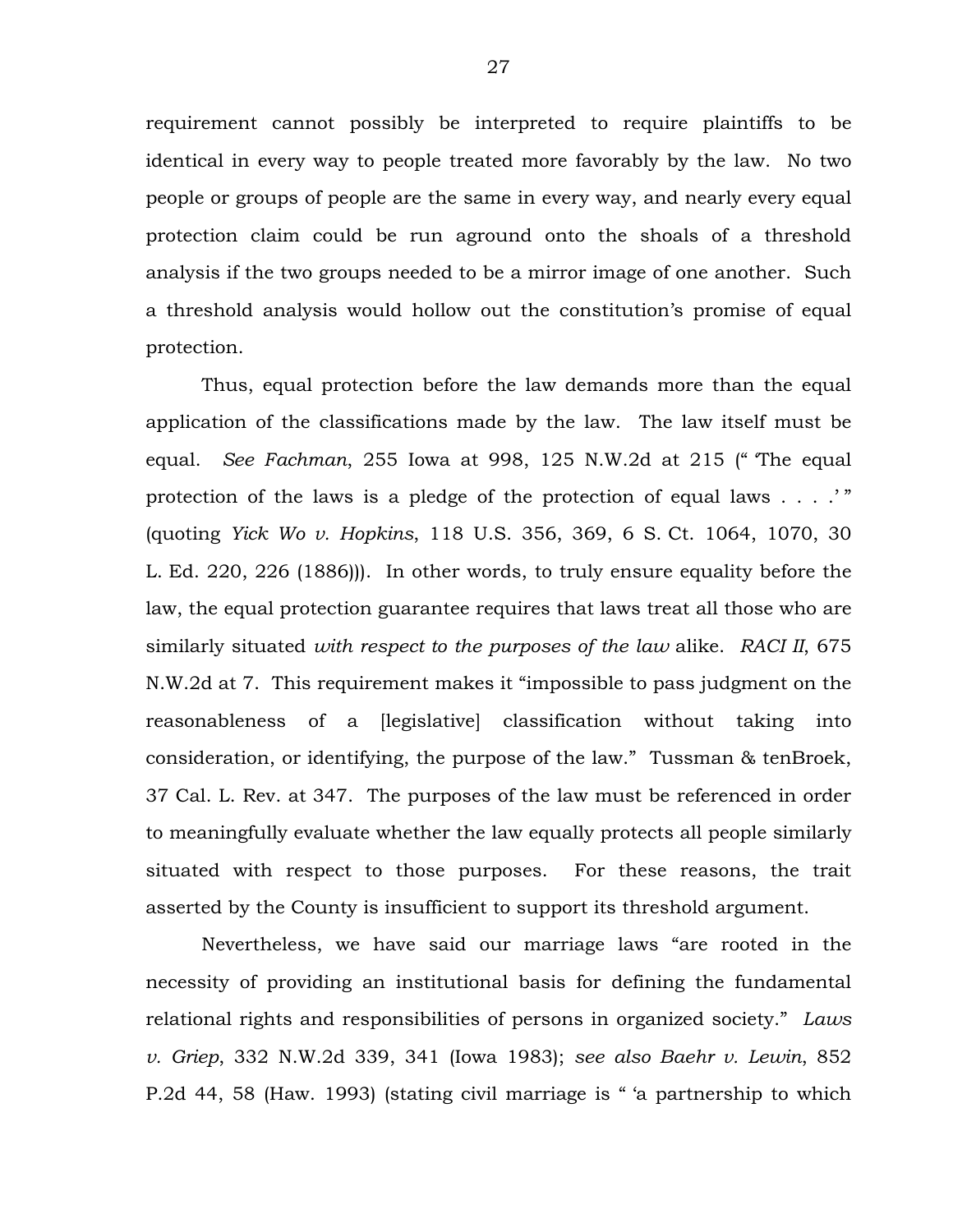both partners bring their financial resources as well as their individual energies and efforts'" (quoting *Gussin v. Gussin*, 836 P.2d 484, 491 (Haw. 1992))). These laws also serve to recognize the status of the parties' committed relationship. *See Madison v. Colby*, 348 N.W.2d 202, 206 (Iowa 1984) (stating " 'the marriage *state* is not one entered into for the purpose of labor and support alone,'" but also includes " the comfort and happiness of the parties to the marriage contract' " (quoting *Price v. Price*, 91 Iowa 693, 697–98, 60 N.W. 202, 203 (Iowa 1894)) (emphasis added)); *Hamilton v. McNeill*, 150 Iowa 470, 478, 129 N.W. 480, 482 (1911) ("The marriage to be dissolved is not a mere contract, but is a status."); *Turner v. Hitchcock*, 20 Iowa 310, 325 (1866) (Lowe, C.J., concurring) (observing that marriage changes the parties' "legal and social status").

Therefore, with respect to the subject and purposes of Iowa's marriage laws, we find that the plaintiffs are similarly situated compared to heterosexual persons. Plaintiffs are in committed and loving relationships, many raising families, just like heterosexual couples. Moreover, official recognition of their status provides an institutional basis for defining their fundamental relational rights and responsibilities, just as it does for heterosexual couples. Society benefits, for example, from providing samesex couples a stable framework within which to raise their children and the power to make health care and end-of-life decisions for loved ones, just as it does when that framework is provided for opposite-sex couples.

In short, for purposes of Iowa's marriage laws, which are designed to bring a sense of order to the legal relationships of committed couples and their families in myriad ways, plaintiffs are similarly situated in every important respect, but for their sexual orientation. As indicated above, this distinction cannot defeat the application of equal protection analysis through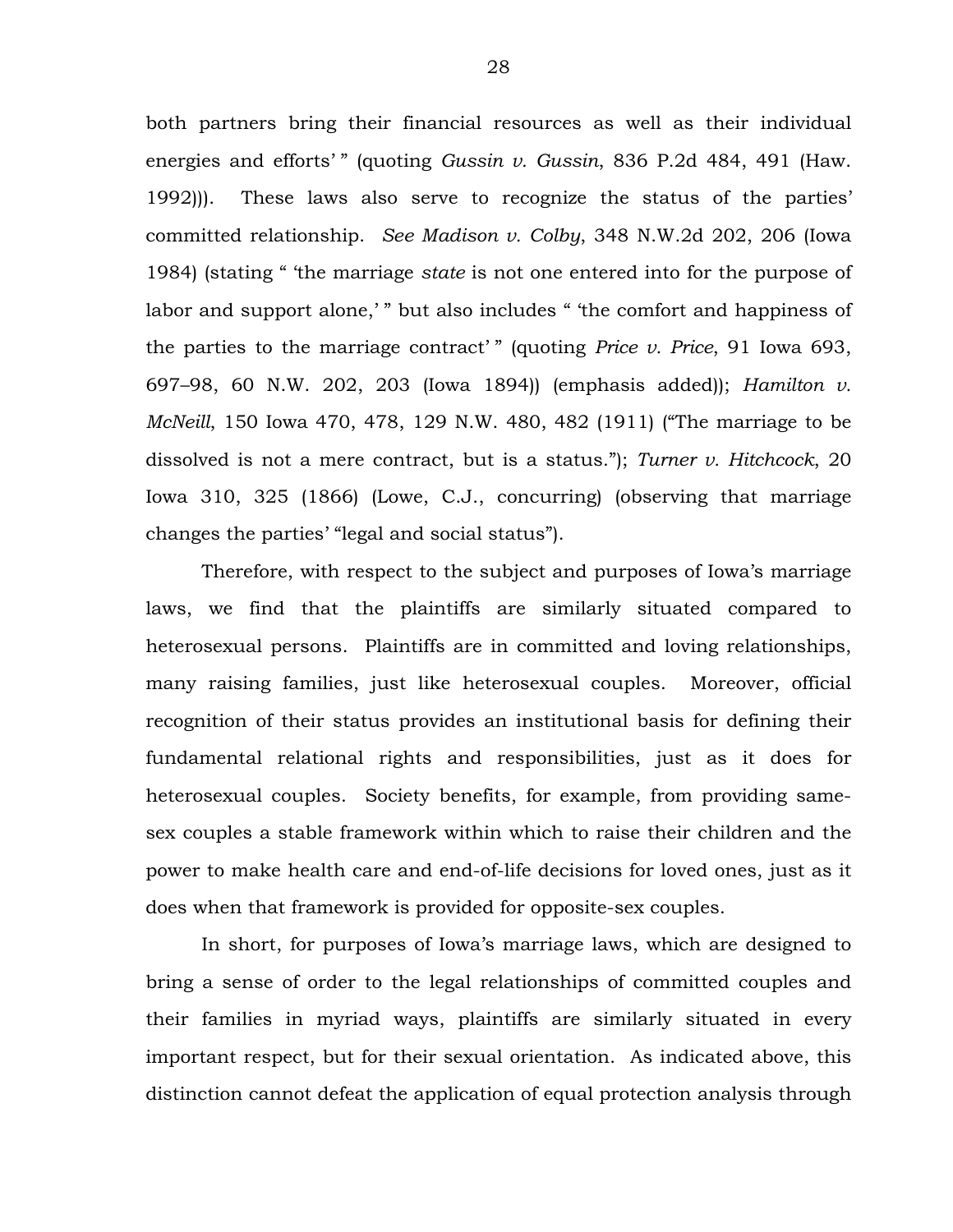the application of the similarly situated concept because, under this circular approach, all distinctions would evade equal protection review. Therefore, with respect to the government's purpose of "providing an institutional basis for defining the fundamental relational rights and responsibilities of persons," same–sex couples are similarly situated to opposite–sex couples.9

**E. Classification Undertaken in Iowa Code Section 595.2.** Plaintiffs believe Iowa Code section 595.2 classifies on the bases of gender and sexual orientation. The County argues the same-sex marriage ban does not discriminate on either basis. The district court held section 595.2 classifies according to gender. As we will explain, we believe the ban on civil marriages between two people of the same sex classifies on the basis of sexual orientation.

 <sup>9</sup>While we have applied the threshold analysis in previous cases, we have, at times, directly or indirectly infused that analysis with principles traditionally applied in the complete equal protection analysis. *See*, *e.g.*, *Hennings*, 744 N.W.2d at 338–39 (disposing of an equal protection claim with a threshold similarly situated analysis, but within that threshold analysis evaluating the relationship of the state's interest and the classification made by the statute); *see also Timberland Partners XXI, LLP*, 757 N.W.2d at 176–77 (implicitly considering relationship between classifications and taxing interests of the state by focusing on distinctions in the use of commercial and residential property); *Grovijohn*, 643 N.W.2d at 204 (using threshold test to find the notice provisions of the dramshop statute treat all dramshop plaintiffs the same, but determining plaintiff failed to articulate how the adoption of the comparative fault statute altered prior case law finding the notice requirement did not violate equal protection). This approach is almost inevitable for the test to have any real value as an analytical tool to resolve equal protection claims. Consequently, we question the usefulness of the threshold test and express caution in the future use of the threshold analysis. *See*, *e.g.*, Angie Baker, Note, *Leapfrogging Over Equal Protection Analysis: The Eighth Circuit Sanctions Separate and Unequal Prison Facilities for Males and Females in* Klinger v. Department of Corrections, 76 Neb. L. Rev. 371, 385 (1999) (noting United States Supreme Court has not applied "similarly situated" analysis as a threshold test); Donna Laddy, *Can Women Prisoners Be Carpenters? A Proposed Analysis for Equal Protection Claims of Gender Discrimination in Educational and Vocational Programming at Women's Prisons*, 5 Temple Pol. & Civ. Rts. L. Rev. 1, 22–23 (1995) (same). Because the plaintiffs here satisfy the threshold test we have followed in the past, the outcome in this case would not be affected by abandoning that test now. Therefore, we leave to future parties the task of arguing the applicability of the threshold similarly situated analysis in future cases.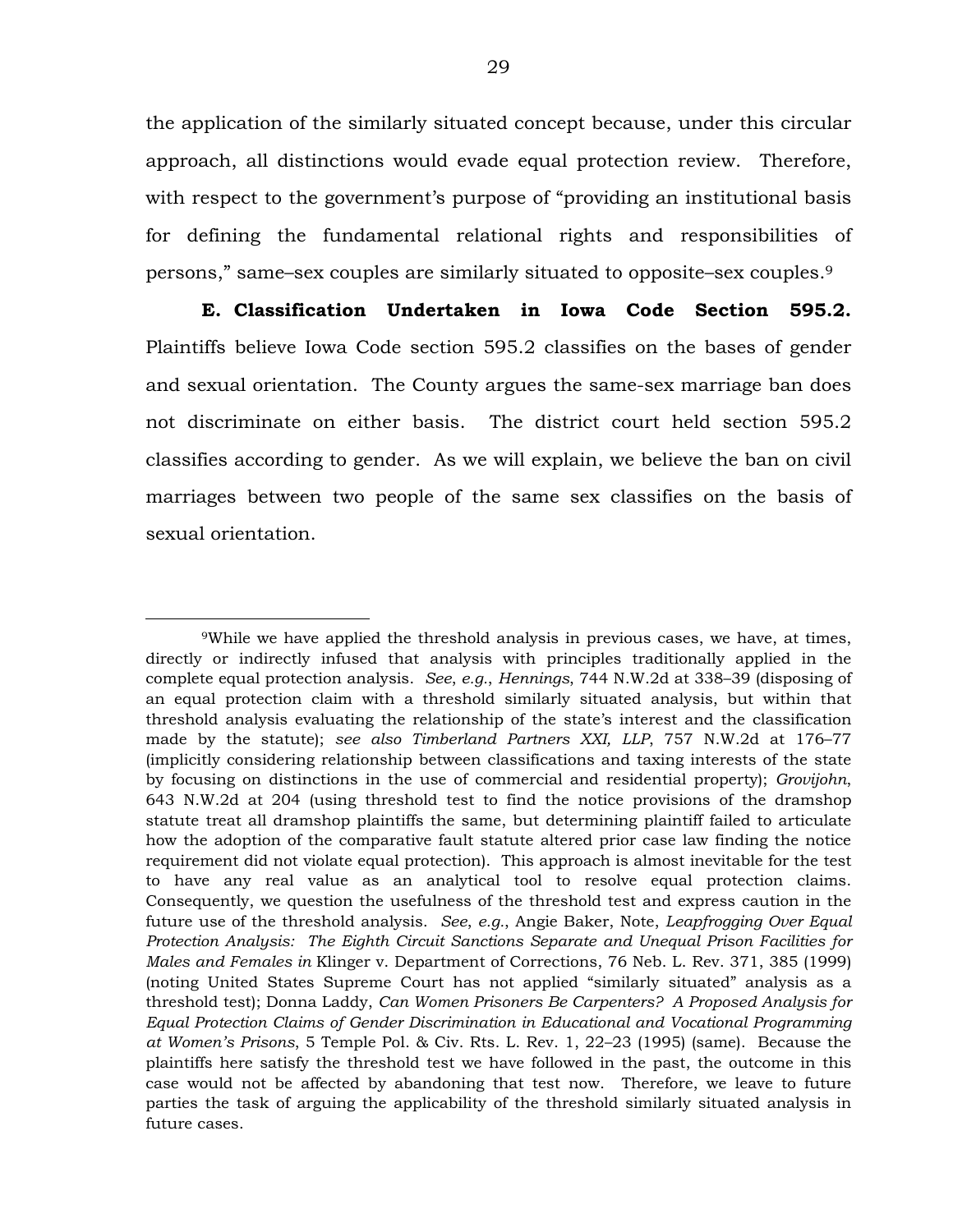The County initially points out that section 595.2 does not explicitly refer to "sexual orientation" and does not inquire into whether either member of a proposed civil marriage is sexually attracted to the other. Consequently, it seizes on these observations to support its claim that the statute does not establish a classification on the basis of sexual orientation because the same-sex civil marriage ban does not grant or withhold the benefits flowing from the statute based on sexual preference. Instead, the County argues, section 595.2 only incidentally impacts disparately upon gay and lesbian people.

The County's position reveals the importance of accurately and precisely defining the classification in analyzing all equal protection challenges. The manner in which a classification is defined impacts the utility of an equal protection analysis as a means of revealing discrimination. Therefore, it is critical that a court reviewing the statute identify the true nature of the classification.

It is true the marriage statute does not expressly prohibit gay and lesbian persons from marrying; it does, however, require that if they marry, it must be to someone of the opposite sex. Viewed in the complete context of marriage, including intimacy, civil marriage with a person of the opposite sex is as unappealing to a gay or lesbian person as civil marriage with a person of the same sex is to a heterosexual. Thus, the right of a gay or lesbian person under the marriage statute to enter into a civil marriage only with a person of the opposite sex is no right at all. Under such a law, gay or lesbian individuals cannot simultaneously fulfill their deeply felt need for a committed personal relationship, as influenced by their sexual orientation, and gain the civil status and attendant benefits granted by the statute. Instead, a gay or lesbian person can only gain the same rights under the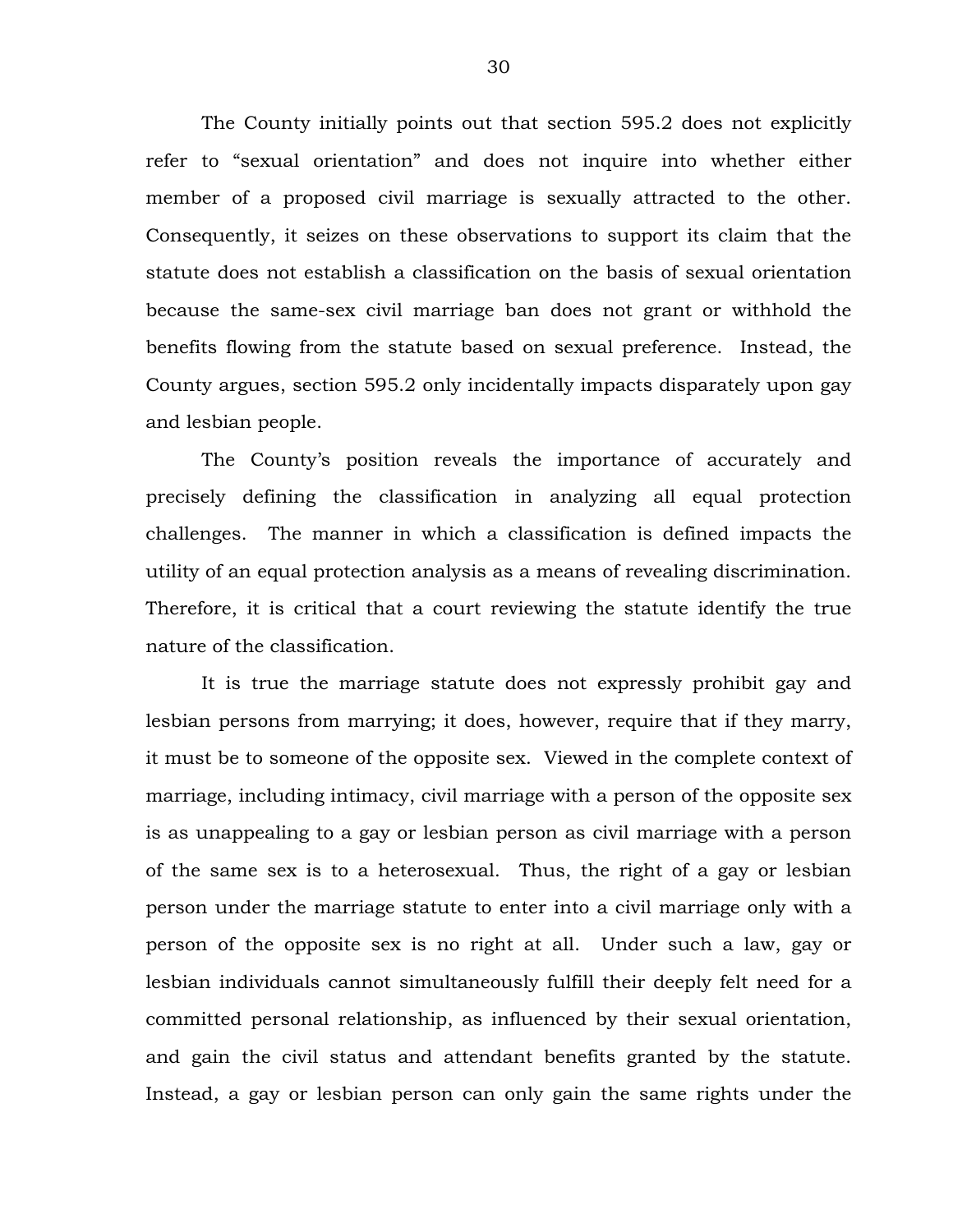statute as a heterosexual person by negating the very trait that defines gay and lesbian people as a class—their sexual orientation. *In re Marriage Cases*, 183 P.3d at 441. The benefit denied by the marriage statute—the status of civil marriage for same-sex couples—is so "closely correlated with being homosexual" as to make it apparent the law is targeted at gay and lesbian people as a class. *See Lawrence*, 539 U.S. at 583, 123 S. Ct. at 2486, 156 L. Ed. 2d at 529 (O'Connor, J., concurring) (reviewing criminalization of homosexual sodomy and concluding that "[w]hile it is true that the law applies only to conduct, the conduct targeted by this law is conduct that is closely correlated with being homosexual. Under such circumstances, [the] sodomy law is targeted at more than conduct. It is instead directed toward gay persons as a class."). The Court's decision in *Romer v. Evans*, 517 U.S. 620, 116 S. Ct. 1620, 134 L. Ed. 2d 855 (1996), supports this conclusion. *Romer* can be read to imply that sexual orientation is a trait that defines an individual and is not merely a means to associate a group with a type of behavior. *See Romer*, 517 U.S. at 632, 116 S. Ct. at 1627, 134 L. Ed. 2d at 865–66 (holding an amendment to a state constitution pertaining to "homosexual . . . orientation" expresses "animus toward the class that it affects").

By purposefully placing civil marriage outside the realistic reach of gay and lesbian individuals, the ban on same-sex civil marriages differentiates implicitly on the basis of sexual orientation. *See Kerrigan*, 957 A.2d at 431 n.24; *Conaway v. Deane*, 932 A.2d 571, 605 (Md. 2007). Thus, we proceed to analyze the constitutionality of the statute based on sexual orientation discrimination.

**F. Framework for Determining Appropriate Level of Judicial Scrutiny.** Our determination that the marriage statute employs a sexual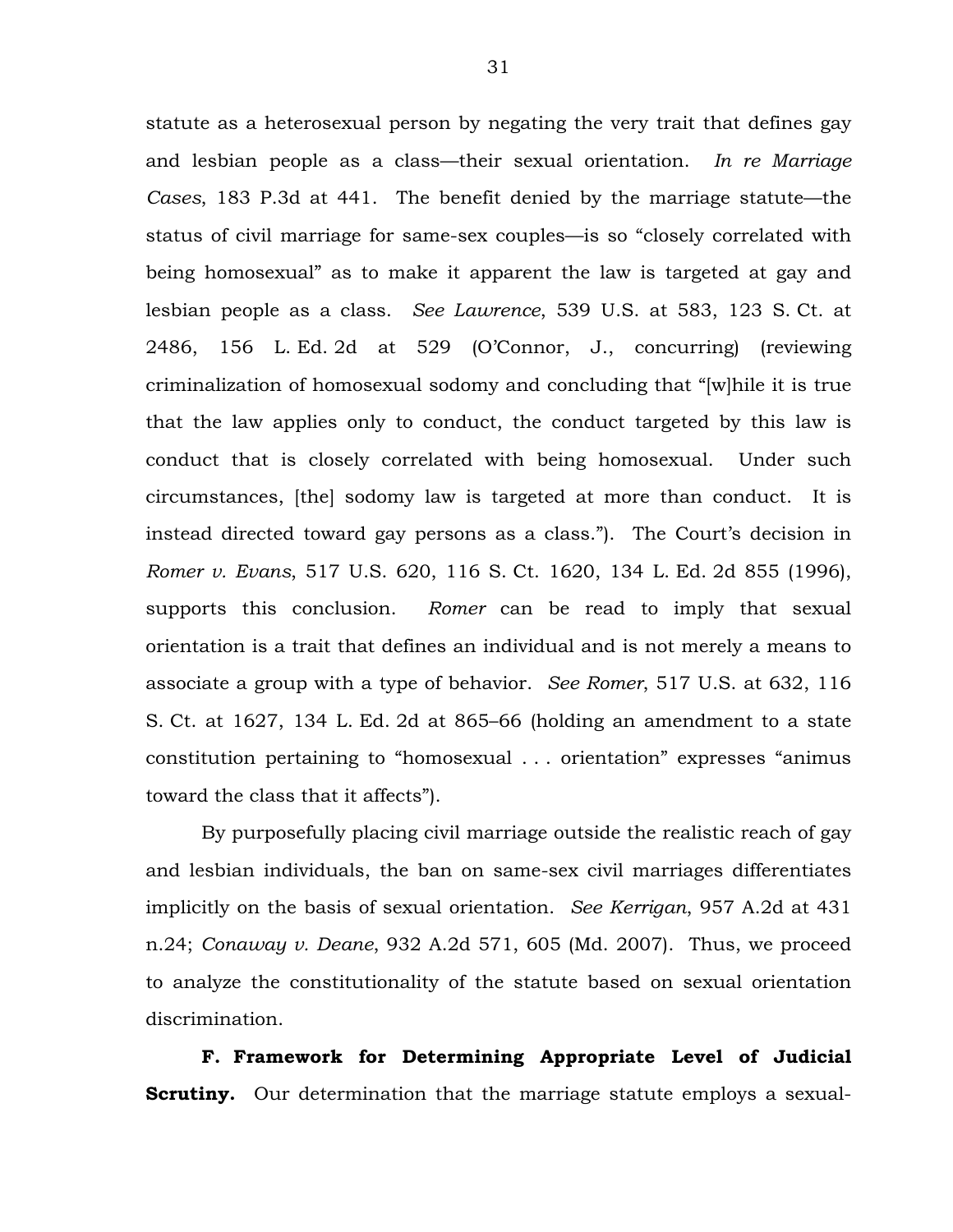orientation-based classification does not, of course, control the outcome of our equal protection inquiry. Most statutes, one way or the other, create classifications. *Clements v. Fashing*, 457 U.S. 957, 967, 102 S. Ct. 2836, 2845, 73 L. Ed. 2d 508, 518 (1982) ("Classification is the essence of all legislation, and only those classifications which are invidious, arbitrary, or irrational offend the Equal Protection Clause of the Constitution."). To determine if this particular classification violates constitutional principles of equal protection, we must next ask what level of scrutiny applies to classifications of this type. The County argues the more deferential rational basis test should apply, while plaintiffs argue closer scrutiny is appropriate.

Although neither we nor the United States Supreme Court has decided which level of scrutiny applies to legislative classifications based on sexual orientation, numerous Supreme Court equal protection cases provide a general framework to guide our analysis under the Iowa Constitution.10 To say a general framework exists is not to say the Supreme Court has provided a precise formula for determining when legislative action is subject to a

 <sup>10</sup>In the past, when a dispute has required this court to choose which level of scrutiny to apply to a given classification, the United States Supreme Court has already determined the appropriate level of scrutiny under the Federal Equal Protection Clause. *See*, *e.g.*, *In re Det. of Williams*, 628 N.W.2d 447, 452–53 (Iowa 2001) (relying on Supreme Court's decision that the mentally ill do not comprise a suspect class); *Bennett v. City of Redfield*, 446 N.W.2d 467, 473 (Iowa 1989) (deferring to Supreme Court precedent to determine employees of city governments do not comprise a suspect class). We have routinely followed the Supreme Court's lead, and as a result we have not previously developed an independent analysis under the Iowa Constitution. *See*, *e.g.*, *Williams*, 628 N.W.2d at 452–53 (noting Supreme Court holding and containing no independent analysis); *Gilleland v. Armstrong Rubber Co.*, 524 N.W.2d 404, 407 (Iowa 1994) (stating "strict scrutiny analysis only required in few cases involving suspect classes and fundamental rights as defined by Supreme Court"); *Bennett*, 446 N.W.2d at 473 (noting Supreme Court holding and containing no independent analysis); *Stracke v. City of Council Bluffs*, 341 N.W.2d 731, 734 (Iowa 1983) ("Because no fundamental right or suspect class, as defined by the United States Supreme Court, is involved in this case, our task is to determine whether a rational basis existed  $\dots$ ."). While we again note our authority to develop independent analyses under the Iowa Constitution, we nonetheless view the Supreme Court's general framework for determining the constitutional "suspectness" of a class as a useful analytical starting point.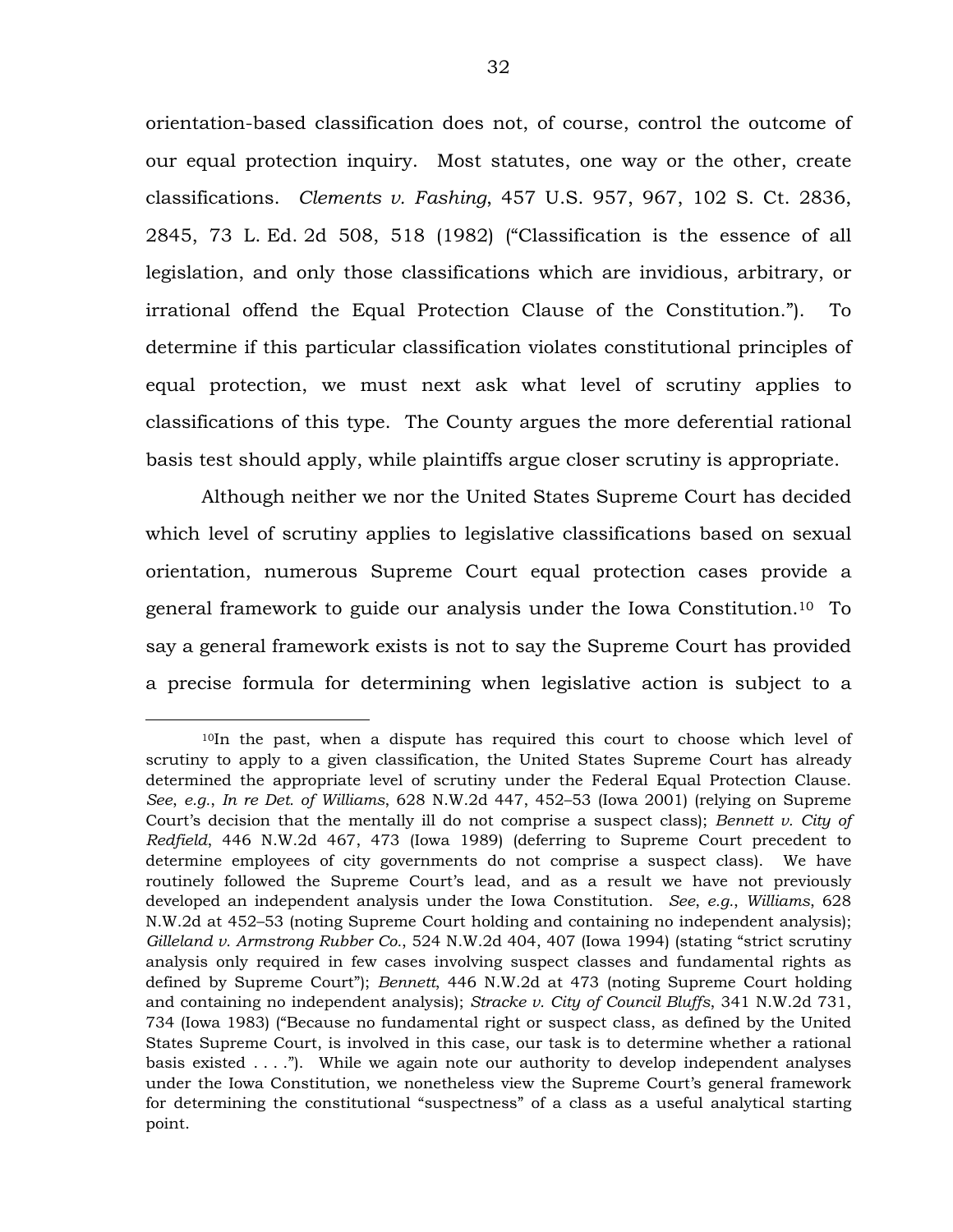heightened form of scrutiny. *See Cleburne Living Ctr.*, 473 U.S. at 472 n.24, 105 S. Ct. at 3272 n.24, 87 L. Ed. 2d at 341 n.24 (Marshall, J., concurring in part and dissenting in part) ("No single talisman can define those groups likely to be the target of classifications offensive to the Fourteenth Amendment and therefore warranting heightened or strict scrutiny; experience, not abstract logic, must be the primary guide."); *Conaway*, 932 A.2d at 606 ("There is no brightline diagnostic, annunciated by . . . the U.S. Supreme Court, by which a suspect or quasi-suspect class may be readily recognized."). Instead, the Supreme Court has expressed a number of general principles to assist in identifying the appropriate level of scrutiny.

Classifications based on factors like race, alienage, national origin, sex, or illegitimacy are "so seldom relevant to achievement of any legitimate state interest that laws grounded in such considerations are deemed to reflect prejudice and antipathy." *Cleburne Living Ctr.*, 473 U.S. at 440, 105 S. Ct. at 3254, 87 L. Ed. 2d at 320. Rather than bearing some relationship to the burdened class's ability to contribute to society, such classifications often reflect irrelevant stereotypes. *Id*. at 440–41, 105 S. Ct. at 3254–55, 87 L. Ed. 2d at 320–21. "For these reasons and because such discrimination is unlikely to be soon rectified by legislative means," laws based on these types of classifications must withstand more intense judicial scrutiny than other types of classifications. *Id*.

Instead of adopting a rigid formula to determine whether certain legislative classifications warrant more demanding constitutional analysis, the Supreme Court has looked to four factors.11 *Conaway*, 932 A.2d at 606

 <sup>11</sup>Justice Brennan's opinion for the Supreme Court in *Plyler* suggests the significance of each of the four factors. Although *Plyler* does not formulate a specific test, nor even discuss "factors" per se, the case touches upon each of the four traditional factors:

Several formulations might explain our treatment of certain classifications as "suspect." Some classifications are more likely than others to reflect deep-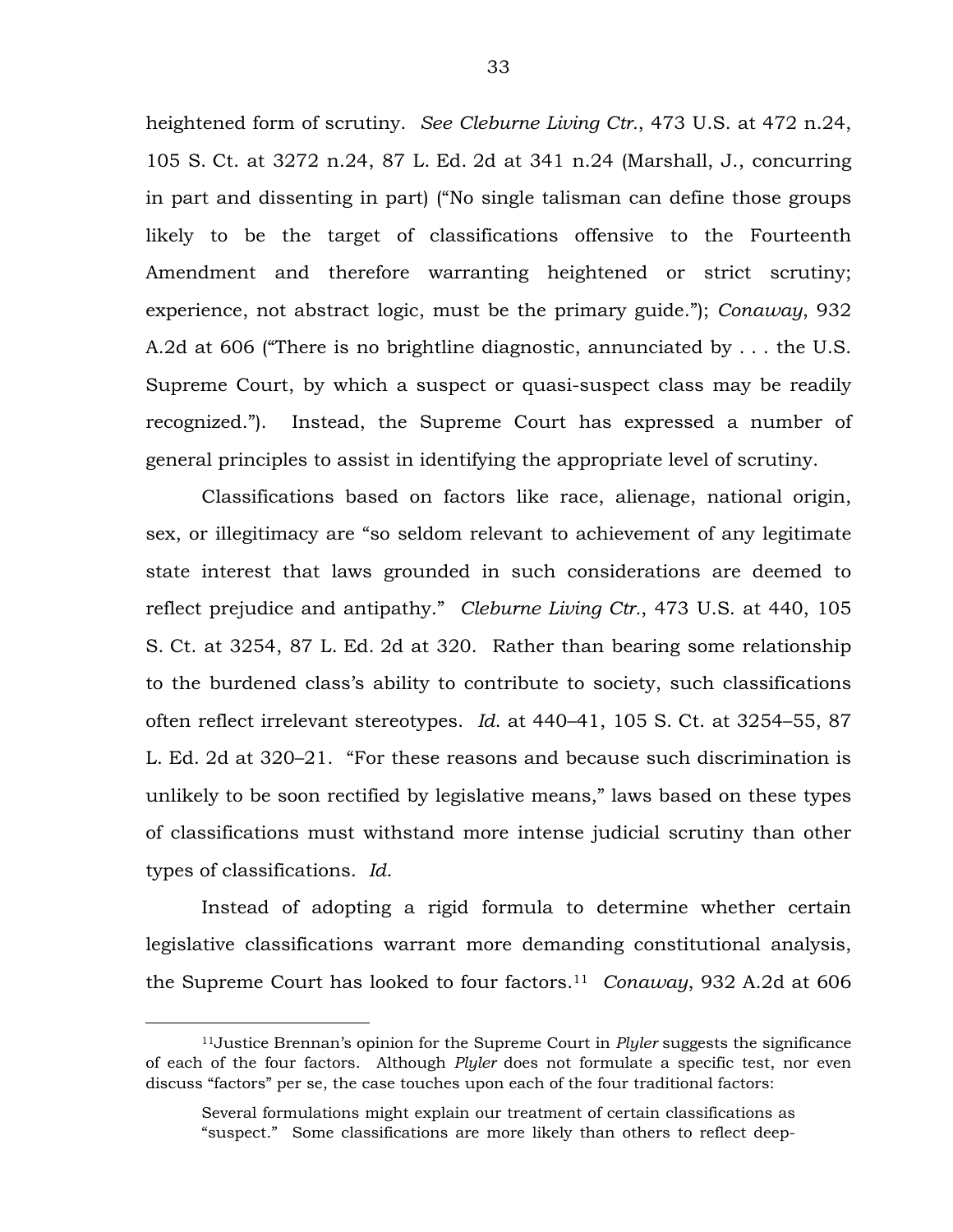(discussing factors examined by Supreme Court in considering use of heightened scrutiny). The Supreme Court has considered: (1) the history of invidious discrimination against the class burdened by the legislation;<sup>12</sup> (2) whether the characteristics that distinguish the class indicate a typical class member's ability to contribute to society;<sup>13</sup> (3) whether the distinguishing

l

*Plyler*, 457 U.S. at 217 n.14, 102 S. Ct. at 2395 n.14, 72 L. Ed. 2d at 799 n.14 (citations omitted); *see also Kerrigan*, 957 A.2d at 426 (identifying two "required factors" and two additional considerations); *Dean v. District of Columbia*, 653 A.2d 307, 339–40 (D.C. 1995) (Ferren, J., dissenting) (identifying four factors and explaining the Supreme Court has not applied all four factors in every case).

<sup>12</sup>*See Virginia*, 518 U.S. at 531–32, 116 S. Ct. at 2274–75, 135 L. Ed. 2d at 750 (observing " 'long and unfortunate history of sex discrimination' " (quoting *Frontiero v. Richardson*, 411 U.S. 677, 684, 93 S. Ct. 1764, 1769, 36 L. Ed. 2d 583, 590 (1973) (Brennan, J., plurality opinion))); *Lyng v. Castillo,* 477 U.S. 635, 638, 106 S. Ct. 2727, 2729, 91 L. Ed. 2d 527, 533 (1986) (noting subject class had "not been subjected to discrimination"); *Cleburne Living Ctr*., 473 U.S. at 443, 105 S. Ct. at 3256, 87 L. Ed. 2d at 332 (mentally retarded not victims of "continuing antipathy or prejudice"); *Mass. Bd. of Ret. v. Murgia,* 427 U.S. 307, 313, 96 S. Ct. 2562, 2567, 49 L. Ed. 2d 520, 525 (1976) (considering " 'history of purposeful unequal treatment' " (quoting *San Antonio Indep. Sch. Dist. v. Rodriguez*, 411 U.S. 1, 28, 93 S. Ct. 1278, 1294, 36 L. Ed. 2d 16, 40 (1973)).

<sup>13</sup>*See Cleburne Living Ctr.*, 473 U.S. at 440, 105 S. Ct. at 3254, 87 L. Ed. 2d at 320 (certain classifications merely "reflect prejudice and antipathy"); *Miss. Univ. for Women v. Hogan*, 458 U.S. 718, 725, 102 S. Ct. 3331, 3336, 73 L. Ed. 2d 1090, 1098 (1982) ("Care must be taken in ascertaining whether the statutory objective itself reflects archaic and stereotypic notions."); *Murgia*, 427 U.S. at 313, 96 S. Ct. at 2566, 49 L. Ed. 2d at 525 (considering whether aged have "been subjected to unique disabilities on the basis of stereotyped characteristics not truly indicative of their abilities"); *Frontiero*, 411 U.S. at 686, 93 S. Ct. at 1770, 36 L. Ed. 2d at 591 (Brennan, J., plurality opinion) ("[T]he sex characteristic frequently bears no relation to ability to perform or contribute to society.").

seated prejudice rather than legislative rationality in pursuit of some legitimate objective. Legislation predicated on such prejudice is easily recognized as incompatible with the constitutional understanding that each person is to be judged individually and is entitled to equal justice under the law. Classifications treated as suspect tend to be irrelevant to any proper legislative goal. Finally, certain groups, indeed largely the same groups, have historically been "relegated to such a position of political powerlessness as to command extraordinary protection from the majoritarian political process." The experience of our Nation has shown that prejudice may manifest itself in the treatment of some groups. Our response to that experience is reflected in the Equal Protection Clause of the Fourteenth Amendment. Legislation imposing special disabilities upon groups disfavored by virtue of circumstances beyond their control suggests the kind of "class or caste" treatment that the Fourteenth Amendment was designed to abolish.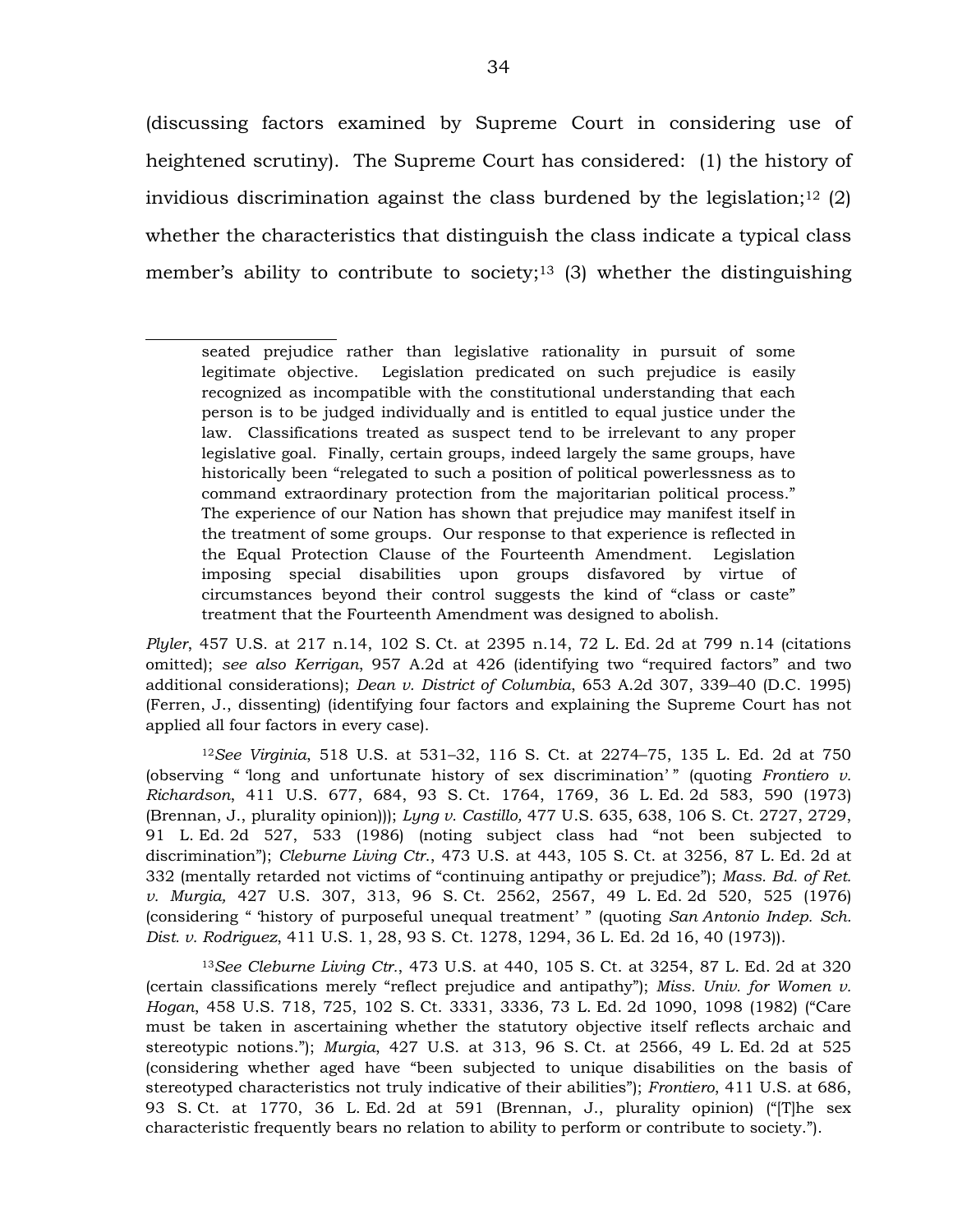characteristic is "immutable" or beyond the class members' control;<sup>14</sup> and  $(4)$ the political power of the subject class.15 In considering whether sexual orientation is a suspect class, a number of our sister jurisdictions have referenced similar factors. *See In re Marriage Cases*, 183 P.3d at 442–43; *Kerrigan*, 957 A.2d at 426; *Conaway*, 932 A.2d at 606–07; *Andersen v. King County*, 138 P.3d 963, 974 (Wash. 2006).

Both parties recognize the relevance of these factors. They disagree, however, over how the factors should be applied to decide whether sexual orientation is a suspect or quasi-suspect class. The County essentially views the factors as elements, asserting each must be fulfilled before we may abandon our deferential level of scrutiny. To this end, the County argues the immutability and political powerlessness "elements" are not satisfied in this case.

In its effort to treat the factors as essential elements, the County overlooks the flexible manner in which the Supreme Court has applied the

 <sup>14</sup>*Lyng*, 477 U.S. at 638, 106 S. Ct. at 2729, 91 L. Ed. 2d at 533 (close relatives "do not exhibit obvious, immutable, or distinguishing characteristics that define them as a discrete group"); *Cleburne Living Ctr.*, 473 U.S. at 442, 105 S. Ct. at 3255–56, 87 L. Ed. 2d at 322 (mentally retarded people are different from other classes of people, "immutably so, in relevant respects"); *Plyler*, 457 U.S. at 220, 102 S. Ct. at 2396, 72 L. Ed. 2d at 801 (children of illegal aliens, unlike their parents, have "legal characteristic[s] over which children can have little control"); *Mathews v. Lucas*, 427 U.S. 495, 505, 96 S. Ct. 2755, 2762, 49 L. Ed. 2d 651, 660 (1976) (status of illegitimacy "is, like race or national origin, a characteristic determined by causes not within the control of the illegitimate individual"); *Frontiero*, 411 U.S. at 686, 93 S. Ct. at 1770, 36 L. Ed. 2d at 591 (Brennan, J., plurality opinion) ("[S]ex, like race and national origin, is an immutable characteristic determined solely by the accident of birth  $\dots$ .").

<sup>15</sup>*Lyng*, 477 U.S. at 638, 106 S. Ct. at 2729, 91 L. Ed. 2d at 533 (close relatives of primary household are "not a minority or politically powerless"); *Cleburne Living Ctr.,* 473 U.S. at 445, 105 S. Ct. at 3257, 87 L. Ed. 2d at 324 (refusing to find "that the mentally retarded are politically powerless"); *San Antonio Indep. Sch. Dist.*, 411 U.S. at 28, 93 S. Ct. at 1294, 36 L. Ed. 2d at 40 (considering whether minority and poor school children were "relegated to such a position of political powerlessness as to command extraordinary protection from the majoritarian political process").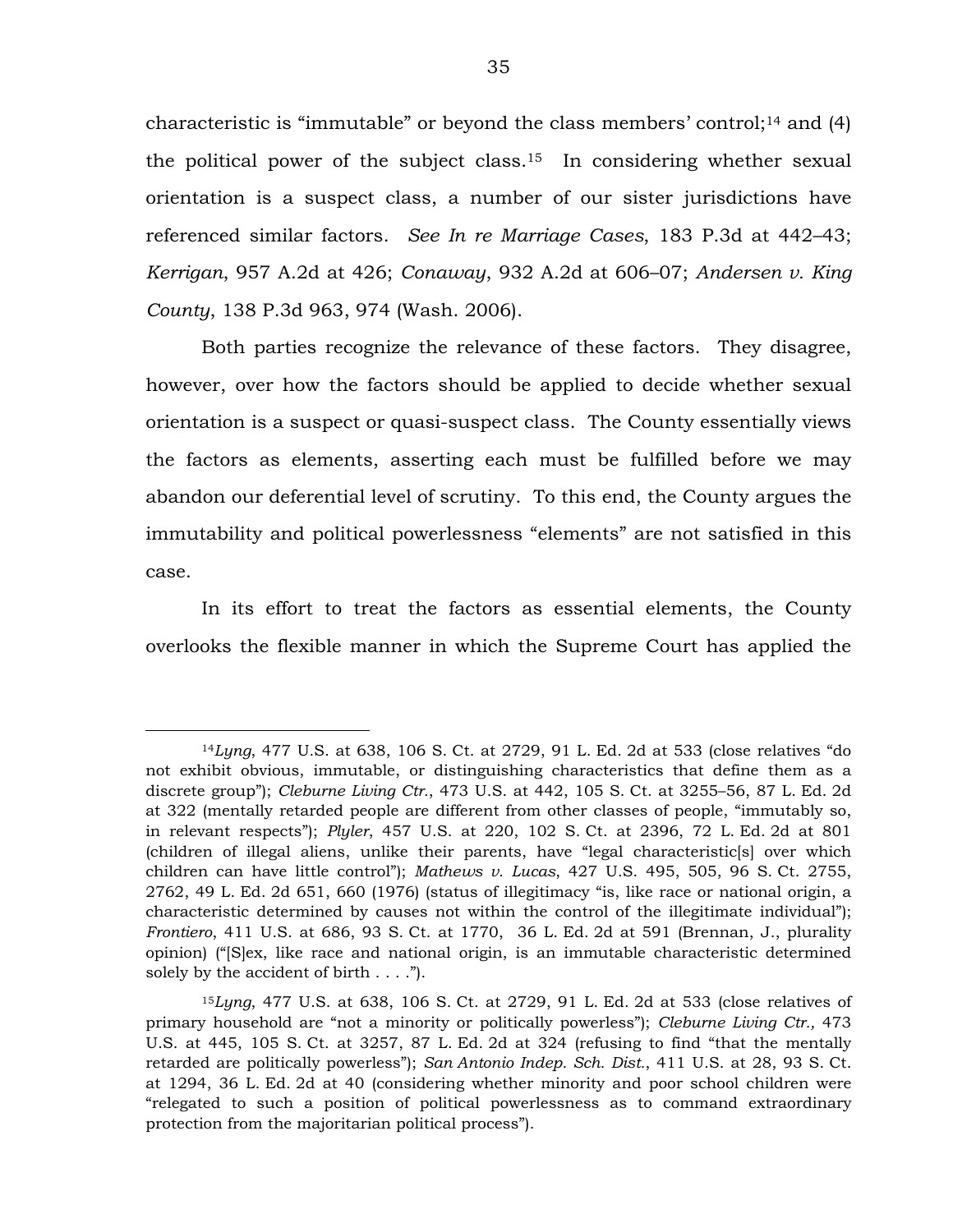four factors in the past.<sup>16</sup> For purposes of state constitutional analysis, we likewise refuse to view all the factors as elements or as individually demanding a certain weight in every case. Instead, we analyze each of the four factors and assess how each bears on the question of whether the Iowa Constitution requires a more searching scrutiny be applied to the specific classification at issue. We note the first two factors—history of intentional discrimination and relationship of classifying characteristic to a person's

<sup>&</sup>lt;sup>16</sup>The Supreme Court has not required, nor even discussed, every factor in every case. *See*, *e.g.*, *Palmore v. Sidoti*, 466 U.S. 429, 433–34, 104 S. Ct. 1879, 1882–83, 80 L. Ed. 2d 421, 426 (1984) (foregoing analysis of political power); *Nyquist v. Mauclet*, 432 U.S. 1, 9 n.11, 97 S. Ct. 2120, 2125 n.11, 53 L. Ed. 2d 63, 71 n.11 (1977) (jettisoning immutability requirement and scrutinizing classification of resident aliens closely despite aliens' voluntary status as residents); *Mathews*, 427 U.S. at 505–06, 96 S. Ct. at 2762–63, 49 L. Ed. 2d at 660–61 (according heightened scrutiny to classifications based on illegitimacy despite mutability and political power of illegitimates); *Murgia,* 427 U.S. at 313– 14, 96 S. Ct. at 2567, 49 L. Ed. 2d at 525 (omitting any reference to immutability); *San Antonio Indep. Sch. Dist.*, 411 U.S. at 25, 93 S. Ct. at 1292, 36 L. Ed. 2d at 38 (omitting any reference to immutability); *Frontiero,* 411 U.S. at 685–88, 93 S. Ct. at 1770–71, 36 L. Ed. 2d at 591–92 (Brennan, J., plurality opinion) (scrutinizing classification based on gender closely despite political power of women); *Graham v. Richardson*, 403 U.S. 365, 371–72, 91 S. Ct. 1848, 1852, 29 L. Ed. 2d 534, 541–42 (1971) (foregoing analysis of immutability); *see also Lyng*, 477 U.S. at 638, 106 S. Ct. at 2729, 91 L. Ed. 2d at 533 (referring to whether members of the class "exhibit obvious, immutable, *or* distinguishing characteristics that define them as a discrete group" (emphasis added)); *Dean*, 653 A.2d at 346 (Ferren, J., dissenting) (observing Supreme Court has " 'never held that only classes with immutable traits can be deemed suspect' " (quoting *Watkins v. U.S. Army*, 875 F.2d 699, 725 (9th Cir. 1989) (Norris, J., concurring))). Some courts view the Supreme Court's precedent as according greater weight to the first two factors, *see*, *e.g.*, *Kerrigan*, 957 A.2d at 426 ("It bears emphasis, however, that the United States Supreme Court has placed far greater weight—indeed, it invariably has placed dispositive weight—on the first two factors, that is, whether the group has been the subject of long-standing and invidious discrimination and whether the group's distinguishing characteristic bears no relation to the ability of the group members to perform or function in society."), or as suggesting the factors are alternative means to heightening scrutiny of a legislative classification, *id.* at 440 (noting " 'a suspect class is one saddled with such disabilities, *or* subjected to such a history of purposeful unequal treatment, *or* relegated to such a position of political powerlessness as to command extraordinary protection from the majoritarian political process' " (quoting *Murgia*, 427 U.S. at 313, 96 S. Ct. at 2567, 49 L. Ed. 2d at 525) (emphasis added)). *But see Conaway*, 932 A.2d at 609–14 (holding sexual-orientation-based legislation is not entitled to heightened scrutiny because gay and lesbian people are not politically powerless, even though other factors are satisfied); *Andersen*, 138 P.3d at 974 (determining plaintiffs failed to show homosexuality is an immutable trait and consequently holding sexual-orientation-based distinctions do not demand closer judicial scrutiny).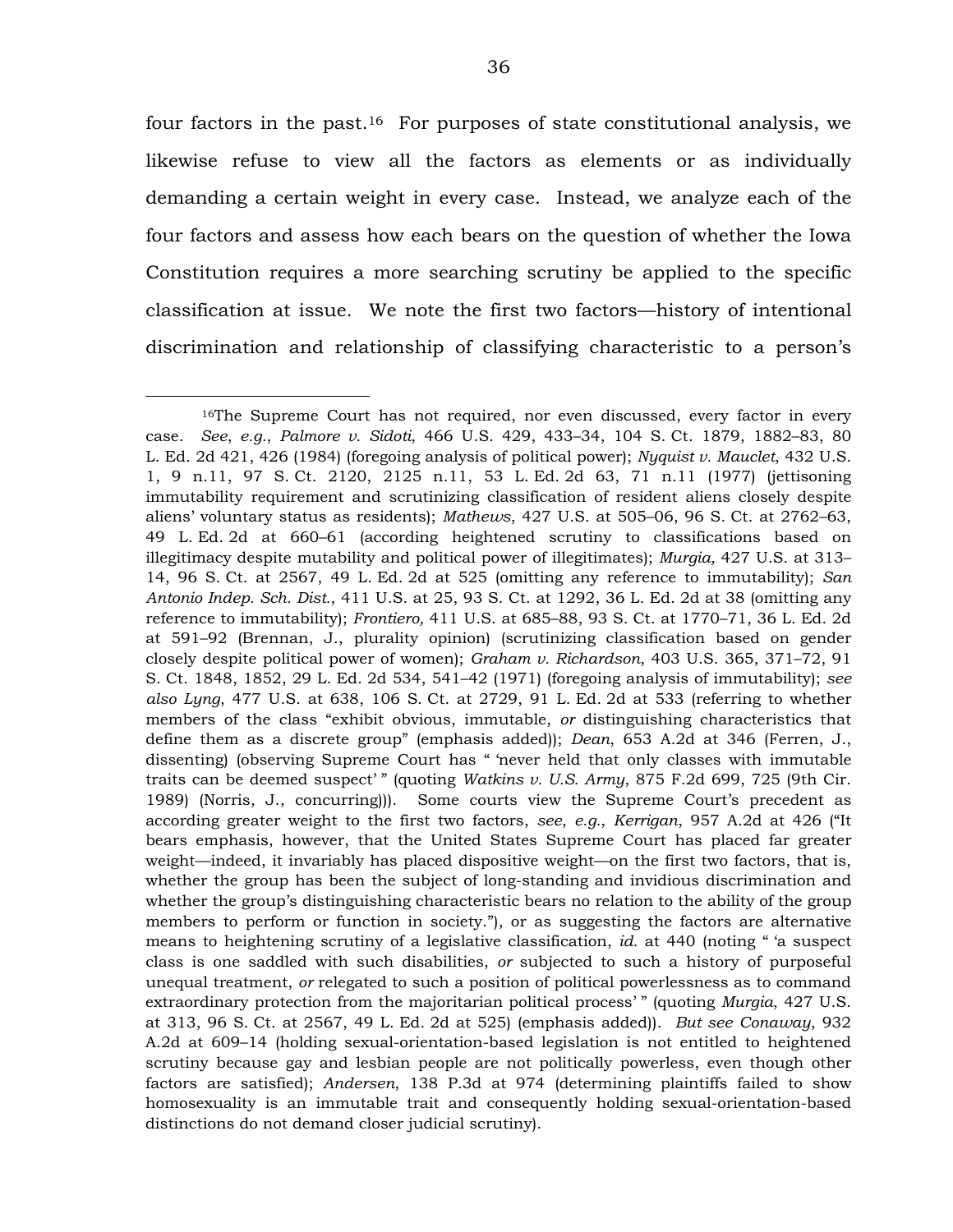ability to contribute—have always been present when heightened scrutiny has been applied. They have been critical to the analysis and could be considered as prerequisites to concluding a group is a suspect or quasisuspect class. However, we consider the last two factors—immutability of the characteristic and political powerlessness of the group—to supplement the analysis as a means to discern whether a need for heightened scrutiny exists.

**G. Determination of Appropriate Level of Scrutiny.** Guided by the established framework, we next consider each of the four traditional factors and assess how each bears on the question of whether the constitution demands a more searching scrutiny be applied to the sexual-orientationbased classification in Iowa's marriage statute.

1. *History of discrimination against gay and lesbian people*. The first consideration is whether gay and lesbian people have suffered a history of purposeful unequal treatment because of their sexual orientation. The County does not, and could not in good faith, dispute the historical reality that gay and lesbian people as a group have long been the victim of purposeful and invidious discrimination because of their sexual orientation. The long and painful history of discrimination against gay and lesbian persons is epitomized by the criminalization of homosexual conduct in many parts of this country until very recently. *See Lawrence*, 539 U.S. at 578–79, 123 S. Ct. 2483–84, 156 L. Ed. 2d at 520 (invalidating criminalization of homosexual sodomy in 2003). Additionally, only a few years ago persons identified as homosexual were dismissed from military service regardless of past dedication and demonstrated valor. Public employees identified as gay or lesbian have been thought to pose security risks due to a perceived risk of extortion resulting from a threat of public exposure. School-yard bullies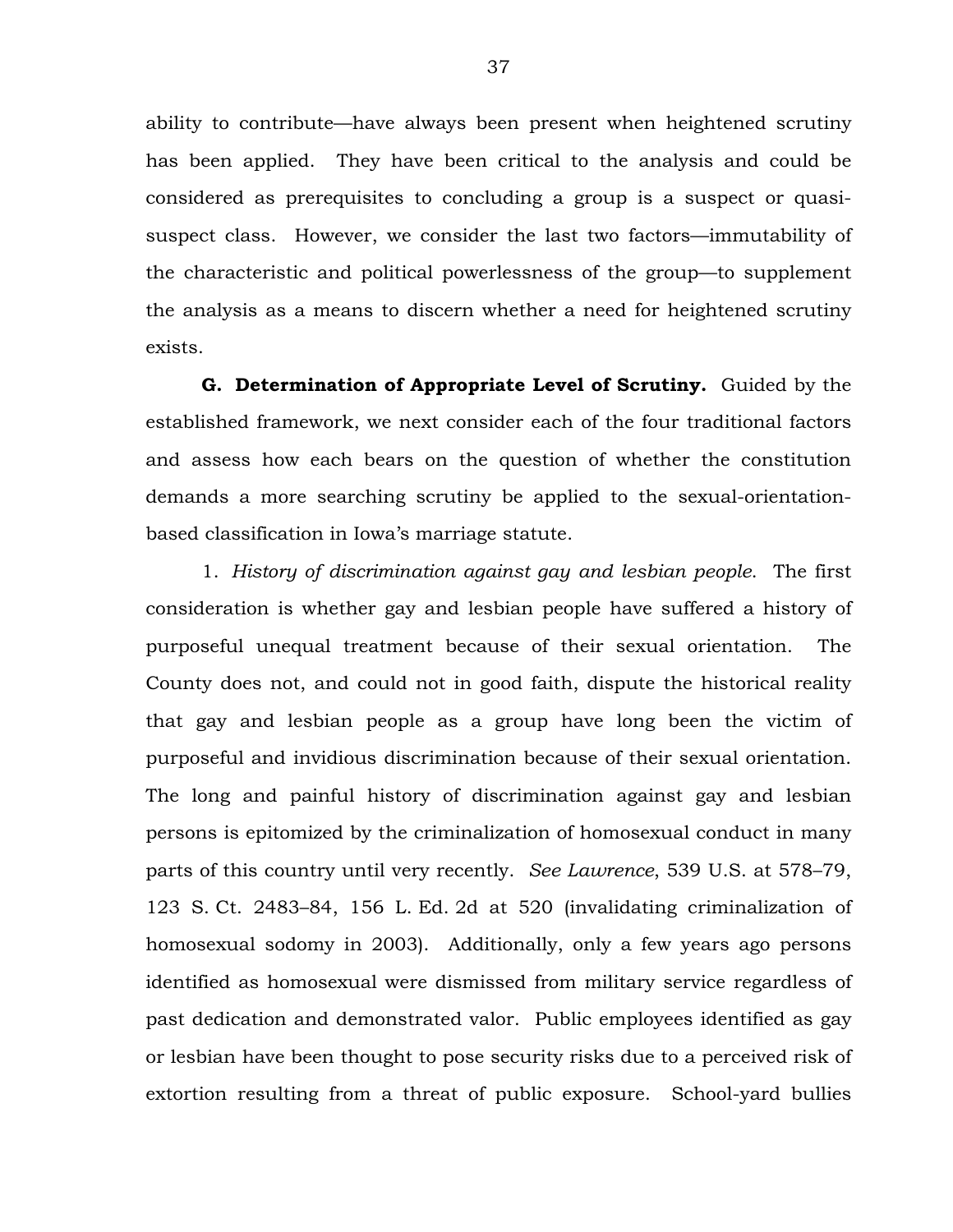have psychologically ground children with apparently gay or lesbian sexual orientation in the cruel mortar and pestle of school-yard prejudice. At the same time, lesbian and gay people continue to be frequent victims of hate crimes. *See* Criminal Justice Information Servs. Div., FBI, *Hate Crime Statistics 2007*, http://www.fbi.gov/ucr/hc2007/victims.htm (according to FBI-collected data, the only hate crimes occurring more frequently than sexual-orientation-motivated hate crimes are crimes based on race or religious bias).

The Iowa General Assembly has recognized the need to address sexual-orientation-based discrimination by including sexual orientation as a characteristic protected in the Iowa Civil Rights Act, by defining hate crimes to include certain offenses committed because of the victim's sexual orientation, and by prohibiting "harassing or bullying" behavior in schools based on sexual orientation. *See* Iowa Code §§ 216.2–.18A (Iowa Civil Rights Act) (sexual-orientation-based discrimination); *id.* § 280.28 (school harassment and bullying); *id*. § 729A.2 (hate crimes committed because of the victim's sexual orientation). These statutory enactments demonstrate a legislative recognition of the need to remedy historical sexual-orientationbased discrimination.17

In sum, this history of discrimination suggests any legislative burdens placed on lesbian and gay people as a class "are more likely than others to

<sup>17</sup>Additional legal authority abounds demonstrating the history of discrimination. *See*, *e.g.*, *In re Marriage Cases*, 183 P.3d at 442 (finding "sexual orientation is a characteristic . . . that is associated with a stigma of inferiority and second-class citizenship, manifested by the group's history of legal and social disabilities); *Kerrigan*, 957 A.2d at 432– 33 (concluding gay and lesbian people have "been subjected to and stigmatized by a long history of purposeful and invidious discrimination," and recounting numerous legal and scientific authorities); *Dean*, 653 A.2d at 344–45 ("Discrimination against homosexuals has been pervasive in both the public and the private sectors."); *Conaway*, 932 A.2d at 609 ("Homosexual persons have been the object of societal prejudice by private actors as well as by the judicial and legislative branches of federal and state governments.").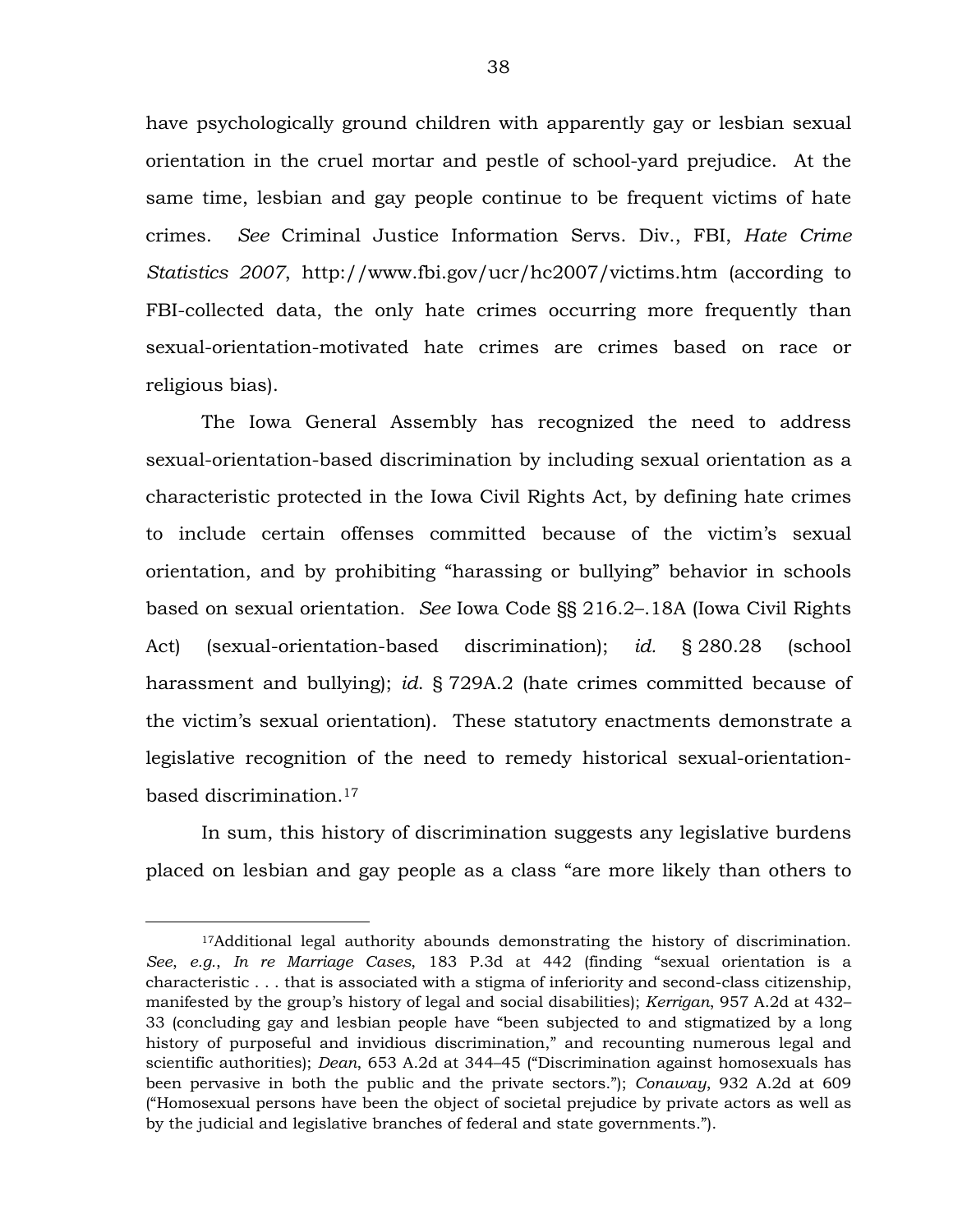reflect deep-seated prejudice rather than legislative rationality in pursuit of some legitimate objective." *Plyler*, 457 U.S. at 216 n.14, 102 S. Ct. at 2394 n.14, 72 L. Ed. 2d at 799 n.14. This observation favors an elevated scrutiny to uncover any such prejudice.

2. *Sexual orientation and the ability to contribute to society*. A second relevant consideration is whether the characteristic at issue—sexual orientation—is related to the person's ability to contribute to society. Heightened scrutiny is applied when the classification bears no relationship to a person's ability to contribute to society. The existence of this factor indicates the classification is likely based on irrelevant stereotypes and prejudice. *Kerrigan*, 957 A.2d at 453. A classification unrelated to a person's ability to perform or contribute to society typically reflects "prejudice and antipathy—a view that those in the burdened class are not as worthy or deserving as others" or "reflect[s] outmoded notions of the relative capabilities of persons with the characteristic." *Cleburne Living Ctr.*, 473 U.S. at 440–41, 105 S. Ct. at 3254–56, 87 L. Ed. 2d at 320–21.

Not surprisingly, none of the same-sex marriage decisions from other state courts around the nation have found a person's sexual orientation to be indicative of the person's general ability to contribute to society.18 *See*,

<sup>&</sup>lt;sup>18</sup>The County references plaintiffs' inability to procreate "naturally," presumably pointing out each couple's inability to procreate without assistance. Plaintiffs' inability to contribute children to society by procreation through sexual intercourse with each other does not dictate the outcome of our consideration under this factor. The inquiry into gay and lesbian people's ability to contribute to society is a general one, designed to signal whether such classifications routinely risk elevating stereotype over ability. A person's ability to procreate is merely one of many ways in which the person can contribute to society. While the narrower consideration of plaintiffs' procreative abilities may be relevant to whether section 595.2 ultimately passes judicial scrutiny, consideration of those abilities is less helpful in determining *which* level of scrutiny to apply. That is, the inability of gay and lesbian partners to contribute by procreation through sexual intercourse with each other does not indicate whether legislative classifications based on sexual preference—which can conceivably occur in any legislative subject matter area—will generally be based on "stereotyped characteristics not truly indicative of their abilities." *Murgia,* 427 U.S. at 313, 96 S. Ct. at 2566, 49 L. Ed. 2d at 525.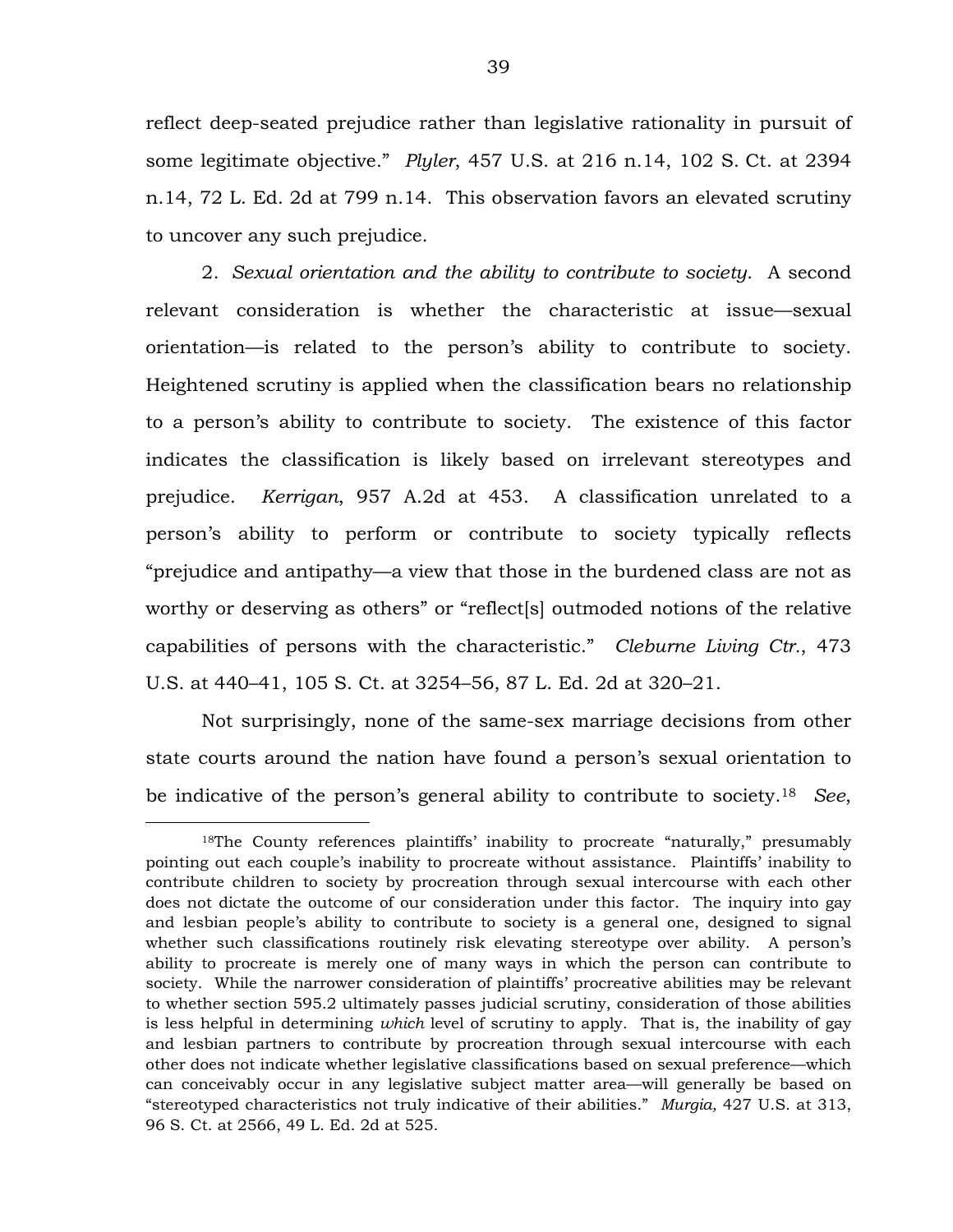*e.g.*, *In re Marriage Cases*, 183 P.3d at 442; *Kerrigan*, 957 A.2d at 434–36; *Dean v. District of Columbia*, 653 A.2d 307, 345 (D.C. 1995); *Conaway*, 932 A.2d at 609. More importantly, the Iowa legislature has recently declared as the public policy of this state that sexual orientation is not relevant to a person's ability to contribute to a number of societal institutions other than civil marriage. *See* Iowa Code § 216.6 (employment); *id.* § 216.7 (public accommodations); *id.* § 216.8 (housing); *id.* § 216.9 (education); *id.* § 216.10 (credit practices).19 Significantly, we do not construe Iowa Code chapter 216 to allow marriage between persons of the same sex, a construction expressly forbidden in the Iowa Code. *See id.* § 216.18A ("[Chapter 216] shall not be

 <sup>19</sup>The legislature has further indicated the irrelevancy of sexual orientation by mandating sex education in the state's public schools be free of biases relating to sexual orientation, Iowa Code § 279.50, and by securing personal freedom from violence and intimidation due to sexual orientation, *id.* § 729A.1. Likewise, numerous state administrative regulations indicate sexual orientation is not relevant to a person's ability to contribute to society. *See* Iowa Admin. Code r. 191—48.9 (prohibiting discrimination in making or solicitation of viatical settlement contracts on basis of sexual orientation); *id.* r. 281—12 (preamble) (ensuring access to education meeting child's needs and abilities regardless of sexual orientation); *id.* r. 281—12.1 (ordering equal opportunity in educational programs regardless of sexual orientation); *id.* r. 281—12.3 (ordering school boards to consider the potential disparate impact of student responsibility and discipline policies on students because of students' sexual orientation); *id.* r. 281—68.4 (prohibiting discrimination in admission process to public charter schools based on sexual orientation); *id.* r. 282—25.3 (labeling denial of participation in benefits of educational program based on sexual orientation an "unethical practice"); *id.* r. 282—26.3 (prohibiting licensed educators from discriminating based on sexual orientation); *id.* r. 641—131.7 (allowing public health department to take numerous adverse actions against emergency medical care personnel who "practice, condone, or facilitate" discrimination against a patient on the basis of sexual orientation); *id.* r. 641—131.8 (allowing public health department to take numerous adverse actions against training program or continuing education providers who "practice, condone, or facilitate" discrimination against a patient on the basis of sexual orientation); *id.* r. 641— 132.10 (allowing denial, probation, revocation, and suspension of authorized emergency medical service programs that discriminate on the basis of sexual orientation); *id.* r. 645— 282.2 (prohibiting licensed social workers from discriminating on the basis of sexual orientation); *id.* r. 645—363.2 (providing that sexual-orientation-based discrimination by sign language interpreters or transliterators is unethical); *id.* r. 657—3.28 (providing that sexual-orientation–based discrimination by pharmacy technicians is unethical); *id.* r. 657— 8.11 (same for licensed pharmacies, licensed pharmacists, and registered pharmacistinterns); *id.* r. 661—81.2 (prohibiting entrance of information regarding sexual orientation into Iowa law enforcement intelligence network information system in most circumstances).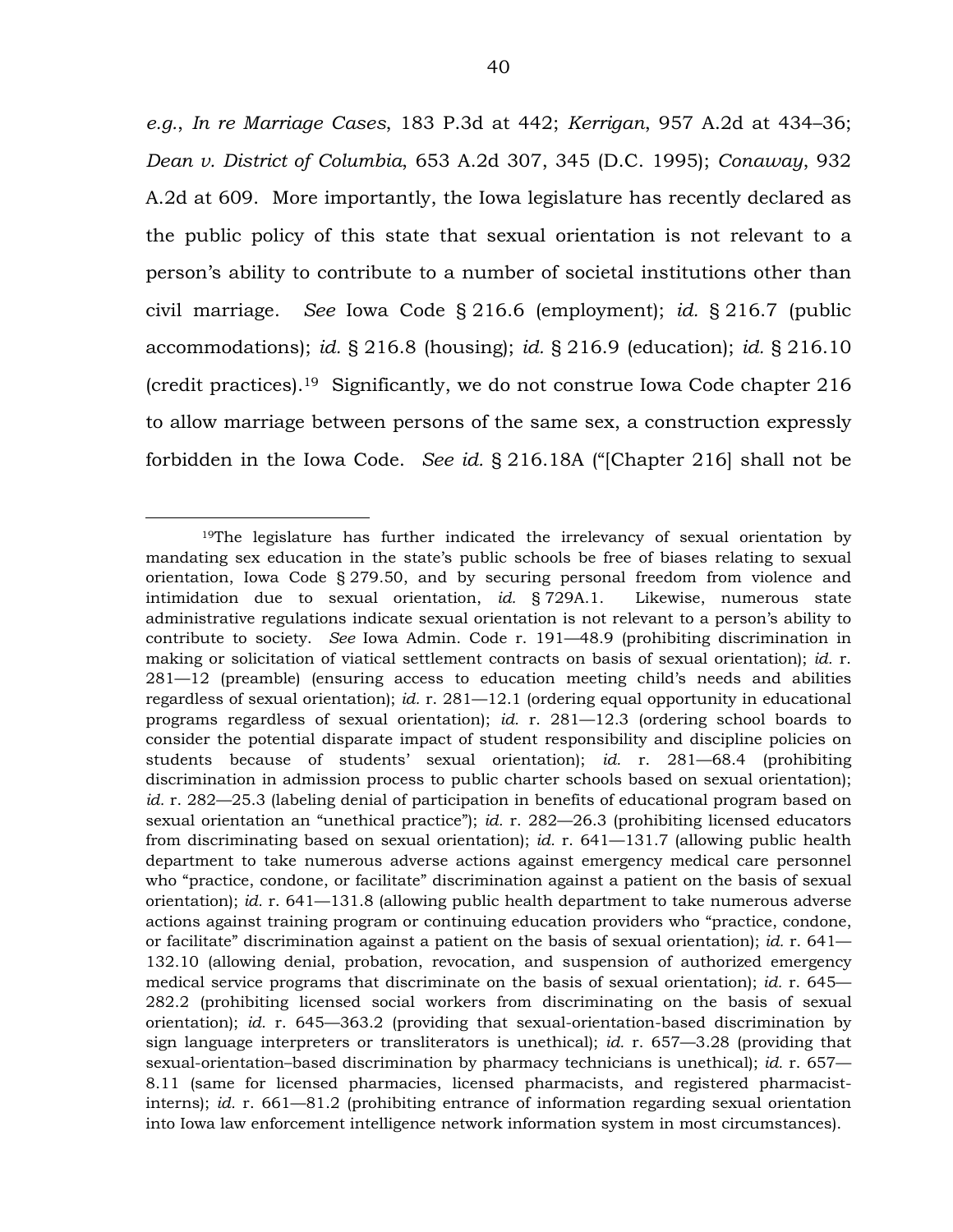construed to allow marriage between persons of the same sex, in accordance with chapter 595."). Rather, we merely highlight the reality that chapter 216 and numerous other statutes and regulations demonstrate sexual orientation is broadly recognized in Iowa to be irrelevant to a person's ability to contribute to society.20 Those statutes and regulations reflect at least some measure of legislative and executive awareness that discrimination based on sexual orientation is often predicated on prejudice and stereotype and further express a desire to remove sexual orientation as an obstacle to the ability of gay and lesbian people to achieve their full potential. Therefore, we must scrutinize more closely those classifications that suggest a law may be based on prejudice and stereotype because laws of that nature are "incompatible with the constitutional understanding that each person is to be judged individually and is entitled to equal justice under the law." *Plyler*, 457 U.S. at 217 n.14, 102 S. Ct. at 2394 n.14, 72 L. Ed. 2d at 799 n.14. Thus, although we do not interpret chapter 216 to allow same-sex marriage, we rely on the legislative judgment underlying chapter 216 to determine the appropriate level of scrutiny when sexual orientation is the basis for a statutory classification. Based on Iowa statutes and regulations, it is clear sexual orientation is no longer viewed in Iowa as an impediment to the ability of a person to contribute to society.

3. *Immutability of sexual orientation*. The parties, consistent with the same-sex-marriage scholarship, opinions, and jurisprudence, contest

 <sup>20</sup>Other federal and state authority supports such a conclusion. *See Kerrigan*, <sup>957</sup> A.2d at 435 (relying on Connecticut statutes banning discrimination based on sexual orientation "in every important economic and social institution and activity that the government regulates"); *cf. Frontiero,* 411 U.S. at 687, 93 S. Ct. at 1771, 36 L. Ed. 2d at 592 (Brennan, J., plurality opinion) (interpreting congressional protections against gender discrimination as suggesting legislative determination such classifications are "inherently invidious" and implying significance of "conclusion of coequal branch of Government" in deciding whether to apply heightened scrutiny).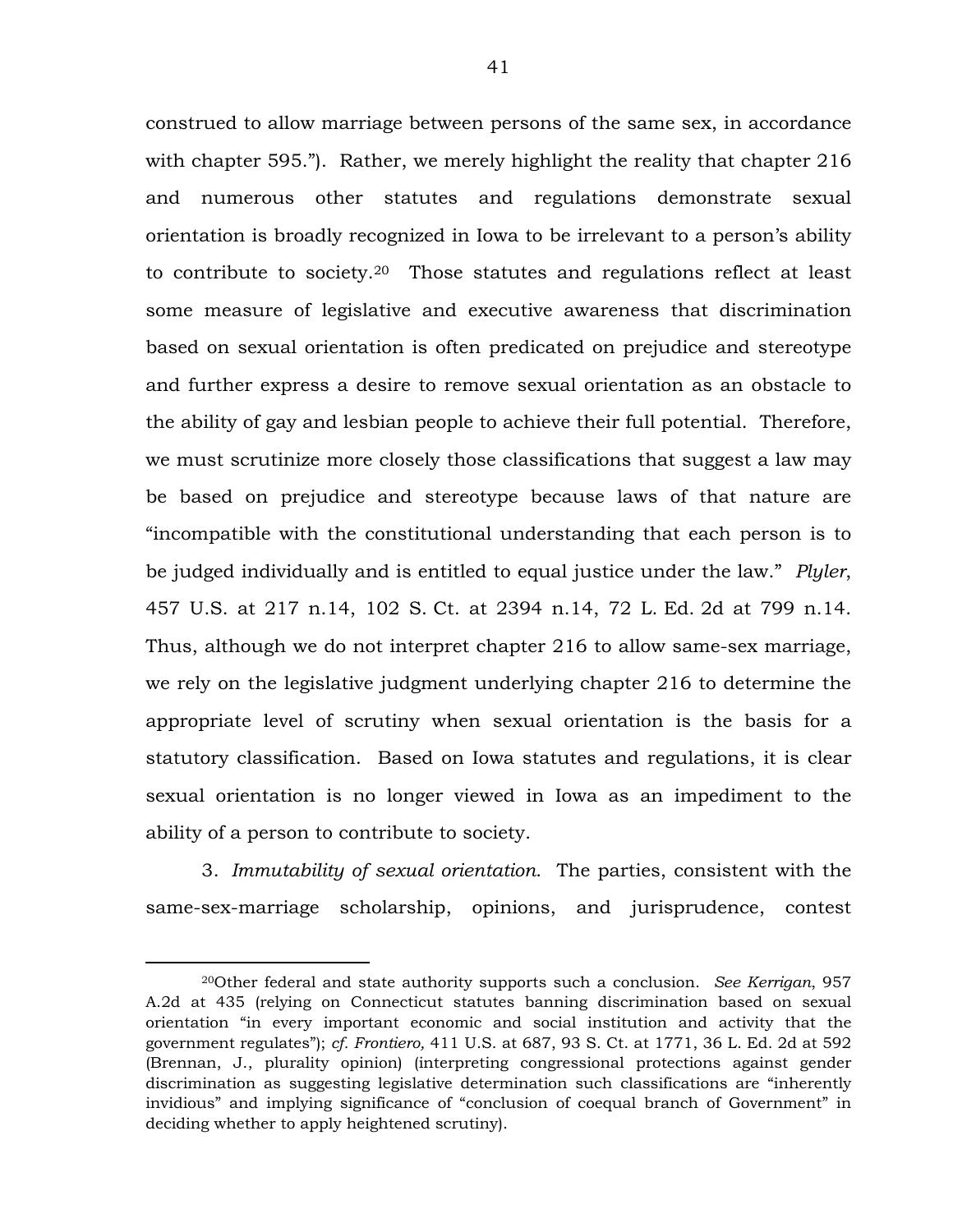whether sexual orientation is immutable or unresponsive to attempted change. The County seizes on this debate to argue the summary judgment granted by the district court in this case was improper because plaintiffs could not prove, as a matter of fact, that sexuality is immutable. This argument, however, essentially limits the constitutional relevance of mutability to those instances in which the trait defining the burdened class is absolutely impervious to change. To evaluate this argument, we must first consider the rationale for using immutability as a factor.

 A human trait that defines a group is "immutable" when the trait exists "solely by the accident of birth," *Frontiero v. Richardson*, 411 U.S. 677, 686, 93 S. Ct. 1764, 1770, 36 L. Ed. 2d 583, 591 (1973) (Brennan, J., plurality opinion), or when the person with the trait has no ability to change it, *Regents of Univ. of Cal. v. Bakke*, 438 U.S. 265, 360, 98 S. Ct. 2733, 2784, 57 L. Ed. 2d 750, 815 (1978). Immutability is a factor in determining the appropriate level of scrutiny because the inability of a person to change a characteristic that is used to justify different treatment makes the discrimination violative of the rather " 'basic concept of our system that legal burdens should bear some relationship to individual responsibility.'" *Frontiero*, 411 U.S. at 686, 93 S. Ct. at 1770, 36 L. Ed. 2d at 591 (Brennan, J., plurality opinion) (quoting *Weber v. Aetna Cas. & Sur. Co.*, 406 U.S. 164, 175, 92 S. Ct. 1400, 1407, 31 L. Ed. 2d 768, 779 (1972)); *accord Plyler*, 457 U.S. at 217 n.14, 102 S. Ct. at 2394 n.14, 72 L. Ed. 2d at 799 n.14 ("Legislation imposing special disabilities upon groups disfavored by virtue of circumstances beyond their control suggests the kind of 'class or caste' treatment that the Fourteenth Amendment was designed to abolish."). Put another way, when a characteristic is immutable, different treatment based on this characteristic seems "all the more invidious and unfair." Nan D.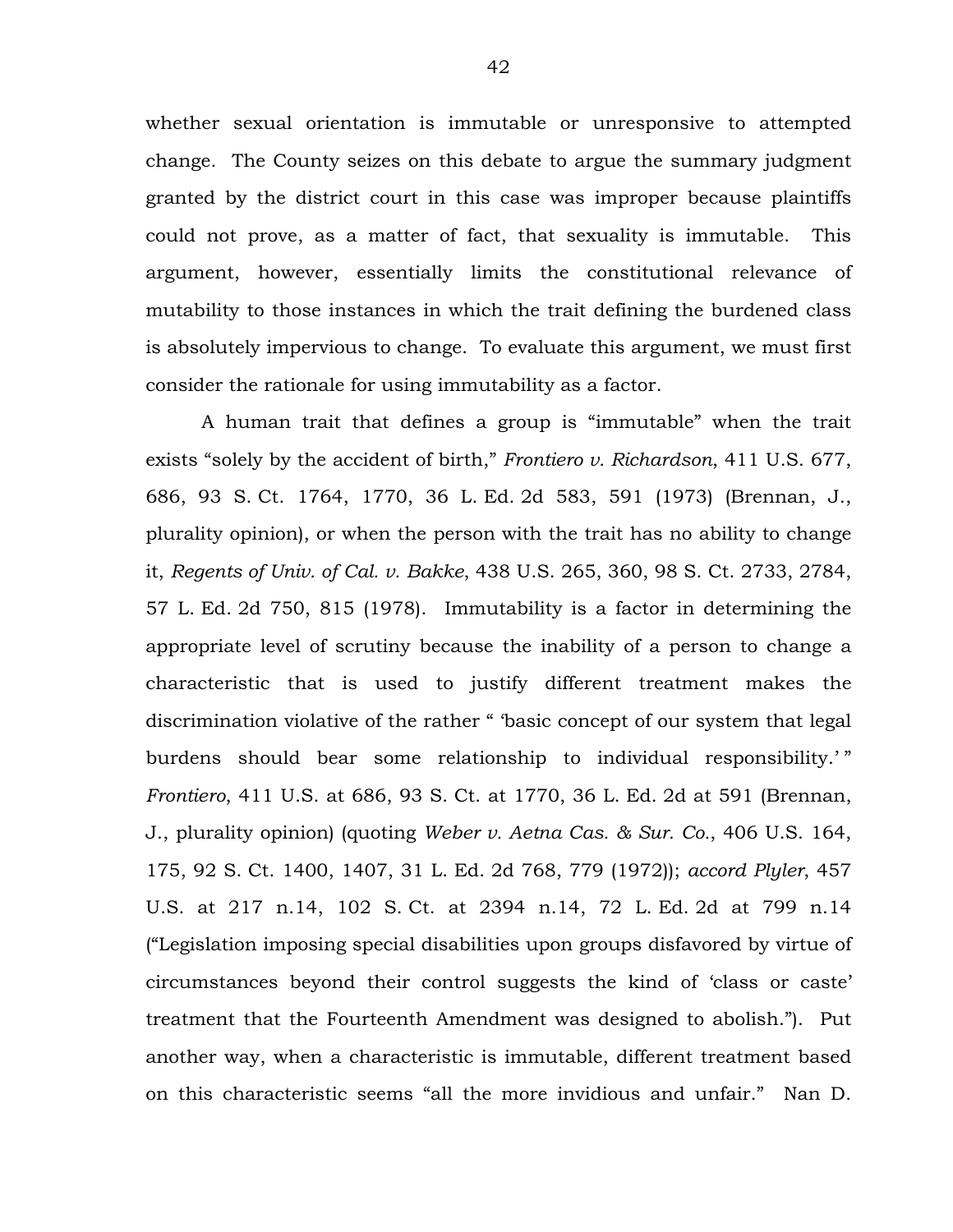Hunter, *The Sex Discrimination Argument in Gay Rights Cases*, 9 J.L. & Pol'y 397, 403 (2001). Additionally, immutability can relate to the scope and permanency of the barrier imposed on the group. Temporary barriers tend to be less burdensome on a group and more likely to actually advance a legitimate governmental interest. Consequently, such barriers normally do not warrant heightened scrutiny. *See Sosna v. Iowa*, 419 U.S. 393, 406, 95 S. Ct. 553, 561, 42 L. Ed. 2d 532, 544–45 (1975) (one-year residency requirement for divorce permitted in part because the constraint was only temporary); *Vlandis v. Kline*, 412 U.S. 441, 453, 93 S. Ct. 2230, 2236, 37 L. Ed. 2d 63, 72 (1973) (bona fide state resident requirement for college tuition permissible when students are provided an opportunity to prove they have become residents). The permanency of the barrier also depends on the ability of the individual to change the characteristic responsible for the discrimination. This aspect of immutability may separate truly victimized individuals from those who have invited discrimination by changing themselves so as to be identified with the group. As implied by Justice Ferren, in dissent, in *Dean*:

The degree to which an individual controls, or cannot avoid, the acquisition of the defining trait, and the relative ease or difficulty with which a trait can be changed, are relevant to whether a classification is "suspect" or "quasi-suspect" because this inquiry is one way of asking whether someone, rather than being victimized, has voluntarily joined a persecuted group and thereby invited the discrimination.

653 A.2d at 346 (Ferren, J., dissenting).

Importantly, this background reveals courts need not definitively resolve the nature-versus-nurture debate currently raging over the origin of sexual orientation in order to decide plaintiffs' equal protection claims. The constitutional relevance of the immutability factor is not reserved to those instances in which the trait defining the burdened class is absolutely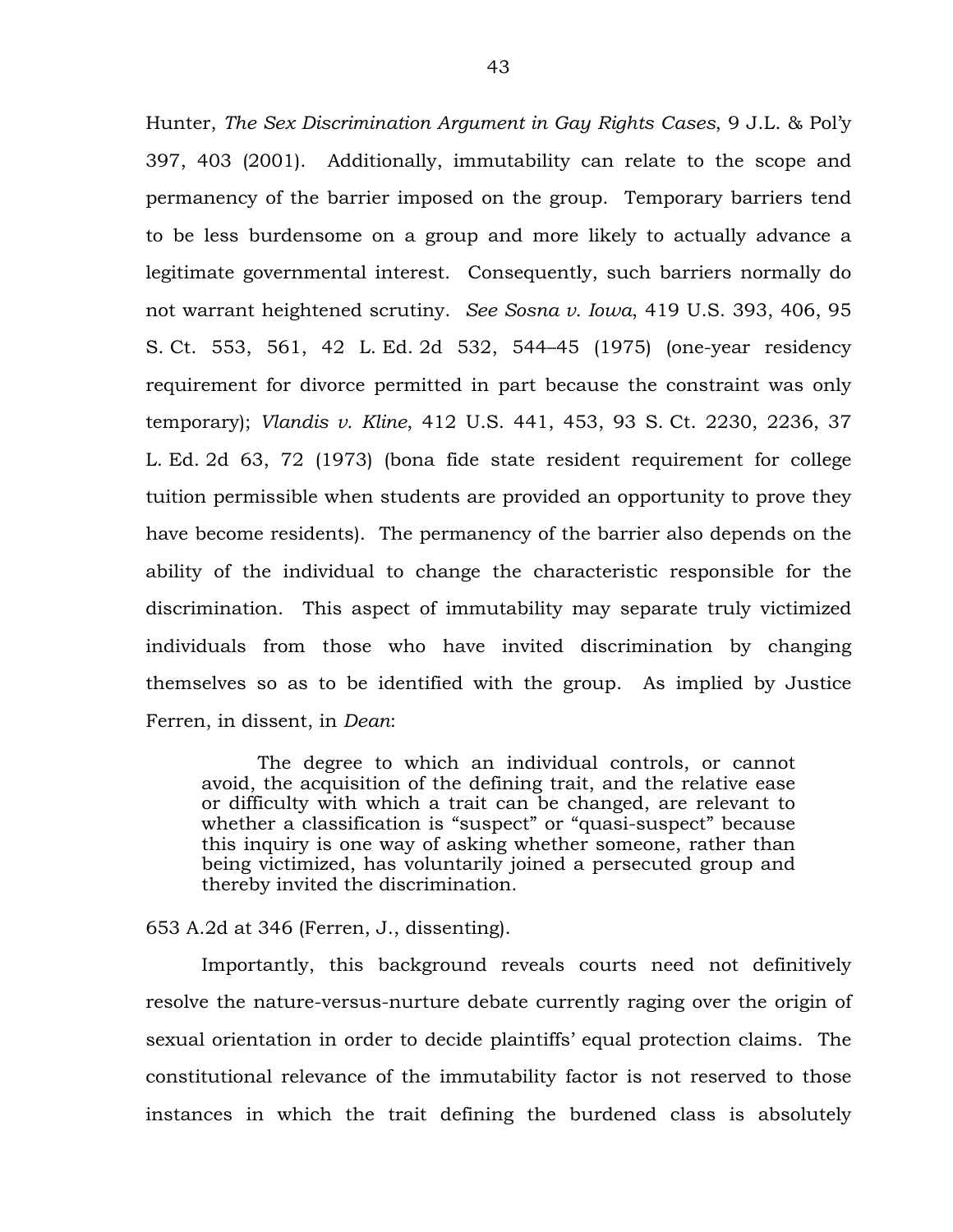impossible to change. *Compare Sherman*, 576 N.W.2d at 317 (suggesting heightened scrutiny is applicable to gender classifications), *with* Iowa Code § 144.23 (providing legal procedure to obtain new birth certificate indicating change in gender). That is, we agree with those courts that have held the immutability "prong of the suspectness inquiry surely is satisfied when . . . the identifying trait is 'so central to a person's identity that it would be abhorrent for government to penalize a person for refusing to change [it].'" *Kerrigan*, 957 A.2d at 438 (quoting *Watkins v. U.S. Army*, 875 F.2d 699, 726 (9th Cir. 1989) (Norris, J., concurring in the judgment)); *see also In re Marriage Cases*, 183 P.3d at 442 ("Because a person's sexual orientation is so integral an aspect of one's identity, it is not appropriate to require a person to repudiate or change his or her sexual orientation in order to avoid discriminatory treatment.").

In this case, the County acknowledges sexual orientation is highly resistant to change. Additionally, "sexual orientation 'forms a significant part of a person's identity.'" *Kerrigan*, 957 A.2d at 438 (quoting *Able v. United States*, 968 F. Supp. 850, 863 (E.D.N.Y. 1997), *rev'd on other grounds*, 155 F.3d 628 (2d Cir. 1998)). Sexual orientation influences the formation of personal relationships between all people—heterosexual, gay, or lesbian—to fulfill each person's fundamental needs for love and attachment. Accordingly, because sexual orientation is central to personal identity and " 'may be altered [if at all] only at the expense of significant damage to the individual's sense of self,'" classifications based on sexual orientation "are no less entitled to consideration as a suspect or quasi-suspect class than any other group that has been deemed to exhibit an immutable characteristic." *Id.* at 438–39 (quoting *Jantz v. Muci*, 759 F. Supp. 1543, 1548 (D. Kan. 1991), *rev'd on other grounds*, 976 F.2d 623 (10th Cir. 1992)).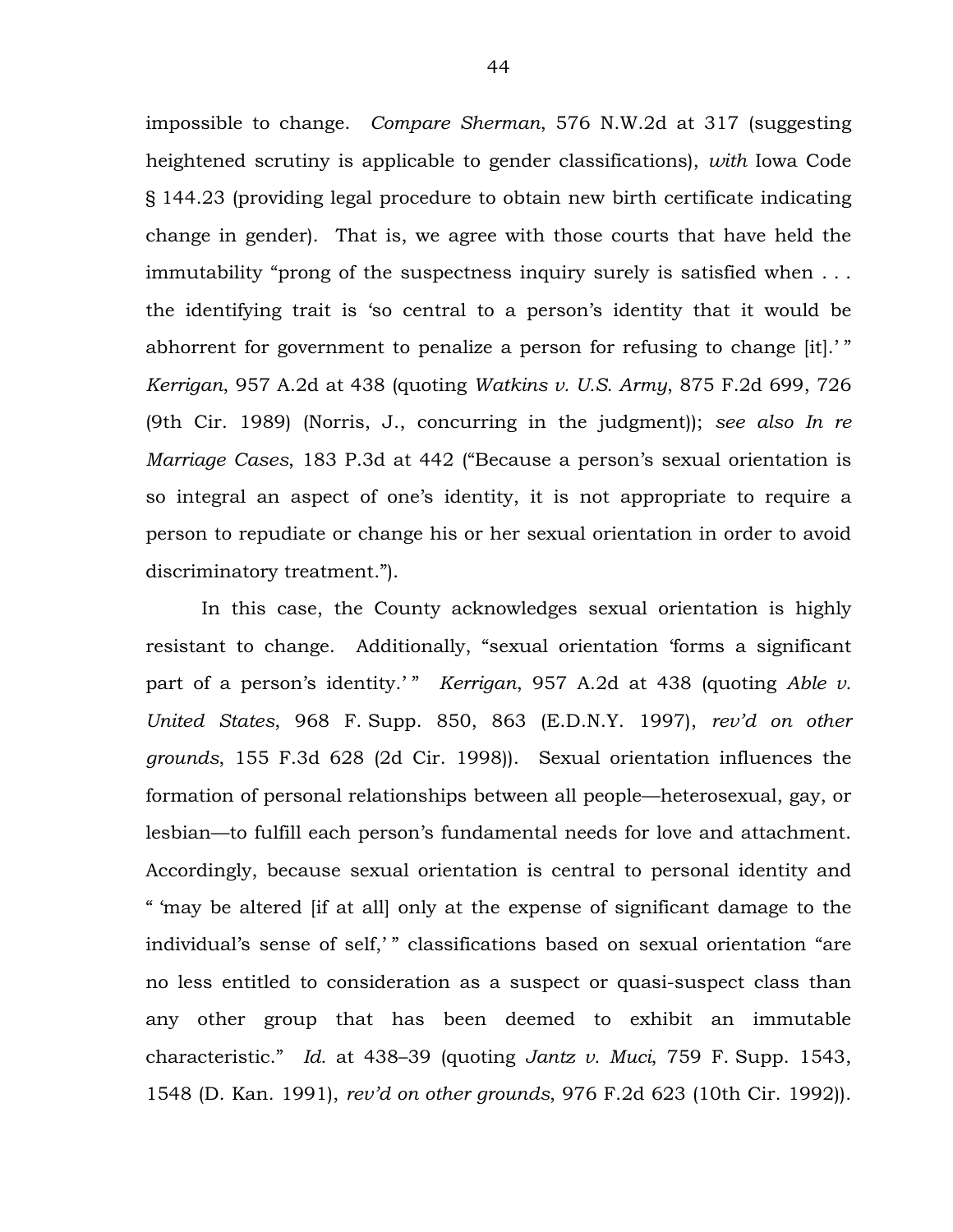Sexual orientation is not the type of human trait that allows courts to relax their standard of review because the barrier is temporary or susceptible to self-help.

4. *Political powerlessness of lesbian and gay people*. As observed, the political power of the burdened class has been referenced repeatedly in Supreme Court cases determining the level of scrutiny to be applied to a given piece of legislation. Unfortunately, the Court has never defined what it means to be politically powerless for purposes of this analysis, nor has it quantified a maximum amount of political power a group may enjoy while still receiving the protection from unfair discrimination accompanying heightened scrutiny. The County points to the numerous legal protections gay and lesbian people have secured against discrimination, and the County argues those protections demonstrate gay and lesbian people are not a politically powerless class. The County's argument implies gay and lesbian people must be characterized by a complete, or nearly complete, lack of political power before courts should subject sexual-orientation-based legislative burdens to a heightened scrutiny.

Notwithstanding the lack of a mathematical equation to guide the analysis of this factor, a number of helpful general principles related to the political power of suspect classes can be culled from the Supreme Court's cases. First, these cases show absolute political powerlessness is not necessary to subject legislative burdens on a certain class to heightened scrutiny. For example, females enjoyed at least some measure of political power when the Supreme Court first heightened its scrutiny of gender classifications. *See Frontiero*, 411 U.S. at 685–88 & n.17, 93 S. Ct. at 1769– 72 & n.17, 36 L. Ed. 2d at 591–92 & n.17 (Brennan, J., plurality opinion) (subjecting gender classifications to heightened scrutiny after observing Civil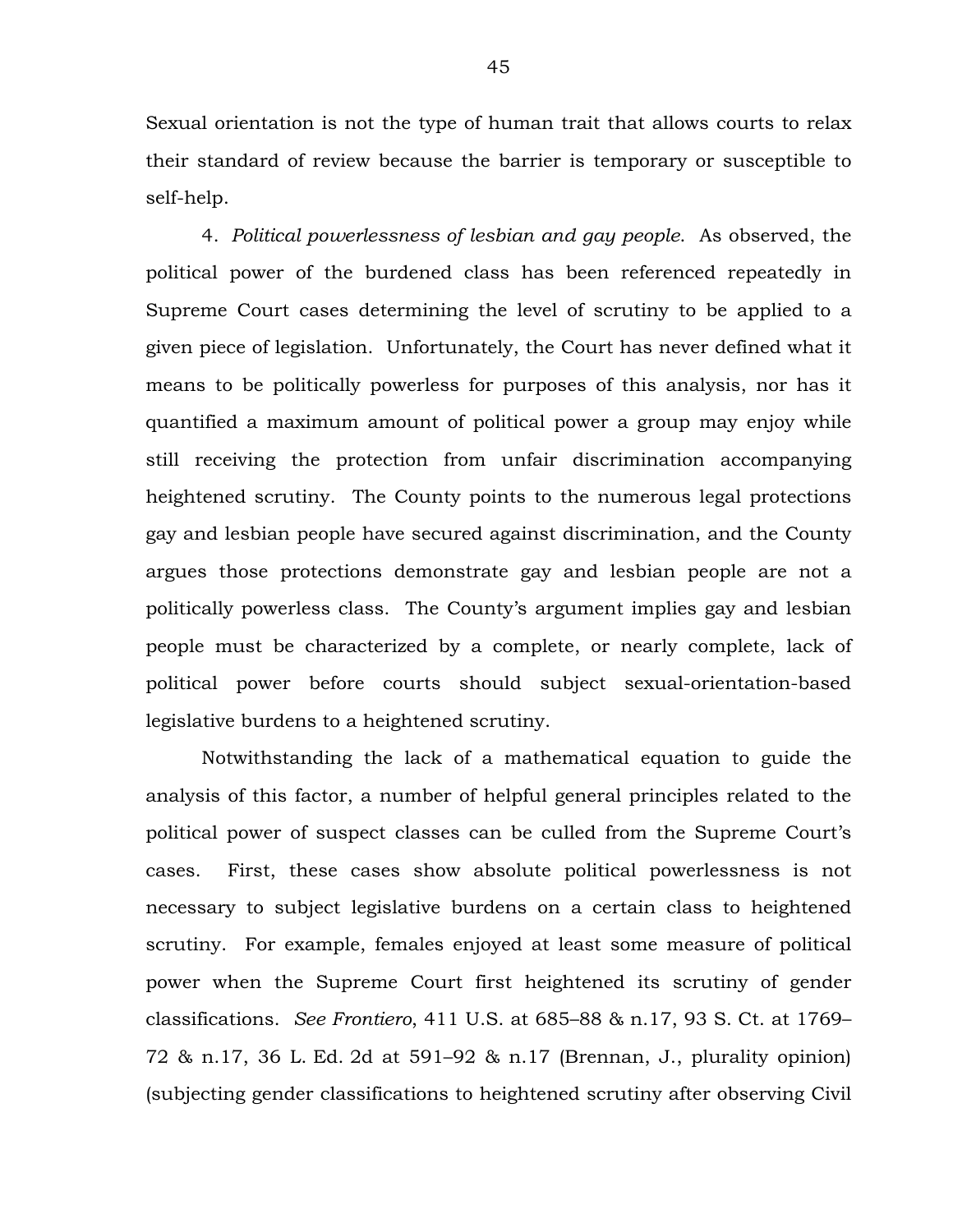Rights Act of 1964 and Equal Pay Act of 1963 prohibited sex discrimination and noting "the position of women in America [had] improved markedly" by 1973 such that "women [did] not constitute a small and powerless minority").

Second, Supreme Court jurisprudence establishes that a group's current political powerlessness is not a prerequisite to enhanced judicial protection. "[I]f a group's *current* political powerlessness [was] a prerequisite to a characteristic's being considered a constitutionally suspect basis for differential treatment, it would be impossible to justify the numerous decisions that continue to treat sex, race, and religion as suspect classifications." *In re Marriage Cases*, 183 P.3d at 443. Race continues to be a suspect classification, *Grutter v. Bollinger*, 539 U.S. 306, 326, 123 S. Ct. 2325, 2337, 156 L. Ed. 2d 304, 331 (2003), even though racial minorities enjoy growing political power.<sup>21</sup> Likewise, gender classifications receive various forms of heightened scrutiny, even though women continue to gain political power. *See*, *e.g.*, *Virginia*, 518 U.S. at 532–33, 116 S. Ct. at 2275, 135 L. Ed. 2d at 751–52 (applying intermediate scrutiny).

While a more in-depth discussion of the history of the political-power factor is possible, *see Kerrigan*, 957 A.2d at 439–44, we are satisfied, for the purpose of analyzing the Iowa Constitution, the political powerlessness factor of the level-of-scrutiny inquiry does not require a showing of absolute political powerlessness. Rather, the touchstone of the analysis should be "whether the group lacks sufficient political strength to bring a prompt end

 <sup>21</sup>By one measure—occupation of public office—the political power of racial minorities is unbounded in this country today. This fact was on display January 20, 2009, when Barack H. Obama, the African-American son of a native Kenyan, was inaugurated as the forty-fourth President of the United States of America.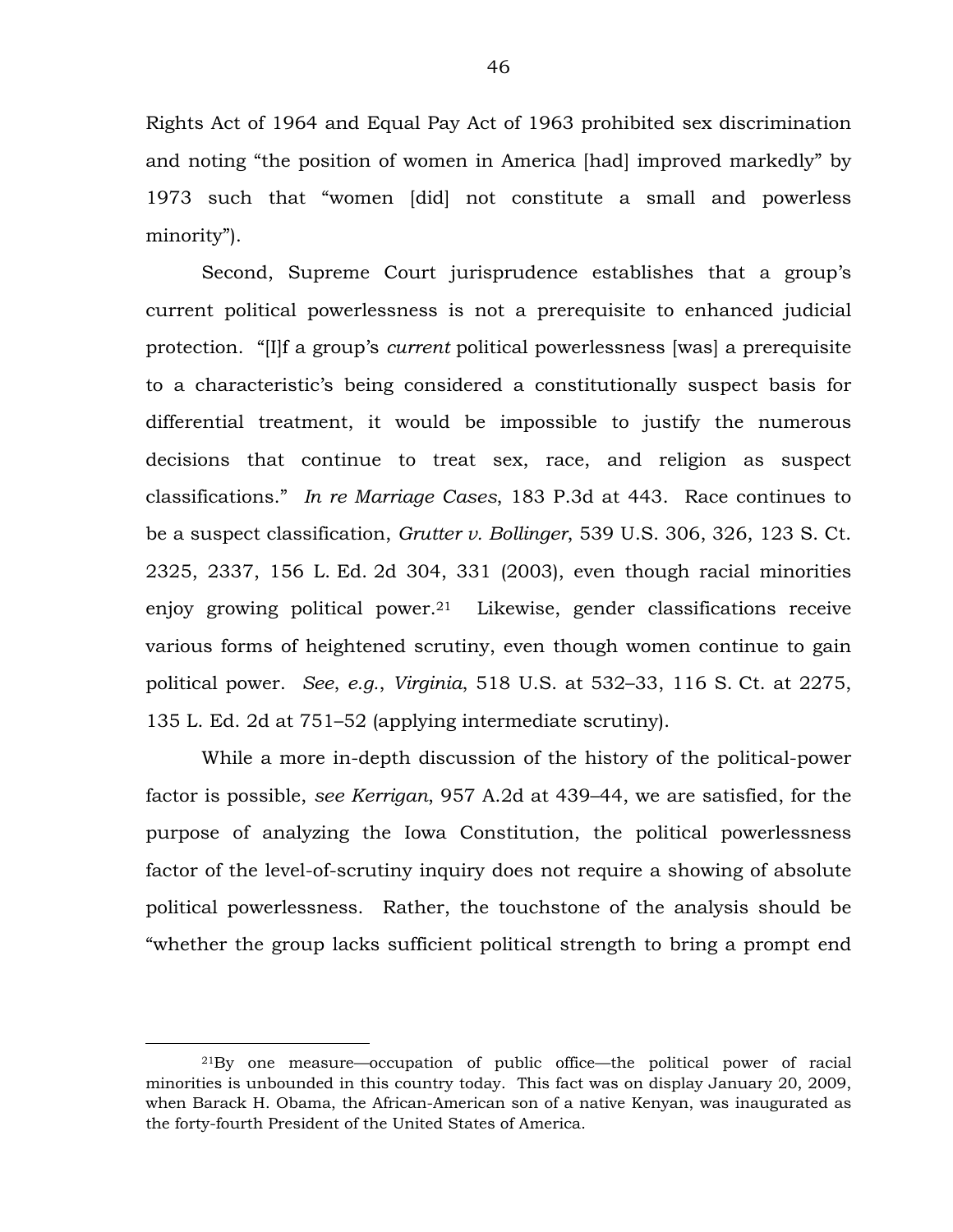to the prejudice and discrimination through traditional political means." *Id.* at 444.

It is also important to observe that the political power of gays and lesbians, while responsible for greater acceptance and decreased discrimination, has done little to remove barriers to civil marriage. Although a small number of state legislatures have approved civil *unions* for gay and lesbian people without judicial intervention, no legislature has secured the right to civil *marriage* for gay and lesbian people without court order.22 The myriad statutes and regulatory protections against discrimination based on sexual orientation in such areas as employment, housing, public accommodations, and education have not only been absent in the area of marriage, but legislative bodies have taken affirmative steps to shore up the concept of traditional marriage by specifically excluding gays and lesbians. Like Iowa, over forty other states have passed statutes or constitutional amendments to ban same-sex marriages. *See* Ben Schuman, Note, *Gods & Gays: Analyzing the Same-Sex Marriage Debate From a Religious Perspective*, 96 Geo. L.J. 2103, 2107–08 (2008) (recognizing forty-two states with laws prohibiting same-sex marriage as of November 8, 2007) [hereinafter Schuman]; Human Rights Campaign, *Statewide Marriage Prohibitions* (2008), *available at* http://www.hrc.org/documents/marriage\_prohibitions.pdf (mapping states' enactment of marriage prohibitions). Thus, although equal rights for gays and lesbians have been increasingly recognized in the political

 <sup>22</sup>*See* Misha Isaak, Comment, "*What's in a Name?": Civil Unions & the Constitutional Significance of "Marriage,"* 10 U. Pa. J. Const. L. 607, 608 & n.7 (2008) [hereinafter Isaak] (noting limited success in obtaining legal status for same-sex marriage, including passage of same-sex civil unions in only two states and same-sex civil marriage in only one); Justin Reinheimer, *What* Lawrence *Should Have Said: Reconstructing an Equality Approach*, 96 Cal. L. Rev. 505, 516–17 & n.46 (2008) (reviewing status of state laws relating to legal recognition of same-sex relationships and noting only the California legislature has (twice) passed a law allowing same-sex civil marriage (which was twice vetoed by that state's governor)).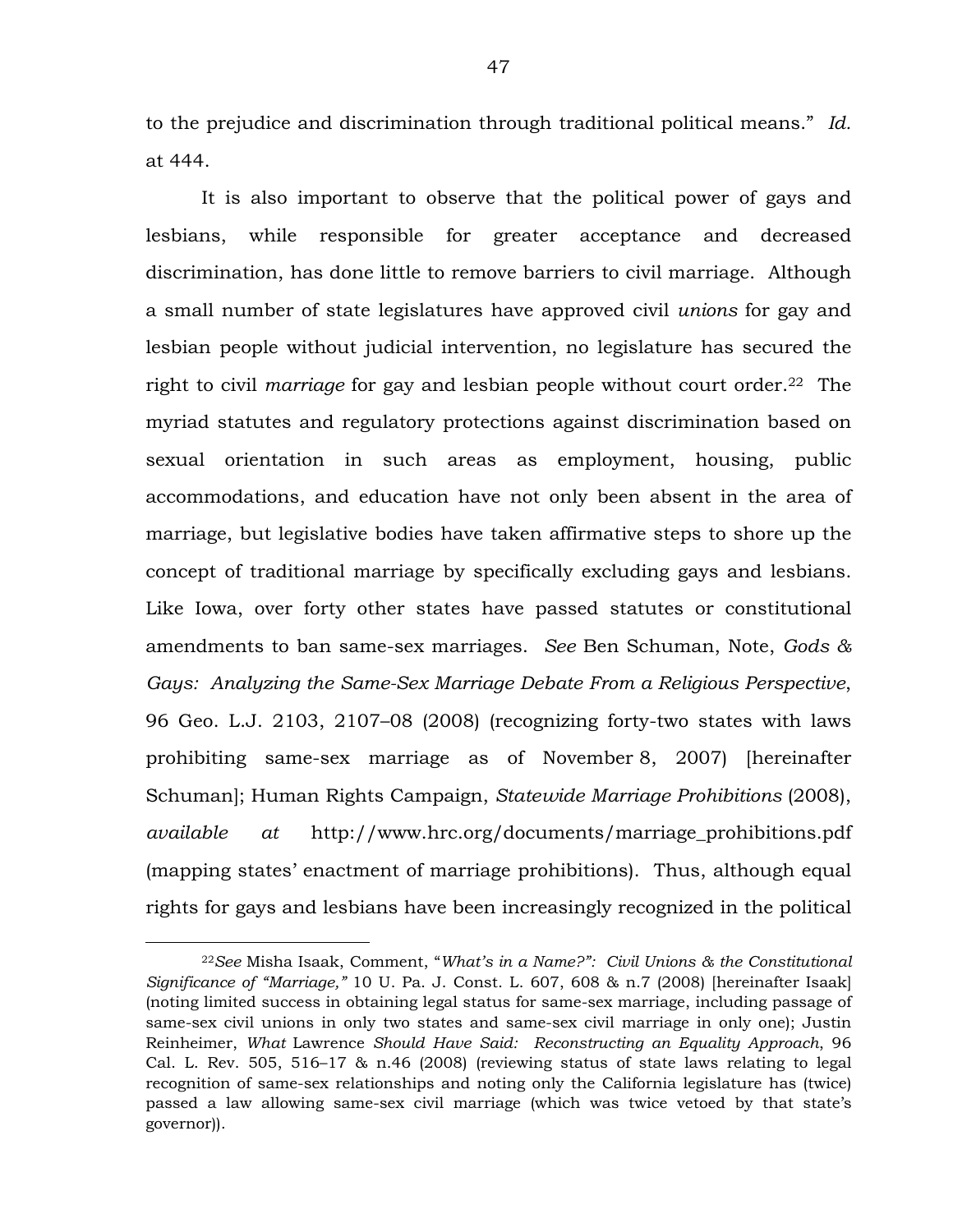arena, the right to civil marriage is a notable exception to this trend. Consequently, the specific right sought in this case has largely lacked any extensive political support and has actually experienced an affirmative backlash.

We are convinced gay and lesbian people are not so politically powerful as to overcome the unfair and severe prejudice that history suggests produces discrimination based on sexual orientation. Gays and lesbians certainly possess no more political power than women enjoyed four decades ago when the Supreme Court began subjecting gender-based legislation to closer scrutiny. Additionally, gay and lesbian people are, as a class, currently no more powerful than women or members of some racial minorities. These facts demonstrate, at the least, the political-power factor does not weigh against heightened judicial scrutiny of sexual-orientationbased legislation.

 5. *Classifications based on sexual orientation demand closer scrutiny*. In summarizing the rationale supporting heightened scrutiny of legislation classifying on the basis of sexual orientation, it would be difficult to improve upon the words of the Supreme Court of Connecticut:

Gay persons have been subjected to and stigmatized by a long history of purposeful and invidious discrimination that continues to manifest itself in society. The characteristic that defines the members of this group—attraction to persons of the same sex—bears no logical relationship to their ability to perform in society, either in familial relations or otherwise as productive citizens. Because sexual orientation is such an essential component of personhood, even if there is some possibility that a person's sexual preference can be altered, it would be wholly unacceptable for the state to require anyone to do so. Gay persons also represent a distinct minority of the population. It is true, of course, that gay persons recently have made significant advances in obtaining equal treatment under the law. Nonetheless, we conclude that, as a minority group that continues to suffer the enduring effects of centuries of legally sanctioned discrimination, laws singling them out for disparate treatment are subject to heightened judicial scrutiny to ensure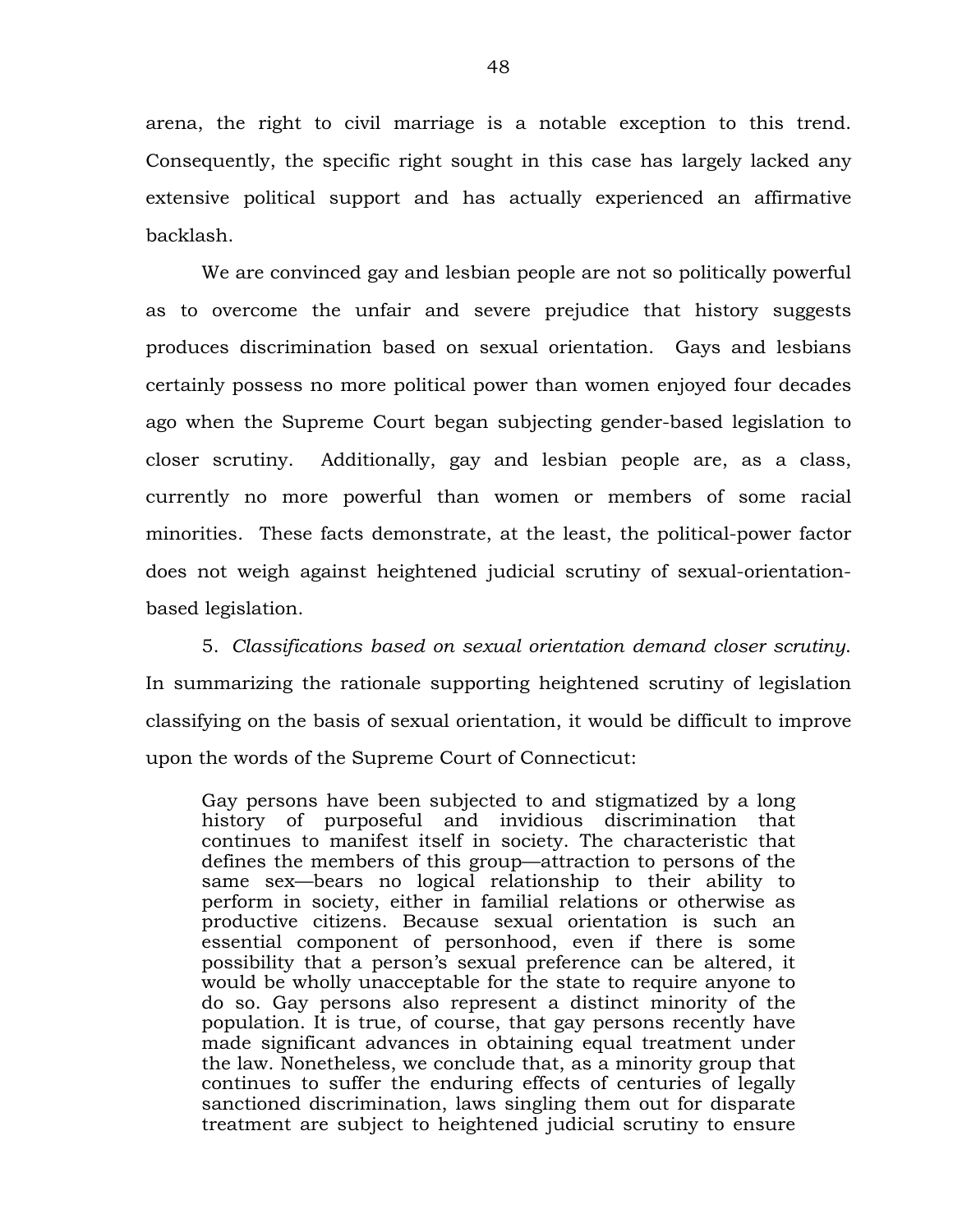that those laws are not the product of such historical prejudice and stereotyping.

*Kerrigan*, 957 A.2d at 432. *But see Conaway*, 932 A.2d at 609–14 (holding sexual-orientation-based legislation is not entitled to heightened scrutiny because lesbian and gay people are not politically powerless); *Andersen*, 138 P.3d at 974 (determining plaintiffs failed to satisfy burden to prove homosexuality is not an immutable trait and consequently holding sexualorientation-based distinctions do not demand closer judicial scrutiny). We agree with the observations of the Connecticut Supreme Court. The factors established to guide our determination of the level of scrutiny to utilize in our examination of the equal protection claim in this case all point to an elevated level of scrutiny. Accordingly, we hold that legislative classifications based on sexual orientation must be examined under a heightened level of scrutiny under the Iowa Constitution.

**H. Application of Heightened Scrutiny.** Plaintiffs argue sexualorientation-based statutes should be subject to the most searching scrutiny. The County asserts Iowa's marriage statute, section 595.2, may be reviewed, at most, according to an intermediate level of scrutiny. Because we conclude Iowa's same-sex marriage statute cannot withstand intermediate scrutiny, we need not decide whether classifications based on sexual orientation are subject to a higher level of scrutiny. Thus, we turn to a discussion of the intermediate scrutiny standard.23

 <sup>23</sup>Plaintiffs and some amici urge us to abandon the traditional tiered analysis. This view is supported by commentators, at least one of which points out no new suspect or quasi-suspect class has been identified since the 1970s and argues the notion of suspect classes is a dead letter in federal constitutional law. *See* Evan Gerstman, *Same Sex Marriage & the Constitution* 61–63 (2004). The "rigidified" tiered approach has long had its detractors, *see*, *e.g.*, *San Antonio Indep. Sch. Dist.*, 411 U.S. at 98, 93 S. Ct. at 1330, 36 L. Ed. 2d at 81 (Marshall, J., dissenting), and other states have exercised corresponding sovereign authority to adopt balancing tests in equal protection cases, *see*, *e.g.*, *State v. Ostrosky,* 667 P.2d 1184, 1192–93 (Alaska 1983); *Greenberg v. Kimmelman,* 494 A.2d 294, 302 (N.J. 1985); *Baker v. State*, 744 A.2d 864, 878 (Vt. 1999). Although a more flexible analysis is arguably more reflective of Iowa's constitutional equality mandates and related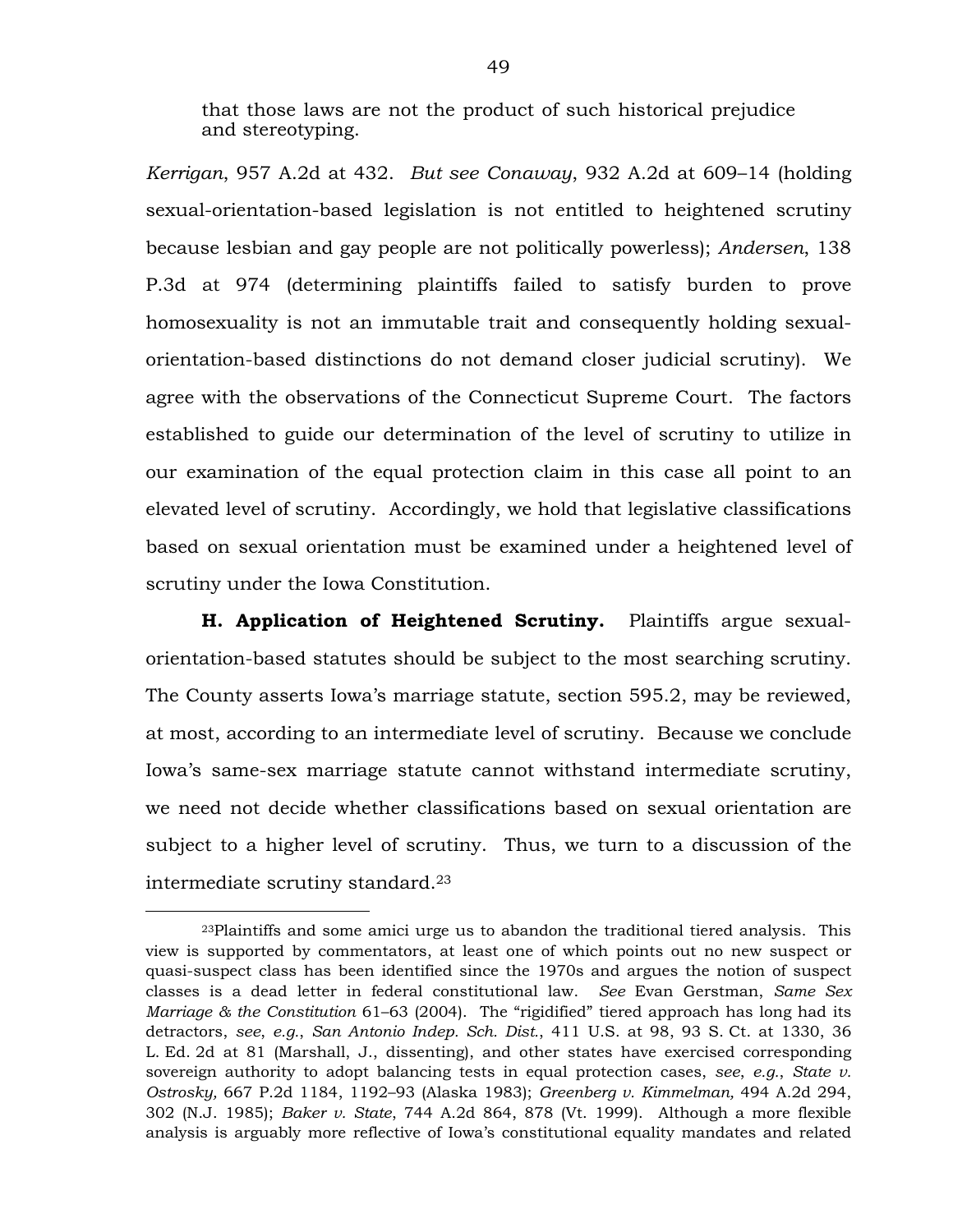1. *Intermediate scrutiny standard*. "To withstand intermediate scrutiny, a statutory classification must be substantially related to an important governmental objective." *Clark v. Jeter,* 486 U.S. 456, 461, 108 S. Ct. 1910, 1914, 100 L. Ed. 2d 465, 472 (1988). In applying an intermediate standard to review gender-based classifications, the Supreme Court has stated: "Focusing on the differential treatment or denial of opportunity for which relief is sought, the reviewing court must determine whether the proffered justification is 'exceedingly persuasive.' " *Virginia*, 518 U.S. at 532–33, 116 S. Ct. at 2275, 135 L. Ed. 2d at 751. To this end, courts evaluate whether the proffered governmental objectives are important and whether the statutory classification is " 'substantially related to the achievement of those objectives.'" *Id.* at 533, 116 S. Ct. at 2275, 135 L. Ed. 2d at 751 (quoting *Miss. Univ. for Women v. Hogan*, 458 U.S. 718, 724, 102 S. Ct. 3331, 3336, 73 L. Ed. 2d 1090, 1098 (1982)).

2. *Statutory classification: exclusion of gay and lesbian people from civil marriage*. To identify the statutory classification, we focus on the "differential treatment or denial of opportunity for which relief is sought." *Id.* at 532–33, 116 S. Ct. at 2275, 135 L. Ed. 2d at 751 (considering "categorical exclusion" of women from institution of higher education). Plaintiffs bring this lawsuit complaining of their exclusion from the institution of civil

l

jurisprudence, we recognize it is sometimes prudent to delay consideration of a new analysis to subsequent cases when the change can be more fully explored. *See RACI II*, 675 N.W.2d at 6 ("[I]t is prudent to delay any consideration of whether a different analysis is appropriate to a case in which this issue was thoroughly briefed and explored." (citing *In re Det. of Garren*, 620 N.W.2d 275, 280 n.1 (Iowa 2000)). And while plaintiffs have urged us to adopt a balancing standard, the parties' application of equal protection principles to the facts of this case has focused on the tiered approach. We also conclude we are able to adequately fulfill our "constitutional obligation as the highest court of this sovereign state to determine whether the challenged classification violates Iowa's constitutional equality provision" by using the traditional approach in this case. *Id.* at 4. While we once again reaffirm our sovereign authority "to employ a different analytical framework under state constitutional provisions," *RACI II*, 675 N.W.2d at 5, we decline to adopt a new approach in this case.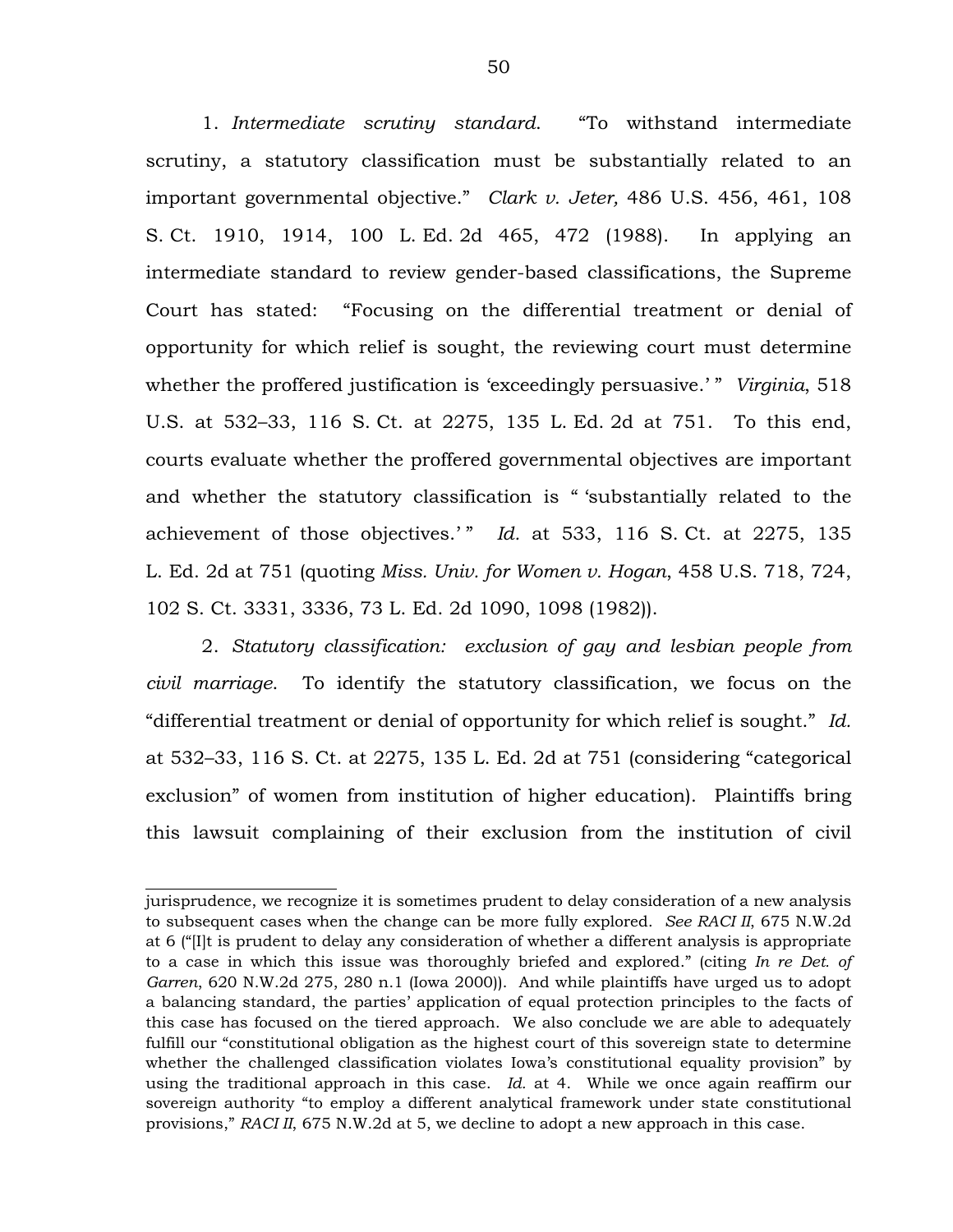marriage. In response, the County offers support for the legislature's decision to statutorily establish *heterosexual* civil marriage. Because the relevant focal point is the opportunity sought by the plaintiffs, the issue presented by this lawsuit is whether the state has "exceedingly persuasive" reasons for denying civil marriage to same-sex couples, not whether statesanctioned, heterosexual marriage is constitutional. *See id.* at 531, 116 S. Ct. at 2274, 135 L. Ed. 2d at 751. Thus, the question we must answer is whether excluding gay and lesbian people from civil marriage is substantially related to any important governmental objective.

 3. *Governmental objectives*. The County has proffered a number of objectives supporting the marriage statute. These objectives include support for the "traditional" institution of marriage, the optimal procreation and rearing of children, and financial considerations.24

The first step in scrutinizing a statutory classification can be to determine whether the objectives purportedly advanced by the classification are important. "The burden of justification is demanding and it rests entirely on the State." *Id.* at 533, 116 S. Ct. at 2275, 135 L. Ed. 2d at 751. Where we find, or can assume, the proffered governmental interests are sufficiently weighty to be called "important," the critical inquiry is whether these governmental objectives can fairly be said to be advanced by the legislative classification. *See*, *e.g.*, *Fed. Land Bank v. Arnold*, 426 N.W.2d

 <sup>24</sup>Other jurisdictions considering the validity of legislative exclusion of gay and lesbian people from civil marriage have considered alternative justifications. *See*, *e.g.*, *Kerrigan*, 957 A.2d at 476 (uniformity with laws of other jurisdictions); *id.* at 518 (Zarella, J., dissenting) (regulation of heterosexual procreation); *Hernandez v. Robles*, 855 N.E.2d 1, 32– 34 (N.Y. 2006) (Kaye, C.J., dissenting) (moral disapproval, uniformity with other jurisdictions); *Andersen*, 138 P.3d at 982 (avoid "the need to resolve the sometimes conflicting rights and obligations of the same-sex couple and the necessary third party in relation to a child"). We need not independently analyze these alternative justifications as they are not offered to support the Iowa statute. *See Virginia*, 518 U.S. at 533, 116 S. Ct. at 2275, 135 L. Ed. 2d at 751 ("The justification must be genuine, not hypothesized or invented *post hoc* in response to litigation.").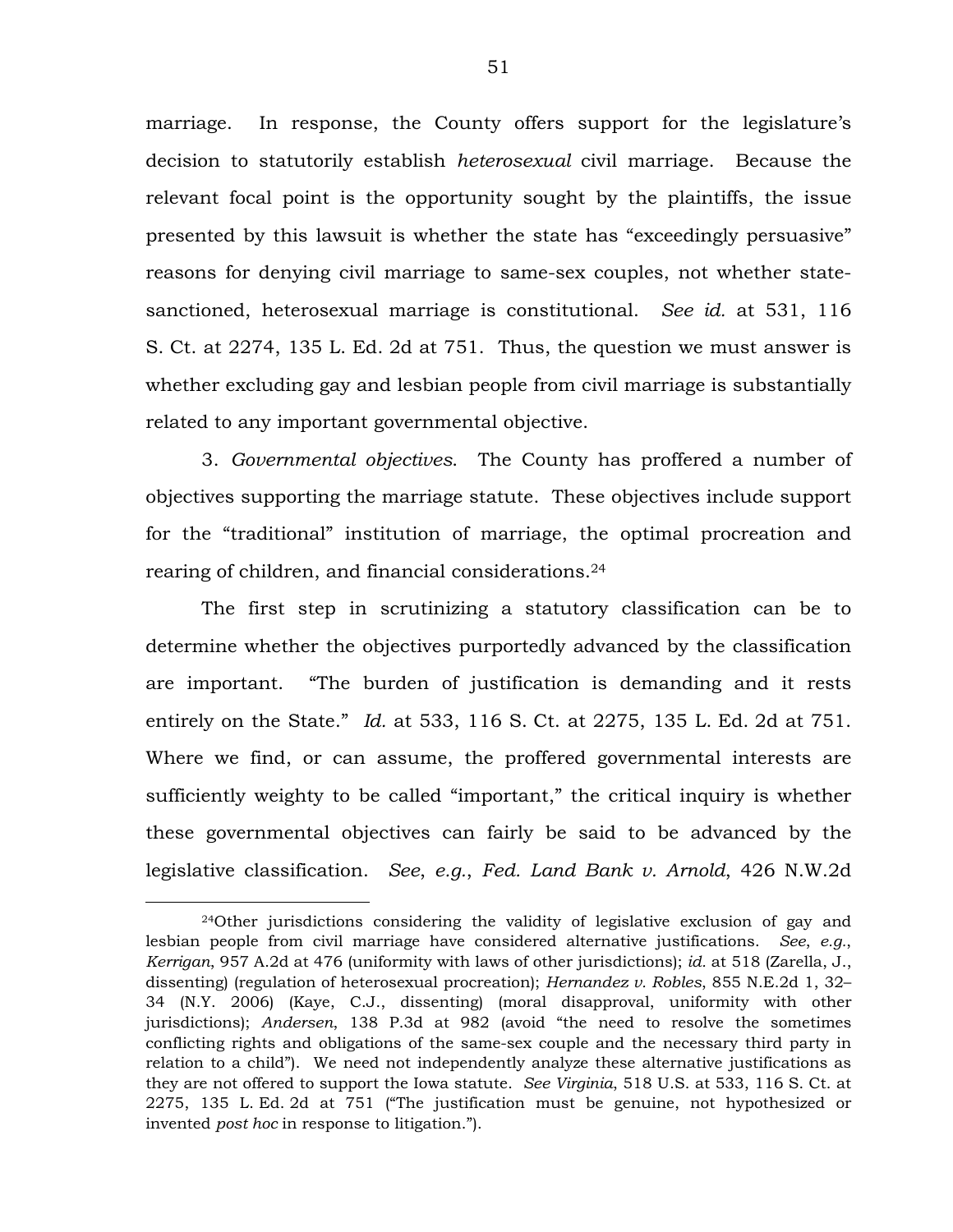153, 156 (Iowa 1988) ("First we must examine the legitimacy of the end to be achieved; we then scrutinize the means used to achieve that end."). In this analysis, we drill down to analyze the "link between classification and objective." *Romer*, 517 U.S. at 632, 116 S. Ct. at 1627, 134 L. Ed. 2d at 866.

*a. Maintaining traditional marriage.* First, the County argues the same-sex marriage ban promotes the "integrity of traditional marriage" by "maintaining the historical and traditional marriage norm ([as] one between a man and a woman)." This argument is straightforward and has superficial appeal. A specific tradition sought to be maintained cannot be an important governmental objective for equal protection purposes, however, when the tradition is nothing more than the historical classification currently expressed in the statute being challenged. When a certain tradition is used as both the governmental objective and the classification to further that objective, the equal protection analysis is transformed into the circular question of whether the classification accomplishes the governmental objective, which objective is to maintain the classification. In other words, the equal protection clause is converted into a " 'barren form of words' " when " 'discrimination . . . is made an end in itself.' " Tussman & tenBroek, 37 Cal. L. Rev. at 357 (quoting *Truax v. Raich*, 239 U.S. 33, 41, 36 S. Ct. 7, 10, 60 L. Ed. 131, 135 (1915)).

This precise situation is presented by the County's claim that the statute in this case exists to preserve the traditional understanding of marriage. The governmental objective identified by the County—to maintain the traditional understanding of marriage—is simply another way of saying the governmental objective is to limit civil marriage to opposite-sex couples. Opposite-sex marriage, however, is the classification made under the statute, and this classification must comply with our principles of equal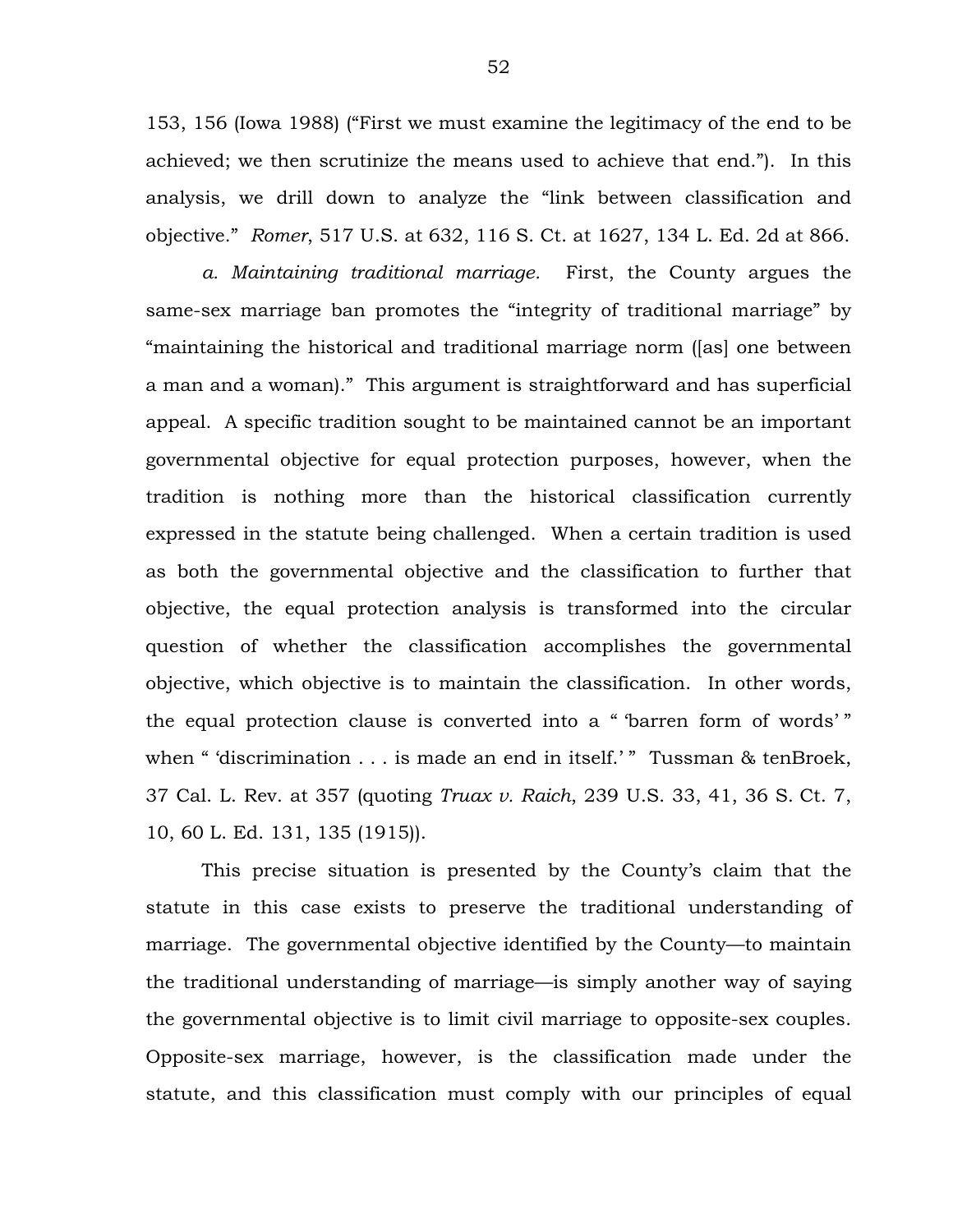protection. Thus, the use of traditional marriage as both the governmental objective and the classification of the statute transforms the equal protection analysis into the question of whether restricting marriage to opposite-sex couples accomplishes the governmental objective of maintaining opposite-sex marriage.

This approach is, of course, an empty analysis. It permits a classification to be maintained " 'for its own sake.' " *Kerrigan*, 957 A.2d at 478 (quoting *Romer*, 517 U.S. at 635, 116 S. Ct. at 1629, 134 L. Ed. 2d at 868). Moreover, it can allow discrimination to become acceptable as tradition and helps to explain how discrimination can exist for such a long time. If a simple showing that discrimination is traditional satisfies equal protection, previous successful equal protection challenges of invidious racial and gender classifications would have failed. Consequently, equal protection demands that " 'the classification ([that is], the exclusion of gay [persons] from civil marriage) must advance a state interest that is separate from the classification itself.' " *Id.* (quoting *Hernandez v. Robles*, 855 N.E.2d 1, 33 (N.Y. 2006) (Kaye, C.J., dissenting)); *see also Romer*, 517 U.S. at 635, 116 S. Ct. at 1629, 134 L. Ed. 2d at 868 (rejecting "classification of persons undertaken for its own sake").

 "[W]hen tradition is offered to justify preserving a statutory scheme that has been challenged on equal protection grounds, we must determine whether the *reasons underlying that tradition* are sufficient to satisfy constitutional requirements." *Kerrigan*, 957 A.2d at 478–79 (emphasis added). Thus, we must analyze the legislature's objective in maintaining the traditional classification being challenged.

 The reasons underlying traditional marriage may include the other objectives asserted by the County, objectives we will separately address in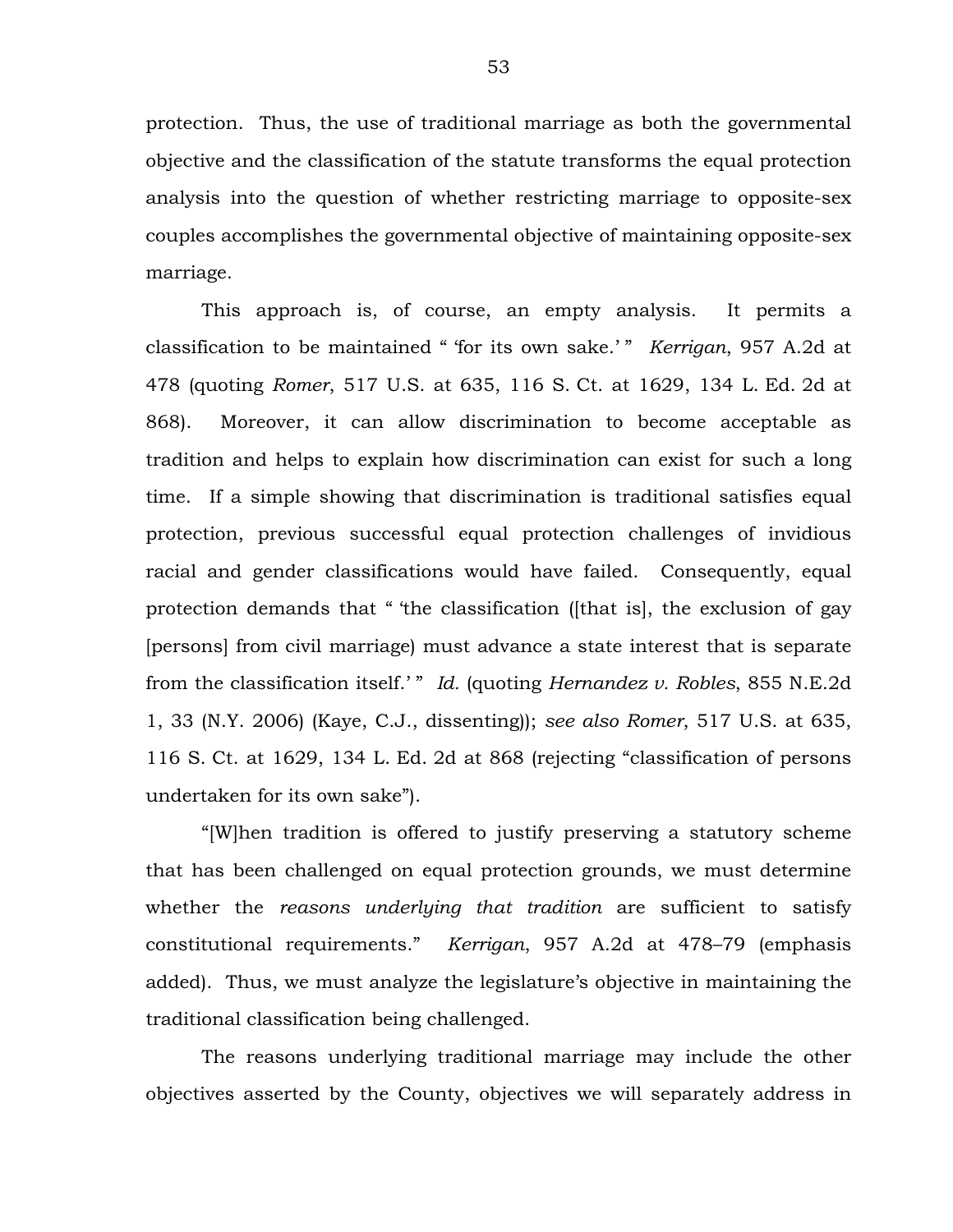this decision. However, some underlying reason other than the preservation of tradition must be identified.25 Because the County offers no particular *governmental* reason underlying the tradition of limiting civil marriage to heterosexual couples, we press forward to consider other plausible reasons for the legislative classification.

*b. Promotion of optimal environment to raise children.* Another governmental objective proffered by the County is the promotion of "child rearing by a father and a mother in a marital relationship which social scientists say with confidence is the optimal milieu for child rearing." This objective implicates the broader governmental interest to promote the best interests of children. The "best interests of children" is, undeniably, an important governmental objective. Yet, we first examine the underlying premise proffered by the County that the optimal environment for children is to be raised within a marriage of both a mother and a father.

 Plaintiffs presented an abundance of evidence and research, confirmed by our independent research, supporting the proposition that the interests of children are served equally by same-sex parents and opposite-sex parents. On the other hand, we acknowledge the existence of reasoned opinions that dual-gender parenting is the optimal environment for children. These opinions, while thoughtful and sincere, were largely unsupported by reliable scientific studies.26

 <sup>25</sup>The preservation of traditional marriage could only be a legitimate reason for the classification if expanding marriage to include others in its definition would undermine the traditional institution. The County has simply failed to explain how the traditional institution of *civil* marriage would suffer if same-sex civil marriage were allowed. There is no legitimate notion that a more inclusive definition of marriage will transform civil marriage into something less than it presently is for heterosexuals. Benjamin G. Ledsham, Note, *Means to Legitimate Ends: Same-Sex Marriage through the Lens of Illegitimacy-Based Discrimination*, 28 Cardozo L. Rev. 2373, 2388 (2007).

<sup>&</sup>lt;sup>26</sup>The research appears to strongly support the conclusion that same-sex couples foster the same wholesome environment as opposite-sex couples and suggests that the traditional notion that children need a mother and a father to be raised into healthy, well-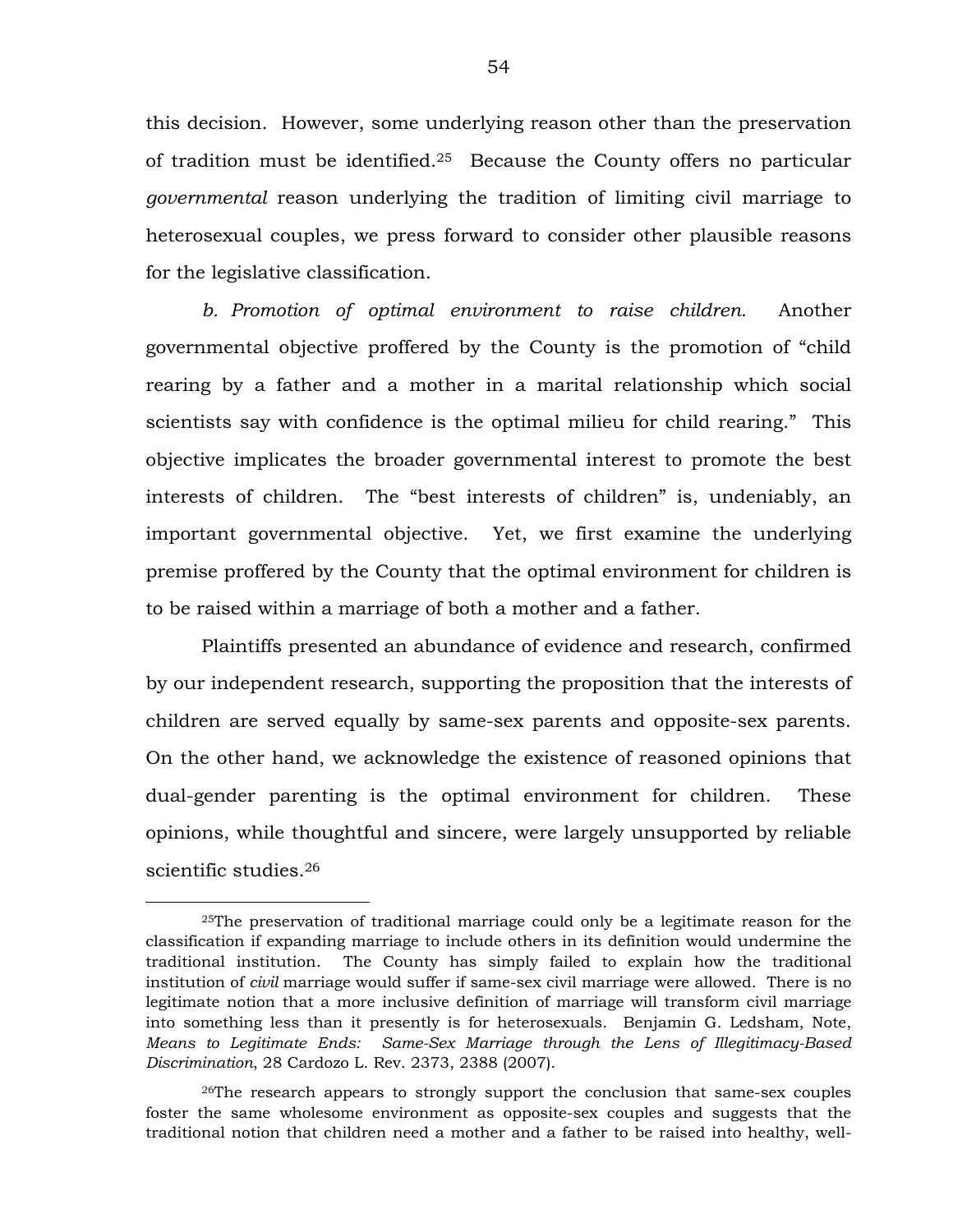Even assuming there may be a rational basis at this time to believe the legislative classification advances a legitimate government interest, this assumed fact would not be sufficient to survive the equal protection analysis applicable in this case. In order to ensure this classification based on sexual orientation is not borne of prejudice and stereotype, intermediate scrutiny demands a closer relationship between the legislative classification and the purpose of the classification than mere rationality. Under intermediate scrutiny, the relationship between the government's goal and the classification employed to further that goal must be "substantial." *Clark*, 486 U.S. at 461, 108 S. Ct. at 1914, 100 L. Ed. 2d at 472. In order to evaluate that relationship, it is helpful to consider whether the legislation is over-inclusive or under-inclusive. *See RACI II*, 675 N.W.2d at 10 (considering under-inclusion and over-inclusion even in the rational basis context).

A statute is under-inclusive when the classification made in the statute "does not include all who are similarly situated with respect to the purpose of the law." Tussman & tenBroek, 37 Cal. L. Rev. at 348. An under-inclusive statute means all people included in the statutory classification have the trait that is relevant to the aim of the statute, but other people with the trait are not included in the classification. *See id.* A statute is over-inclusive when the classification made in the statute includes more persons than those who are similarly situated with respect to the purpose of the law. *See id.* at 351. An over-inclusive statute "imposes a burden upon a wider range of individuals than are included in the class of those" with the trait relevant to the aim of the law. *Id.* As the degree to

l

adjusted adults is based more on stereotype than anything else. In any event, we do not address whether there is a rational basis for the marriage statute, as the sexual-orientation classification made by the statute is subject to a heightened standard of scrutiny.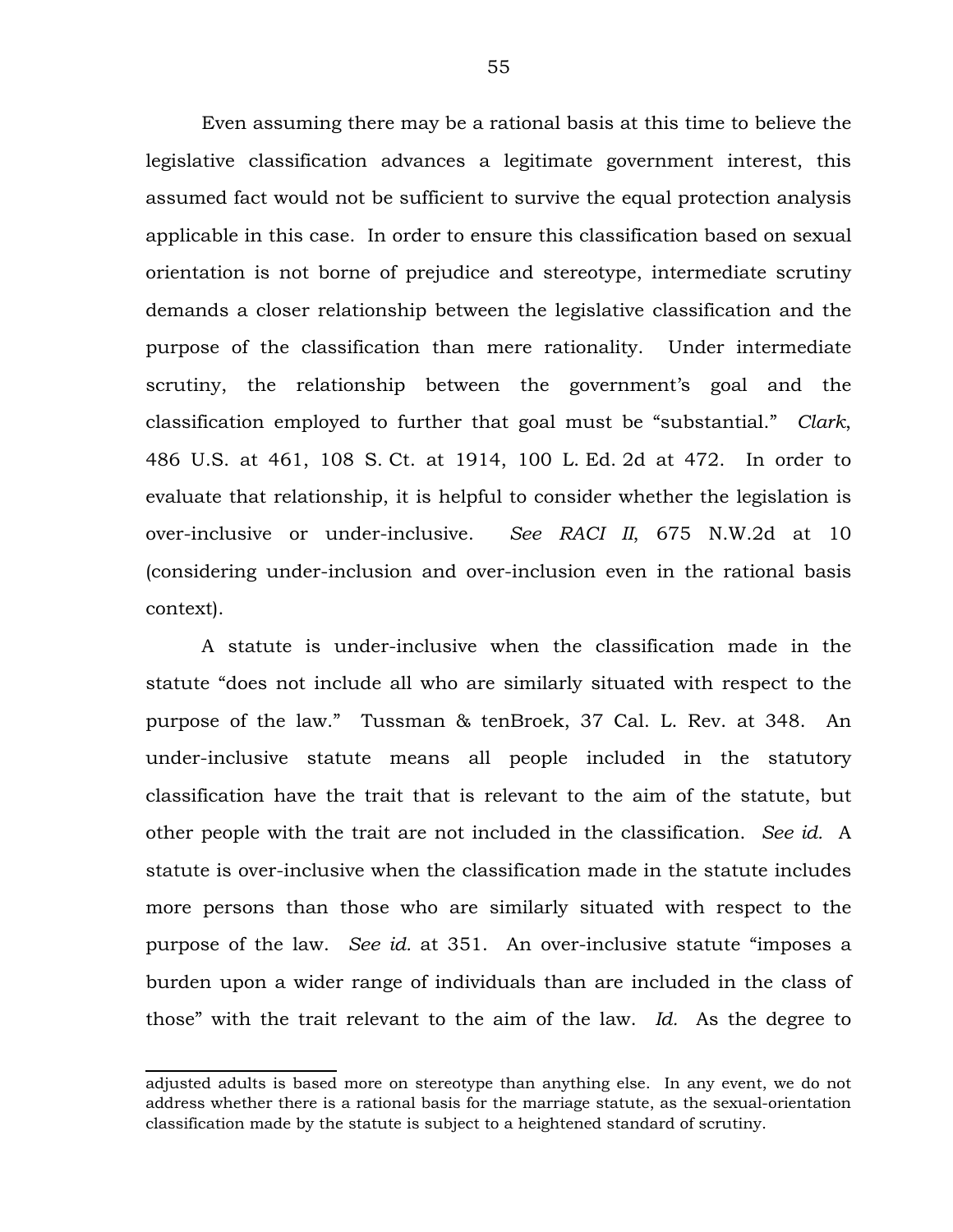which a statutory classification is shown to be over-inclusive or underinclusive increases, so does the difficulty in demonstrating the classification substantially furthers the legislative goal.

We begin with the County's argument that the goal of the same-sex marriage ban is to ensure children will be raised only in the optimal milieu. In pursuit of this objective, the statutory exclusion of gay and lesbian people is both under-inclusive and over-inclusive. The civil marriage statute is under-inclusive because it does not exclude from marriage other groups of parents—such as child abusers, sexual predators, parents neglecting to provide child support, and violent felons—that are undeniably less than optimal parents. Such under-inclusion tends to demonstrate that the sexual-orientation-based classification is grounded in prejudice or "overbroad generalizations about the different talents, capacities, or preferences" of gay and lesbian people, rather than having a substantial relationship to some important objective. *See Virginia*, 518 U.S. at 533, 116 S. Ct. at 2275, 135 L. Ed. 2d at 751 (rejecting use of overbroad generalizations to classify). If the marriage statute was truly focused on optimal parenting, many classifications of people would be excluded, not merely gay and lesbian people.

Of course, "[r]eform may take one step at a time, addressing itself to the phase of the problem which seems most acute to the legislative mind." *Knepper v. Monticello State Bank*, 450 N.W.2d 833, 837 (Iowa 1990) (citing *Williamson v. Lee Optical of Okla.*, 348 U.S. 483, 489, 75 S. Ct. 461, 465, 99 L. Ed. 563, 573 (1955)). Thus, "[t]he legislature may select one phase of one field and apply a remedy there, neglecting the others." *Williamson*, 348 U.S. at 489, 75 S. Ct. at 465, 99 L. Ed. at 573. While a statute does not automatically violate equal protection merely by being under-inclusive, the

56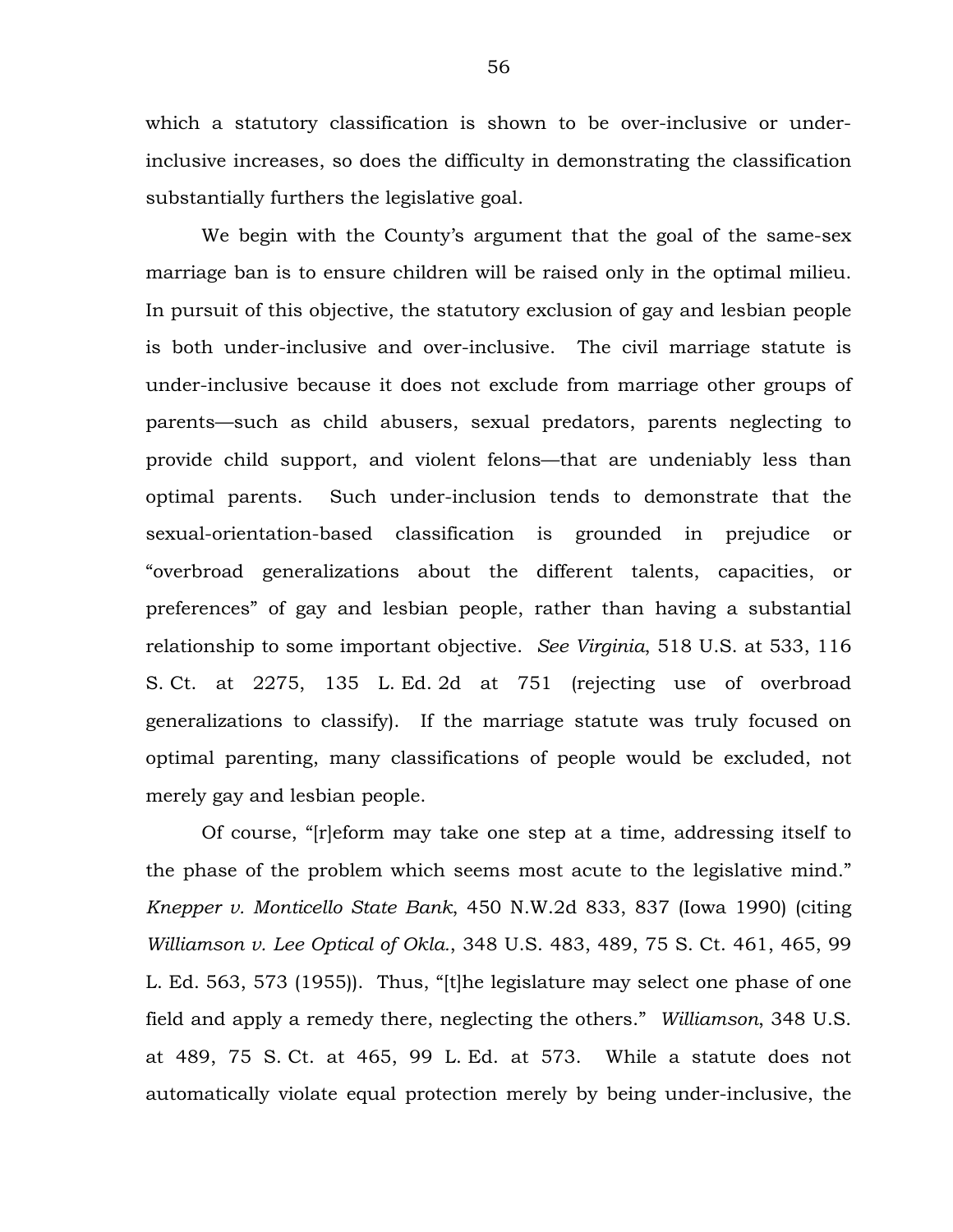degree of under-inclusion nonetheless indicates the substantiality of the relationship between the legislative means and end.

As applied to this case, it could be argued the same-sex marriage ban is just one legislative step toward ensuring the optimal environment for raising children. Under this argument, the governmental objective is slightly more modest. It seeks to reduce the number of same-sex parent households, nudging our state a step closer to providing the asserted optimal milieu for children. Even evaluated in light of this narrower objective, however, the ban on same-sex marriage is flawed.

The ban on same-sex marriage is substantially over-inclusive because not all same-sex couples choose to raise children. Yet, the marriage statute denies civil marriage to all gay and lesbian people in order to discourage the limited number of same-sex couples who desire to raise children. In doing so, the legislature includes a consequential number of "individuals within the statute's purview who are not afflicted with the evil the statute seeks to remedy." *Conaway*, 932 A.2d at 649 (Raker, J., concurring in part and dissenting).

At the same time, the exclusion of gay and lesbian people from marriage is under-inclusive, even in relation to the narrower goal of improving child rearing by limiting same-sex parenting. Quite obviously, the statute does not prohibit same-sex couples from raising children. Same-sex couples currently raise children in Iowa, even while being excluded from civil marriage, and such couples will undoubtedly continue to do so. Recognition of this under-inclusion puts in perspective just how minimally the same-sex marriage ban actually advances the purported legislative goal. A law so simultaneously over-inclusive and under-inclusive is not substantially related to the government's objective. In the end, a careful analysis of the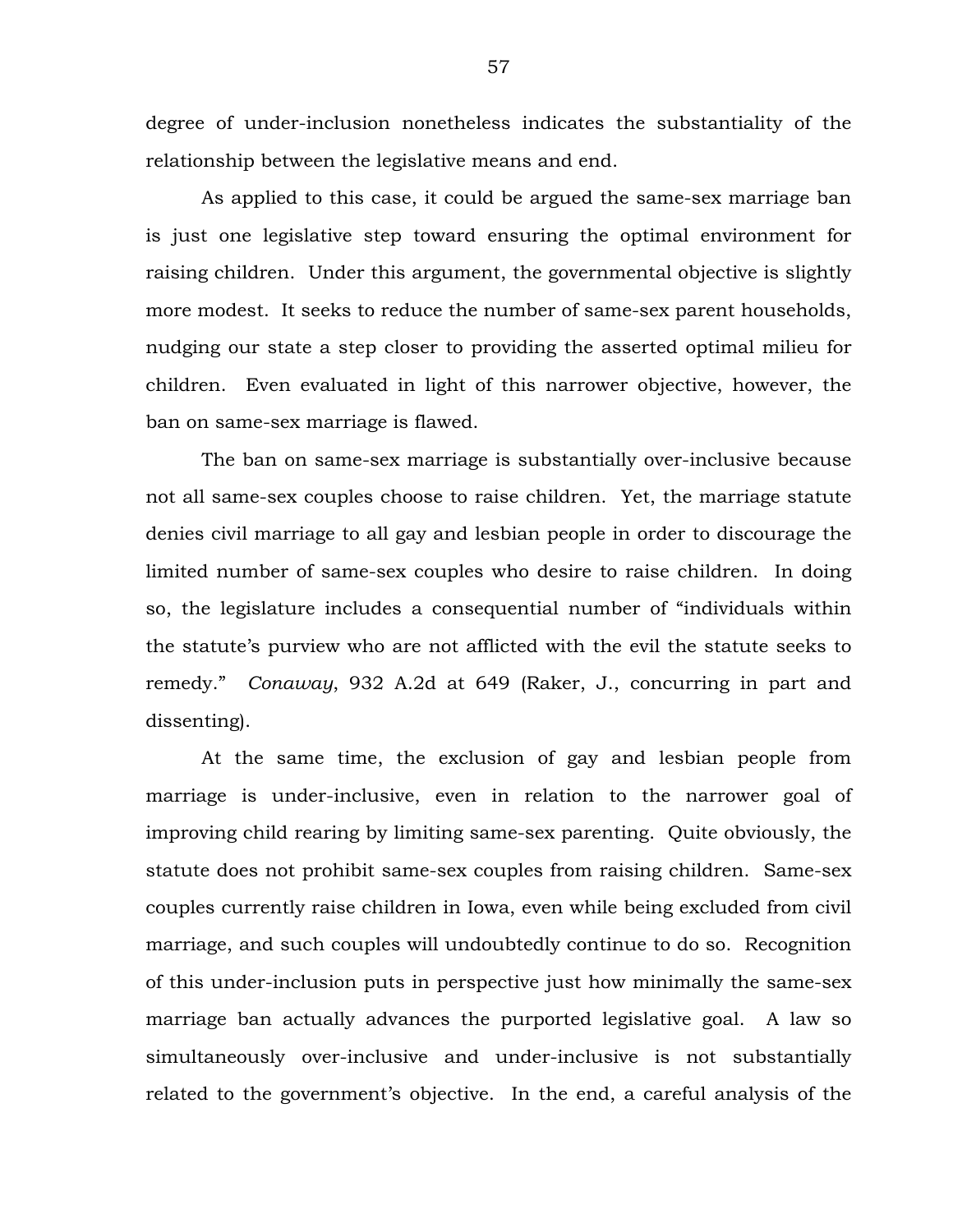over- and under-inclusiveness of the statute reveals it is less about using marriage to achieve an optimal environment for children and more about merely precluding gay and lesbian people from civil marriage.

If the statute was truly about the best interest of children, some benefit to children derived from the ban on same-sex civil marriages would be observable. Yet, the germane analysis does not show how the best interests of children of gay and lesbian parents, who are denied an environment supported by the benefits of marriage under the statute, are served by the ban. Likewise, the exclusion of gays and lesbians from marriage does not benefit the interests of those children of heterosexual parents, who are able to enjoy the environment supported by marriage with or without the inclusion of same-sex couples.

The ban on same-sex civil marriage can only logically be justified as a means to ensure the asserted optimal environment for raising children if fewer children will be raised within same-sex relationships<sup>27</sup> or more children will be raised in dual-gender marriages. Yet, the same-sex-marriage ban will accomplish these outcomes only when people in same-sex relationships choose not to raise children without the benefit of marriage or when children are adopted by dual-gender couples who would have been adopted by same-sex couples but for the same-sex civil marriage ban. We discern no substantial support for this proposition. These outcomes, at best, are minimally advanced by the classification. Consequently, a classification that limits civil marriage to opposite-sex couples is simply not substantially related to the objective of promoting the optimal environment

 $27$ The County does not specifically contend the goal of Iowa's marriage statute is to deter gay and lesbian couples from having children. Such a claim would raise serious due process concerns. *See Eisenstadt v. Baird*, 405 U.S. 438, 453, 92 S. Ct. 1029, 1038, 31 L. Ed. 2d 349, 362 (1972) (noting due process concern with governmental interference with decision to conceive children).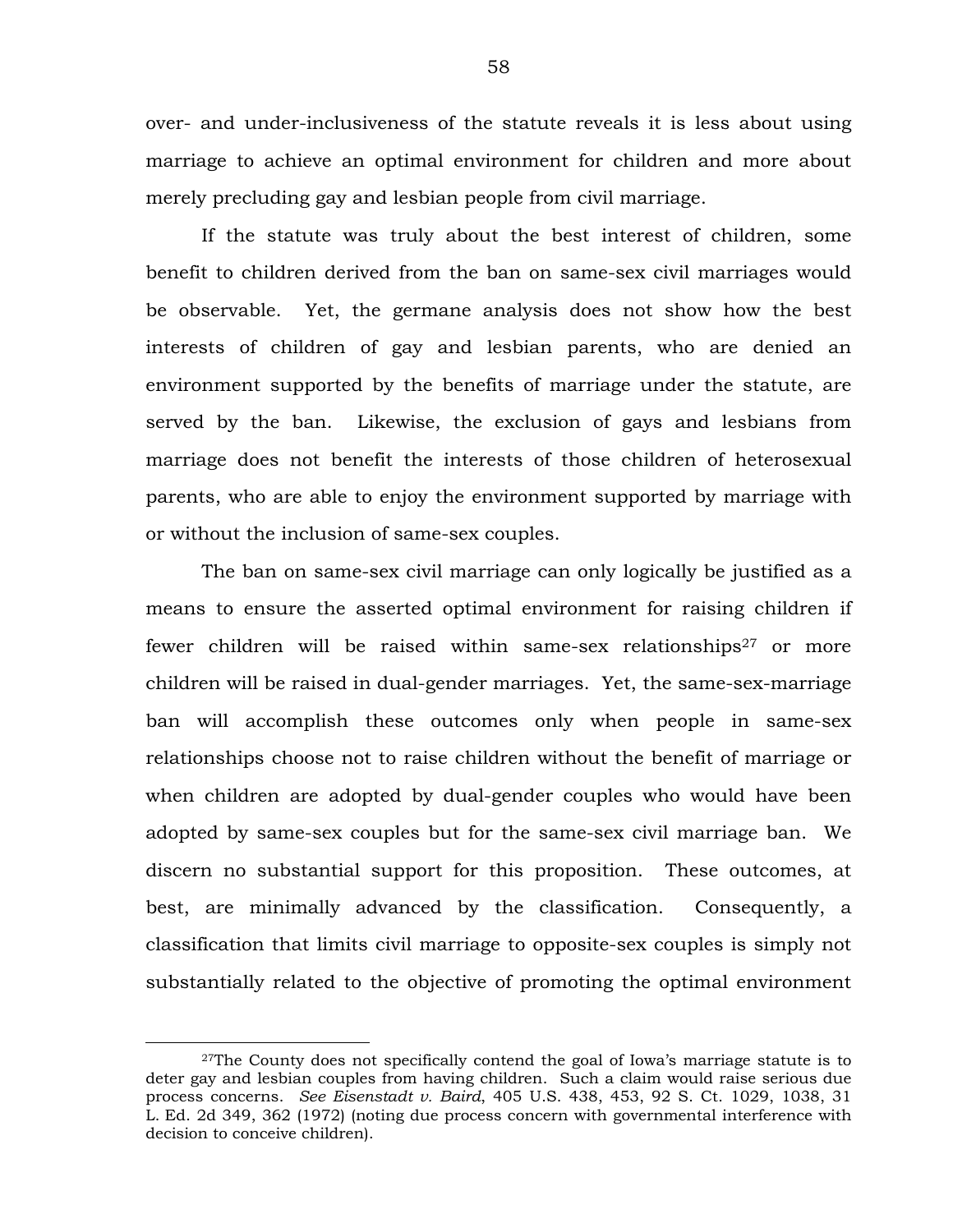to raise children. This conclusion suggests stereotype and prejudice, or some other unarticulated reason, could be present to explain the real objectives of the statute.

*c. Promotion of procreation.* The County also proposes that government endorsement of traditional civil marriage will result in more procreation. It points out that procreation is important to the continuation of the human race, and opposite-sex couples accomplish this objective because procreation occurs naturally within this group. In contrast, the County points out, same-sex couples can procreate only through assisted reproductive techniques, and some same-sex couples may choose not to procreate. While heterosexual marriage does lead to procreation, the argument by the County fails to address the real issue in our required analysis of the objective: whether *exclusion* of gay and lesbian individuals from the institution of civil marriage will result in *more* procreation? If procreation is the true objective, then the proffered classification must work to achieve that objective.

Conceptually, the promotion of procreation as an objective of marriage is compatible with the inclusion of gays and lesbians within the definition of marriage. Gay and lesbian persons are capable of procreation. Thus, the sole conceivable avenue by which exclusion of gay and lesbian people from civil marriage could promote more procreation is if the unavailability of civil marriage for same-sex partners caused homosexual individuals to "become" heterosexual in order to procreate within the present traditional institution of civil marriage. The briefs, the record, our research, and common sense do not suggest such an outcome. Even if possibly true, the link between exclusion of gay and lesbian people from marriage and increased procreation is far too tenuous to withstand heightened scrutiny. Specifically, the statute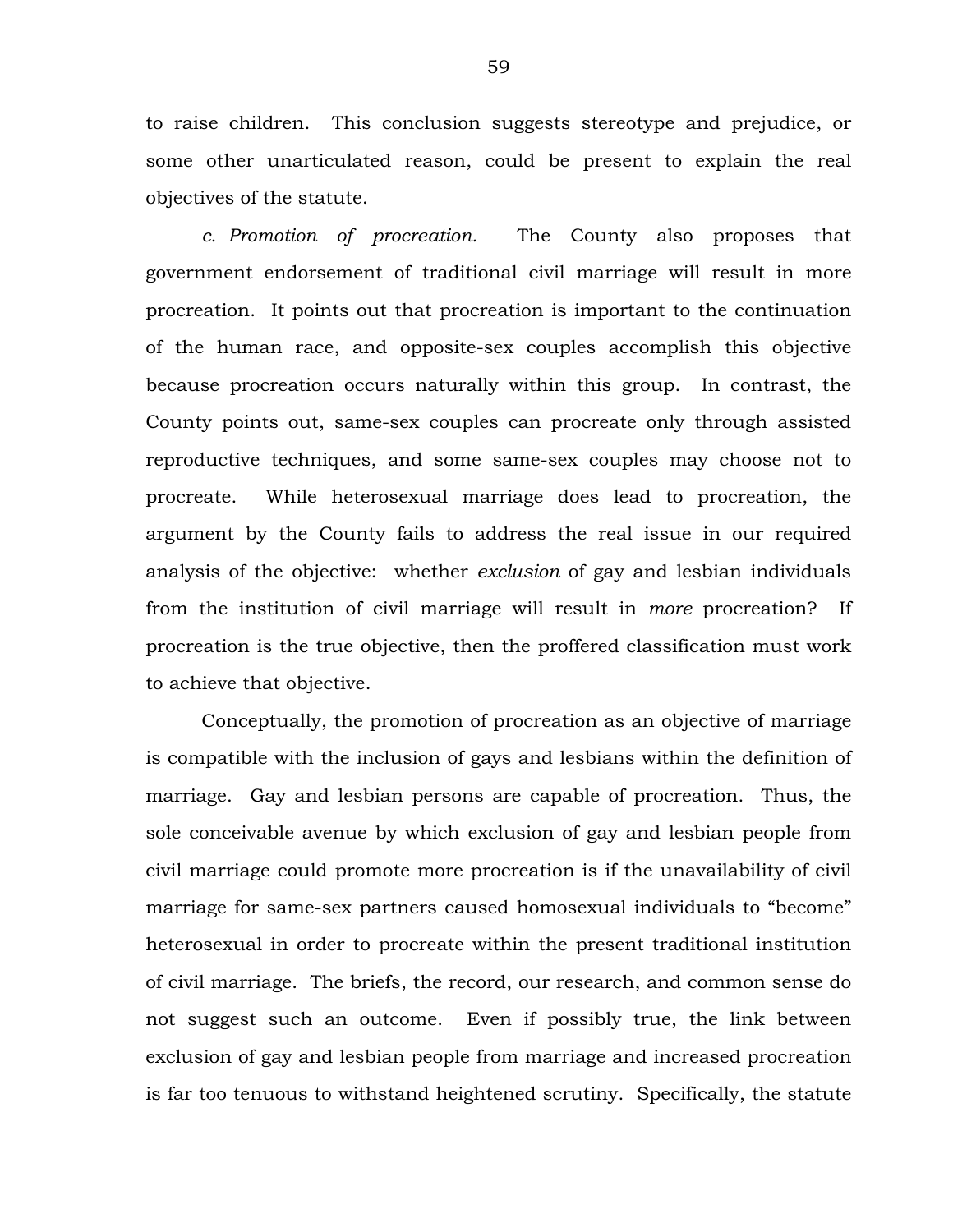is significantly under-inclusive with respect to the objective of increasing procreation because it does not include a variety of groups that do not procreate for reasons such as age, physical disability, or choice. In other words, the classification is not substantially related to the asserted legislative purpose.

*d. Promoting stability in opposite-sex relationships.* A fourth suggested rationale supporting the marriage statute is "promoting stability in opposite sex relationships." While the institution of civil marriage likely encourages stability in opposite-sex relationships, we must evaluate whether *excluding* gay and lesbian people from civil marriage encourages stability in oppositesex relationships. The County offers no reasons that it does, and we can find none. The stability of opposite-sex relationships is an important governmental interest, but the exclusion of same-sex couples from marriage is not substantially related to that objective.

*e. Conservation of resources.* The conservation of state resources is another objective arguably furthered by excluding gay and lesbian persons from civil marriage. The argument is based on a simple premise: couples who are married enjoy numerous governmental benefits, so the state's fiscal burden associated with civil marriage is reduced if less people are allowed to marry. In the common sense of the word, then, it is "rational" for the legislature to seek to conserve state resources by limiting the number of couples allowed to form civil marriages. By way of example, the County hypothesizes that, due to our laws granting tax benefits to married couples, the State of Iowa would reap less tax revenue if individual taxpaying gay and lesbian people were allowed to obtain a civil marriage. Certainly, Iowa's marriage statute causes numerous government benefits, including tax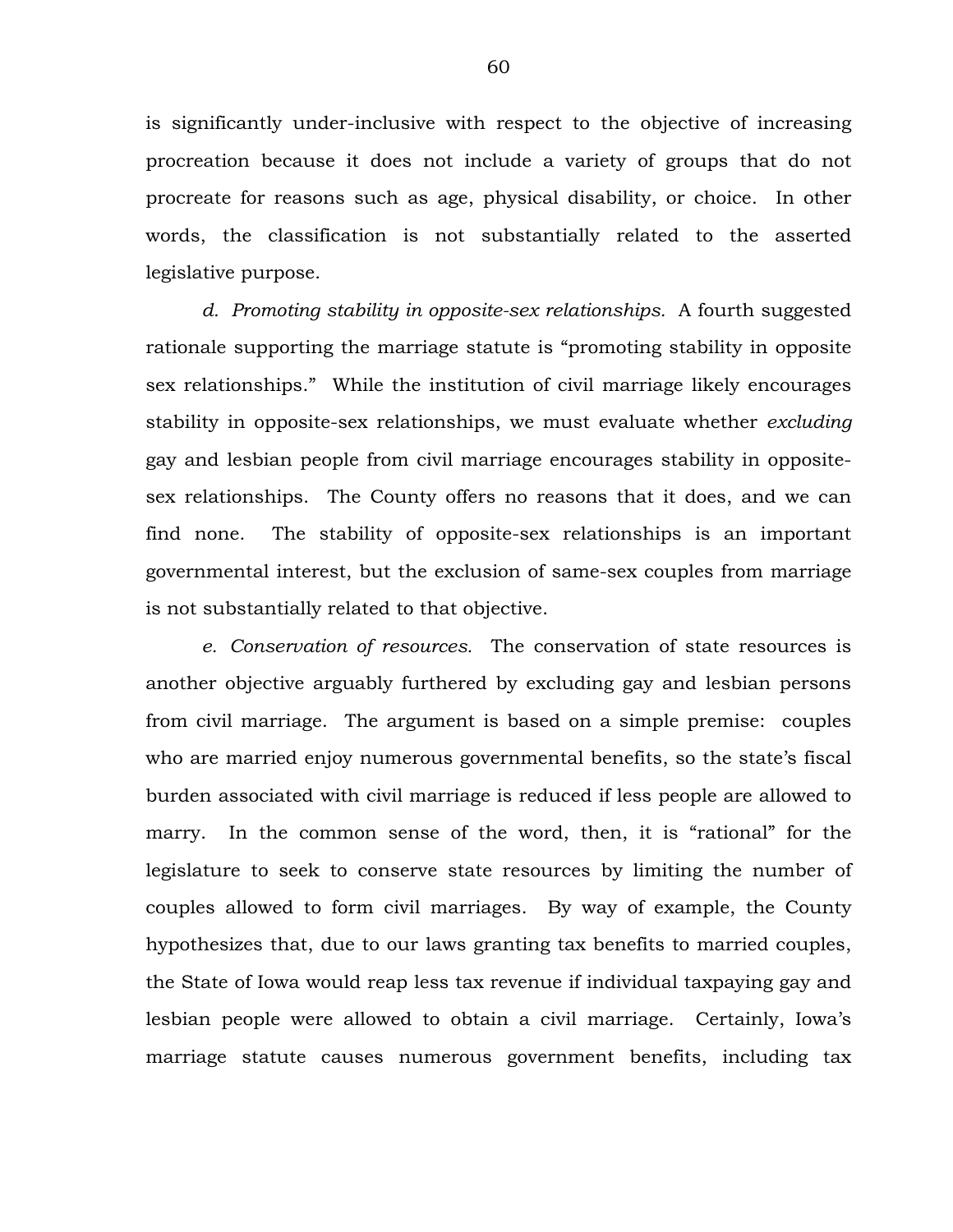benefits, to be withheld from plaintiffs.<sup>28</sup> Thus, the ban on same-sex marriages may conserve some state resources. Excluding any group from civil marriage—African-Americans, illegitimates, aliens, even red-haired individuals—would conserve state resources in an equally "rational" way. Yet, such classifications so obviously offend our society's collective sense of equality that courts have not hesitated to provide added protections against such inequalities.

One primary requirement of the equal protection clause is a more substantial relationship between the legislative goal and the means used to attain the goal. When heightened scrutiny is applicable, the means must substantially further the legislative end. Consequently, in this case, the sexual-orientation-based classification must substantially further the conservation-of-resources objective.

As observed in our analysis of the other reasons offered in support of the marriage statute, significant degrees of over-inclusion and under-

 $28$ Plaintiffs identify over two hundred Iowa statutes affected by civil-marriage status. *See*, *e.g.*, Iowa Code § 85.31 (dependent surviving spouse receives benefits when spouse death caused by work injury); *id.* § 135J.1(4) (hospice patient's family includes spouse); *id.*  § 142C.4 (spouse has power to make decision concerning anatomical gifts); *id.* § 144A.7 (patient's spouse determines application of life-sustaining procedures in absence of declaration); *id.* § 144C.5 (surviving spouse controls disposition of decedent's remains in absence of declaration); *id.* § 252A.3(1) (spouse liable for support of other spouse); *id.*  § 252A.3(4) (children of married parents legitimate); *id.* § 422.7 (spouses may file joint tax return); *id.* § 422.9(1) (optional standard deduction for married taxpayers); *id.* § 422.12(1)(*b*) (spouses eligible for personal exemption credit); *id.* § 450.3 (inheritance rights of surviving spouses); *id.* § 450.9 (surviving spouse exempt from inheritance tax on property passed from decedent spouse); *id.* § 450.10(6) (spousal allowance for surviving spouse); *id.* § 523I.309 (surviving spouse must consent to decedent spouse's interment); *id.* § 613.15 (spouse may recover value of services and support of decedent spouse for wrongful death or negligent injury); *id.* § 622.9 (restriction of testimony of communication between husband and wife); *id.* § 633.211(1) (surviving spouse receives decedent spouse's entire estate in intestacy); *id.* § 633.236 (surviving spouse has right to elective share); *id.* § 633.272 (surviving spouse takes under partial intestacy if elective share not exercised); *id.* § 633.336 (damages for wrongful death). The Government Accounting Office, as of 2005, had identified more than 1000 federal legal rights and responsibilities derived from marriage. Isaak, 10 U. Pa. J. Const. L. at 607 n.6.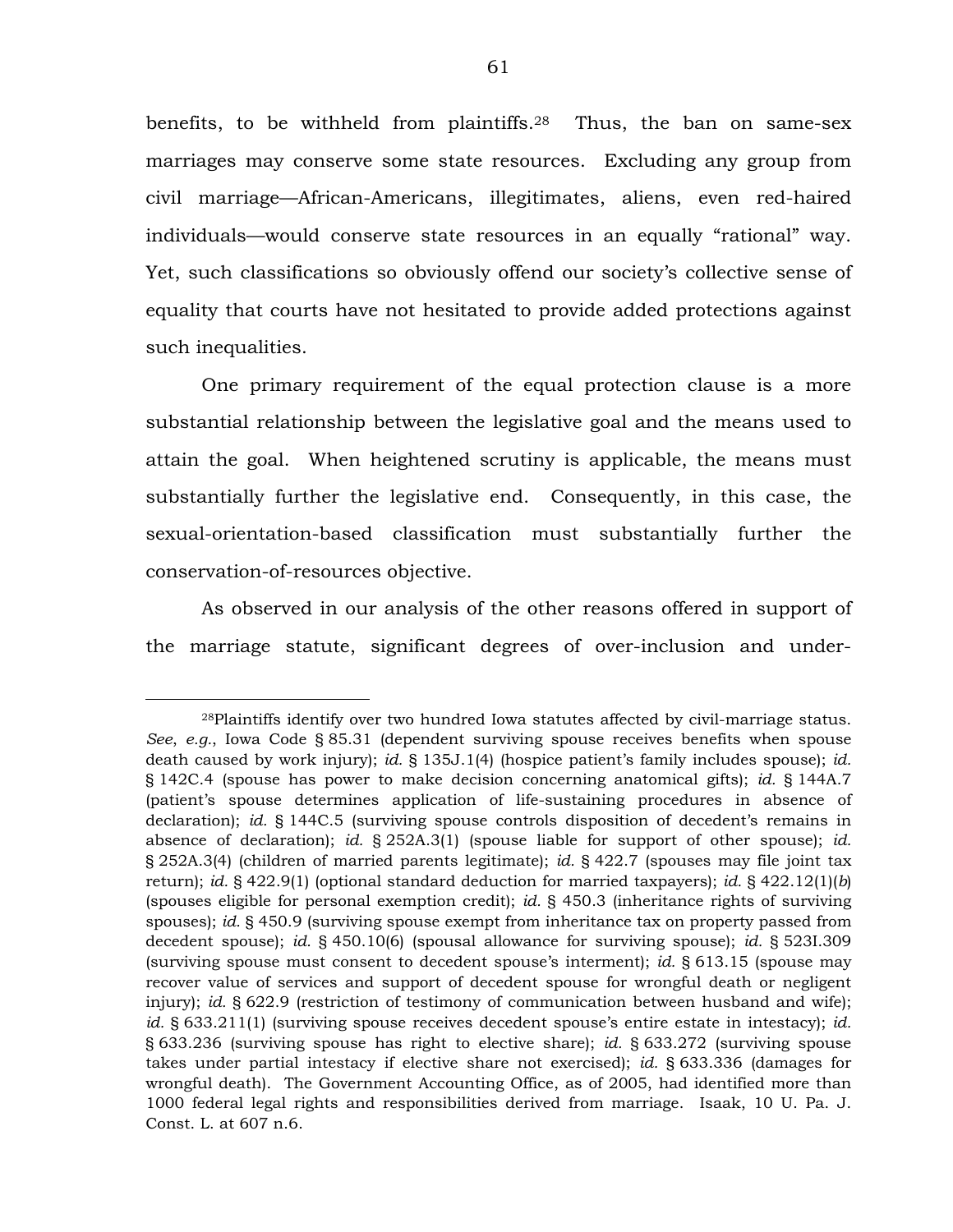inclusion shed light on the true relationship between exclusion of gay and lesbian people from civil marriage and the goal of conserving governmental resources. Exclusion of all same-sex couples is an extremely blunt instrument for conserving state resources through limiting access to civil marriage. In other words, the exclusion of same-sex couples is overinclusive because many same-sex couples, if allowed to marry, would not use more state resources than they currently consume as unmarried couples. To reference the County's example, while many heterosexual couples who have obtained a civil marriage do not file joint tax returns—or experience any other tax benefit from marital status—many same-sex couples may not file a joint tax return either. The two classes created by the statute—opposite-sex couples and same-sex couples—may use the same amount of state resources. Thus, the two classes are similarly situated for the purpose of conserving state resources, yet the classes are treated differently by the law. In this way, sexual orientation is a flawed indicator of resource usage.

Just as exclusion of same-sex couples from marriage is a blunt instrument, however, it is also significantly undersized if the true goal is to conserve state resources. That is to say, the classification is underinclusive. The goal of conservation of state resources would be equally served by excluding any similar-sized group from civil marriage. Indeed, under the County's logic, more state resources would be conserved by excluding groups more numerous than Iowa's estimated 5800 same-sex couples (for example, persons marrying for a second or subsequent time). Importantly, there is also no suggestion same-sex couples would use *more* state resources if allowed to obtain a civil marriage than heterosexual couples who obtain a civil marriage.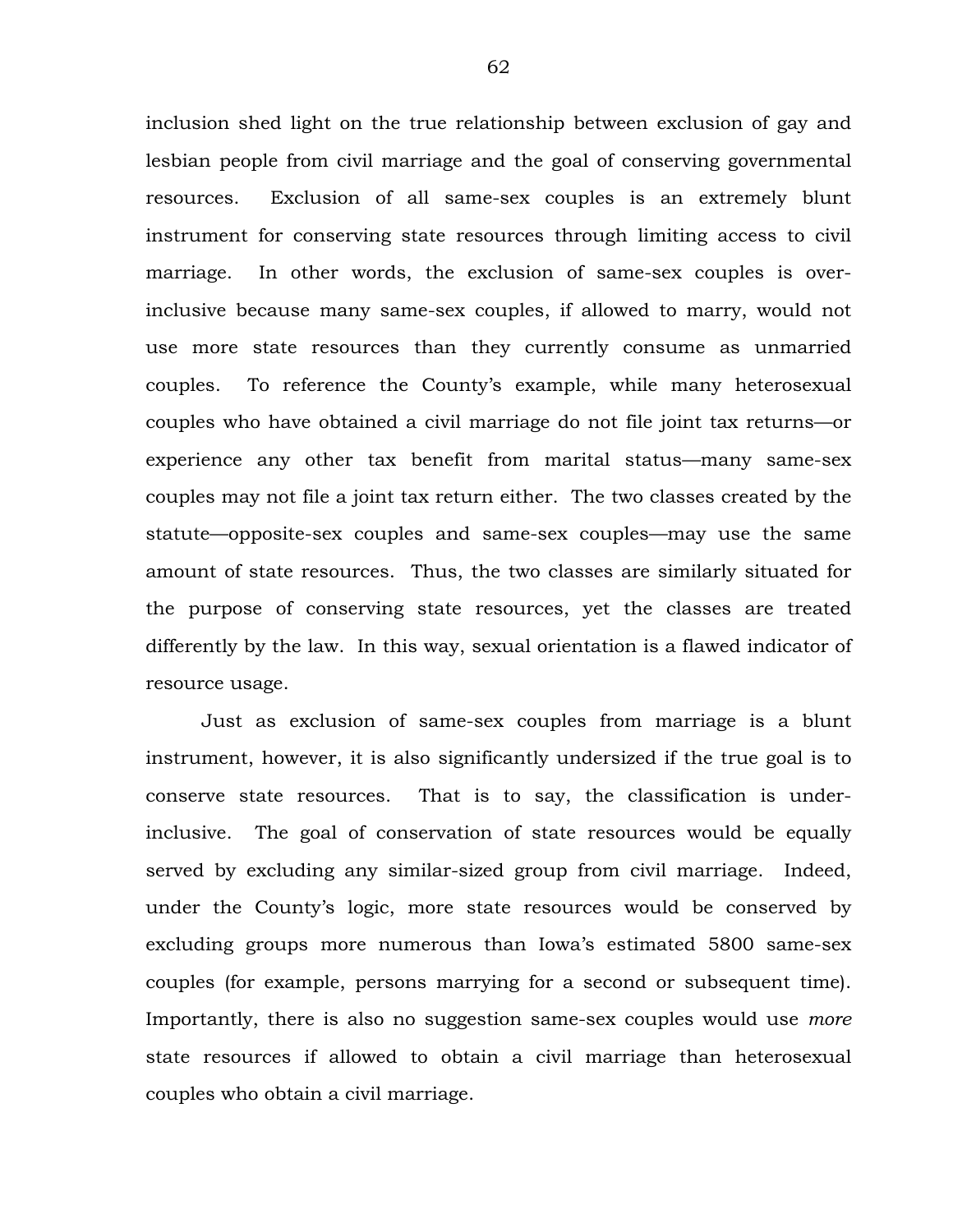Such over-inclusion and under-inclusion demonstrates the trait of sexual orientation is a poor proxy for regulating aspiring spouses' usage of state resources. This tenuous relationship between the classification and its purpose demonstrates many people who are similarly situated with respect to the purpose of the law are treated differently. As a result, the sexualorientation-based classification does not substantially further the suggested governmental interest, as required by intermediate scrutiny.

4. *Conclusion.* Having examined each proffered governmental objective through the appropriate lens of intermediate scrutiny, we conclude the sexual-orientation-based classification under the marriage statute does not substantially further any of the objectives. While the objectives asserted may be important (and many undoubtedly are important), none are furthered in a substantial way by the exclusion of same-sex couples from civil marriage. Our equal protection clause requires more than has been offered to justify the continued existence of the same-sex marriage ban under the statute.

**I. Religious Opposition to Same-Sex Marriage.** Now that we have addressed and rejected each specific interest advanced by the County to justify the classification drawn under the statute, we consider the reason for the exclusion of gay and lesbian couples from civil marriage left unspoken by the County: religious opposition to same-sex marriage. The County's silence reflects, we believe, its understanding this reason cannot, under our Iowa Constitution, be used to justify a ban on same-sex marriage.

 While unexpressed, religious sentiment most likely motivates many, if not most, opponents of same-sex civil marriage and perhaps even shapes the views of those people who may accept gay and lesbian unions but find the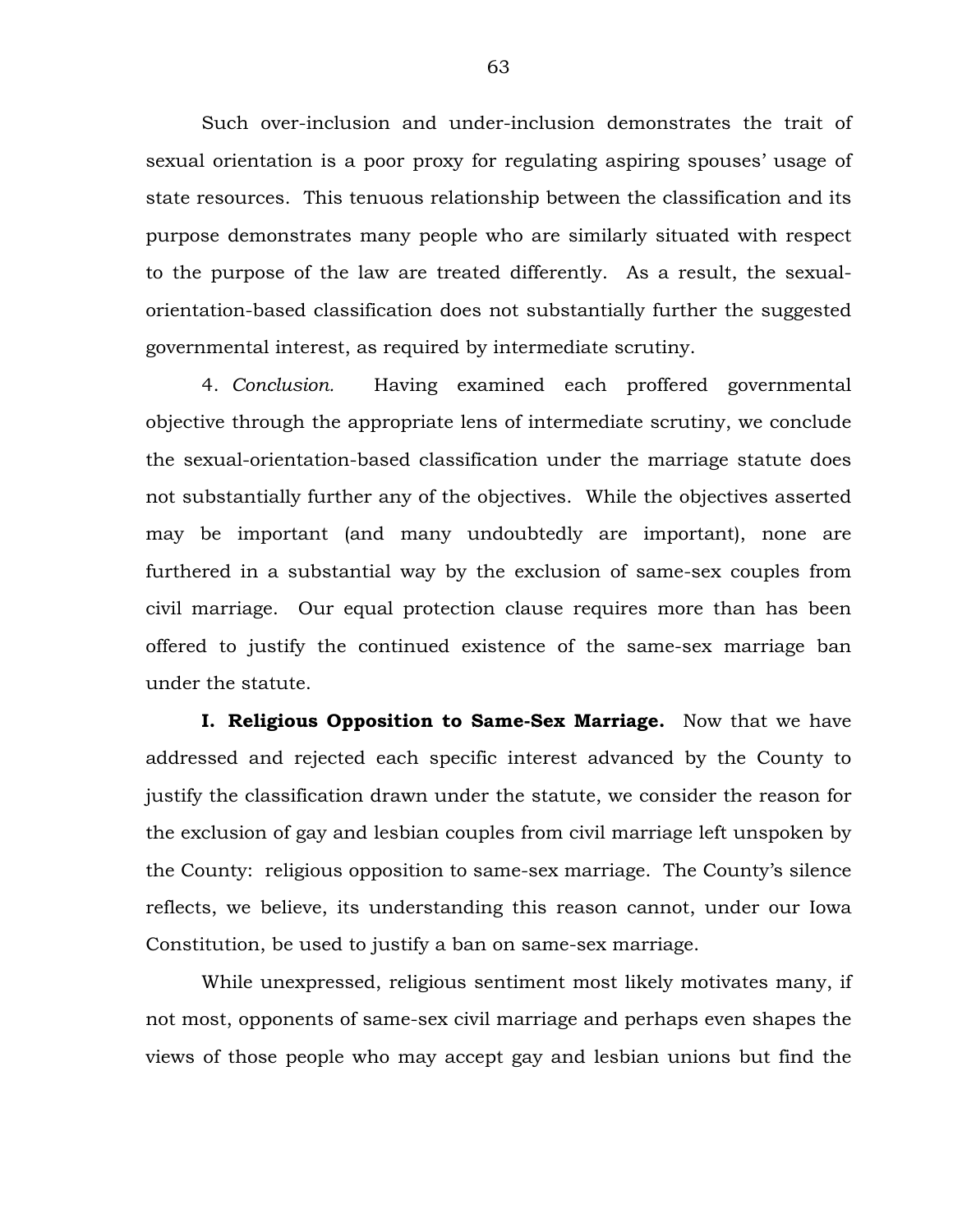notion of same-sex marriage unsettling.29 Consequently, we address the religious undercurrent propelling the same-sex marriage debate as a means to fully explain our rationale for rejecting the dual-gender requirement of the marriage statute.

 It is quite understandable that religiously motivated opposition to same-sex civil marriage shapes the basis for legal opposition to same-sex marriage, even if only indirectly. Religious objections to same-sex marriage are supported by thousands of years of tradition and biblical interpretation.30 The belief that the "sanctity of marriage" would be undermined by the inclusion of gay and lesbian couples bears a striking conceptual resemblance to the expressed secular rationale for maintaining the tradition of marriage as a union between dual-gender couples, but better identifies the source of the opposition. Whether expressly or impliedly, much of society rejects same-sex marriage due to sincere, deeply ingrained even fundamental—religious belief.

 Yet, such views are not the only religious views of marriage. As demonstrated by amicus groups, other equally sincere groups and people in

 <sup>29</sup>A survey in the *Des Moines Register* in 2008 found 28.1% of individuals surveyed supported same-sex marriage, 30.2% opposed same-sex marriage but supported civil unions, and thirty-two percent of respondents opposed both same-sex marriage and civil unions. Erin Jordan, *About 6 in 10 Iowans back same-sex unions, poll finds*, *Des Moines Register*, Nov. 26, 2008, at 4B. The *Des Moines Register* survey is consistent with a national survey by the PEW Research Center in 2003. This PEW survey found that fifty-nine percent of Americans oppose same-sex marriage, and thirty-two percent favor same-sex marriage. Schuman, 96 Geo. L.J. at 2108. However, opposition to same-sex marriage jumped to eighty percent for people "with a high level of religious commitment," with only twelve percent of such people in favor of same-sex marriage. *Id.*

<sup>30</sup>Schuman, 96 Geo. L.J. at 2109–12 (discussing the religious arguments against same-sex marriage found in both the Old and New Testaments of the Bible, supporting a conclusion that homosexuality is considered to be a sin and same-sex marriage to be an extension of that sin).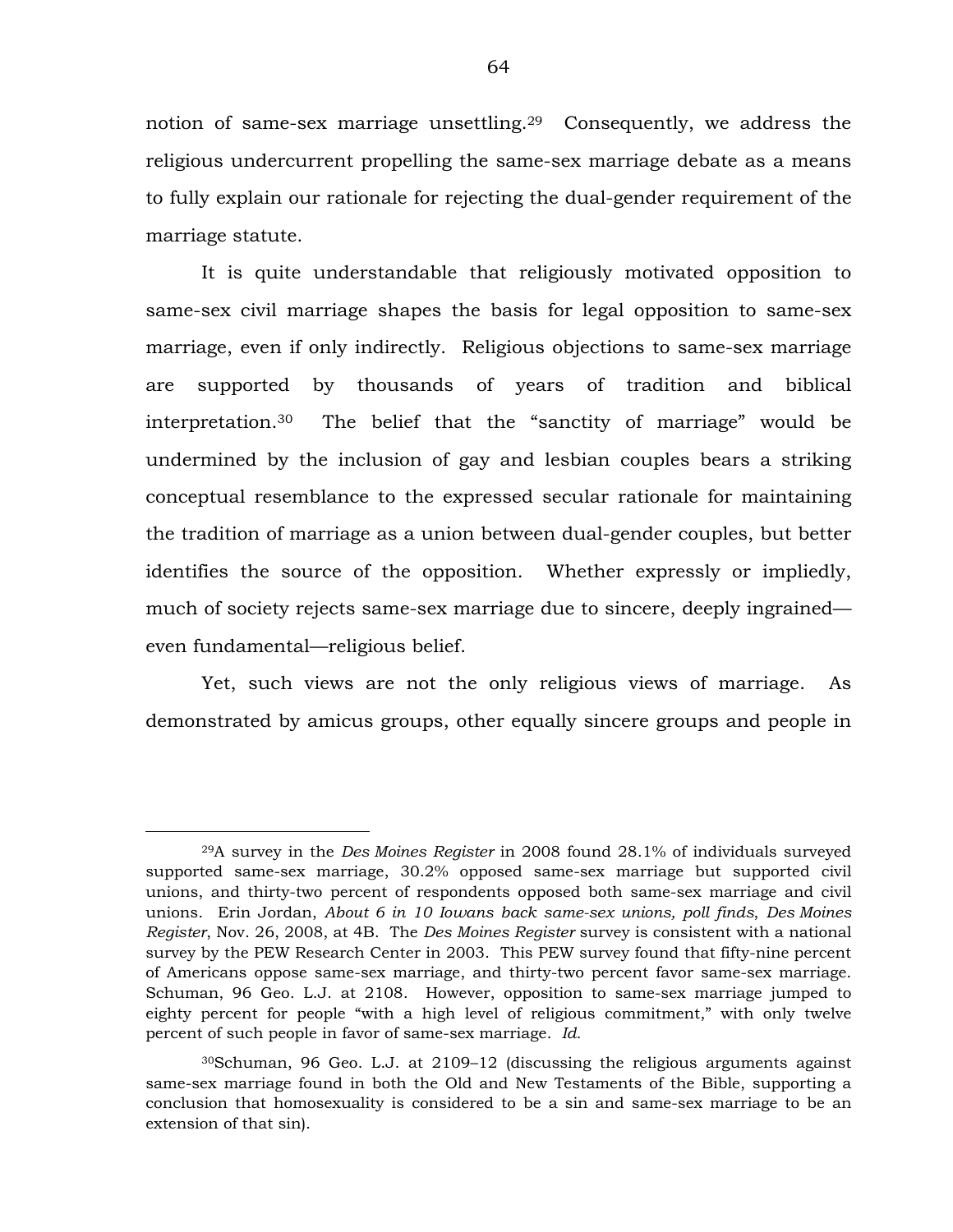Iowa and around the nation have strong religious views that yield the opposite conclusion.31

This contrast of opinions in our society largely explains the absence of any religion-based rationale to test the constitutionality of Iowa's same-sex marriage ban. Our constitution does not permit any branch of government to resolve these types of religious debates and entrusts to courts the task of ensuring government *avoids* them. *See* Iowa Const. art. I, § 3 ("The general assembly shall make no law respecting an establishment of religion . . . ."). The statute at issue in this case does not prescribe a definition of marriage for religious institutions. Instead, the statute declares, "Marriage is a civil contract" and then regulates that civil contract. Iowa Code § 595A.1. Thus, in pursuing our task in this case, we proceed as civil judges, far removed from the theological debate of religious clerics, and focus only on the concept of civil marriage and the state licensing system that identifies a limited class of persons entitled to secular rights and benefits associated with civil marriage.

 We, of course, have a constitutional mandate to protect the free exercise of religion in Iowa, which includes the freedom of a religious organization to define marriages it solemnizes as unions between a man and a woman. *See* Iowa Const. art. I, § 3 ("The general assembly shall make no law . . . prohibiting the free exercise [of religion] . . . ."). This mission to protect religious freedom is consistent with our task to prevent government

 <sup>31</sup>Many religions recognize same-sex marriage, such as Buddhists, Quakers, Unitarians, and Reform and Reconstructionist Jews. Schuman, 96 Geo. L.J. at 2108. Amicus curiae Iowa and National Faith Leaders, Communities, and Scholars point out the United Church of Christ encourages, but does not require, its local congregations to adopt wedding policies that do not discriminate between heterosexual, gay, and lesbian couples, while the Episcopal Church permits priests to perform liturgies and blessings at same-sex weddings as a matter of pastoral care. Additionally, many groups and clergy within various religions are working to achieve inclusion of same-sex marriage. *Id.* at 2108–09.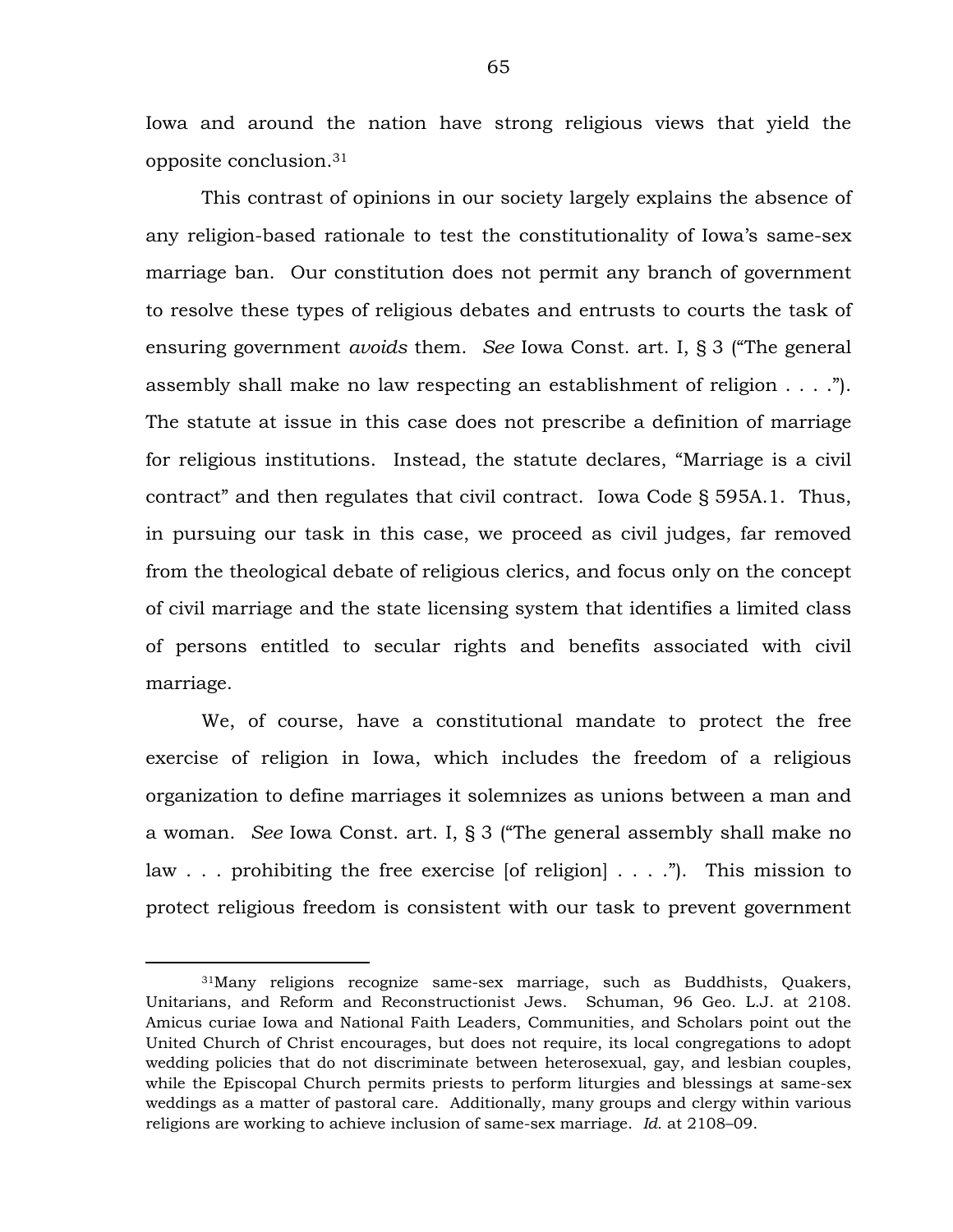from endorsing any religious view. State government can have no religious views, either directly or indirectly, expressed through its legislation. *Knowlton v. Baumhover*, 182 Iowa 691, 710, 166 N.W. 202, 208 (1918). This proposition is the essence of the separation of church and state.

 As a result, civil marriage must be judged under our constitutional standards of equal protection and not under religious doctrines or the religious views of individuals. This approach does not disrespect or denigrate the religious views of many Iowans who may strongly believe in marriage as a dual-gender union, but considers, as we must, only the constitutional rights of all people, as expressed by the promise of equal protection for all. We are not permitted to do less and would damage our constitution immeasurably by trying to do more.

The only legitimate inquiry we can make is whether [the statute] is constitutional. If it is not, its virtues . . . cannot save it; if it is, its faults cannot be invoked to accomplish its destruction. If the provisions of the Constitution be not upheld when they pinch as well as when they comfort, they may as well be abandoned.

*Home Bldg. & Loan Ass'n v. Blaisdell*, 290 U.S. 398, 483, 54 S. Ct. 231, 256, 78 L. Ed. 413, 452 (1934) (Sutherland, J. dissenting).

In the final analysis, we give respect to the views of all Iowans on the issue of same-sex marriage—religious or otherwise—by giving respect to our constitutional principles. These principles require that the state recognize both opposite-sex and same-sex civil marriage. Religious doctrine and views contrary to this principle of law are unaffected, and people can continue to associate with the religion that best reflects their views. A religious denomination can still define marriage as a union between a man and a woman, and a marriage ceremony performed by a minister, priest, rabbi, or other person ordained or designated as a leader of the person's religious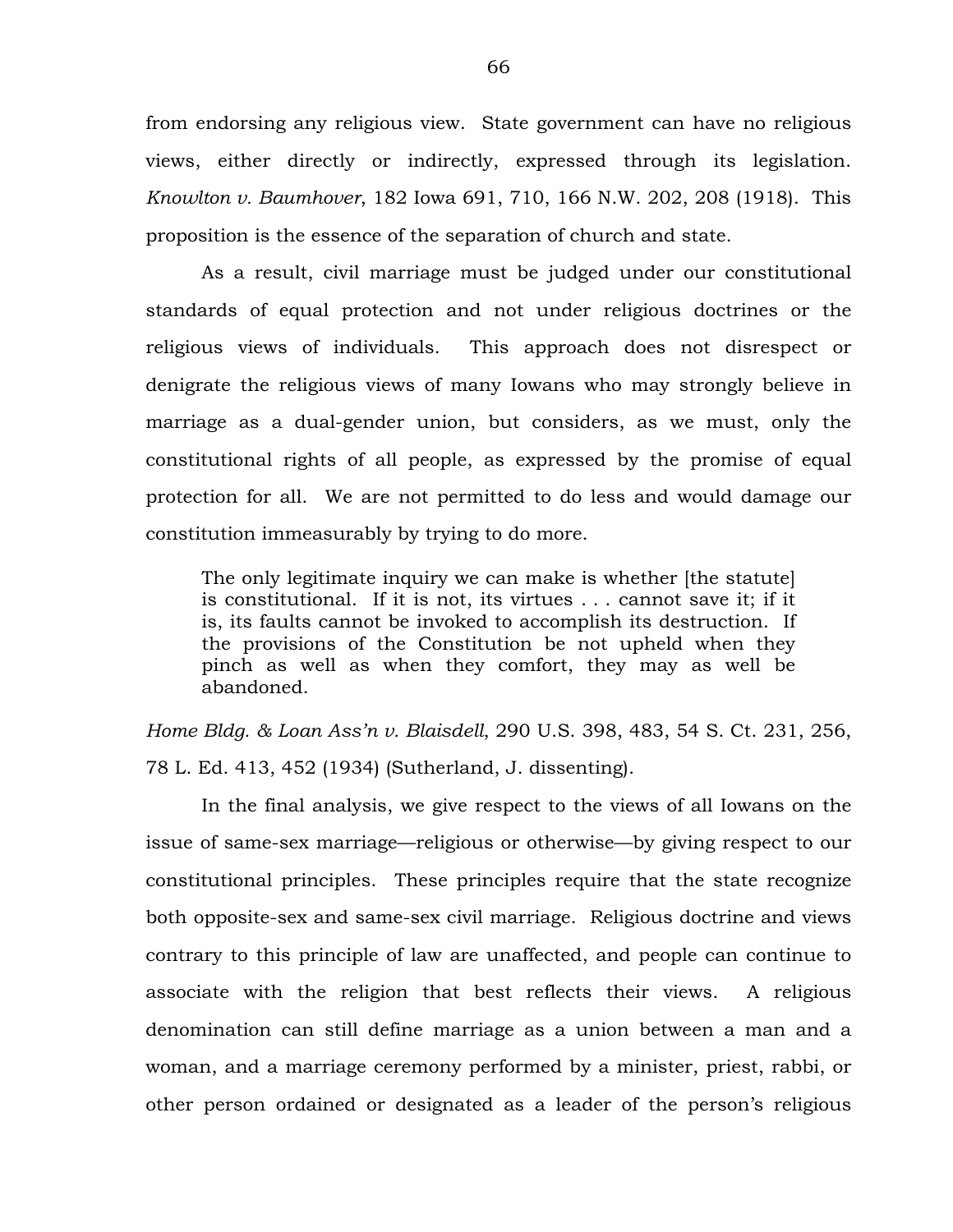faith does not lose its meaning as a sacrament or other religious institution. The sanctity of all religious marriages celebrated in the future will have the same meaning as those celebrated in the past. The only difference is *civil* marriage will now take on a new meaning that reflects a more complete understanding of equal protection of the law. This result is what our constitution requires.

**J. Constitutional Infirmity.** We are firmly convinced the exclusion of gay and lesbian people from the institution of civil marriage does not substantially further any important governmental objective. The legislature has excluded a historically disfavored class of persons from a supremely important civil institution without a constitutionally sufficient justification. There is no material fact, genuinely in dispute, that can affect this determination.

We have a constitutional duty to ensure equal protection of the law. Faithfulness to that duty requires us to hold Iowa's marriage statute, Iowa Code section 595.2, violates the Iowa Constitution. To decide otherwise would be an abdication of our constitutional duty. If gay and lesbian people must submit to different treatment without an exceedingly persuasive justification, they are deprived of the benefits of the principle of equal protection upon which the rule of law is founded. Iowa Code section 595.2 denies gay and lesbian people the equal protection of the law promised by the Iowa Constitution.32

### **V. Remedy.**

Because our civil marriage statute fails to provide equal protection of the law under the Iowa Constitution, we must decide how to best remedy the

 <sup>32</sup>Our decision that the statute violates the equal protection clause of the Iowa Constitution makes it unnecessary to address the other bases for plaintiffs' challenge to Iowa's marriage statute.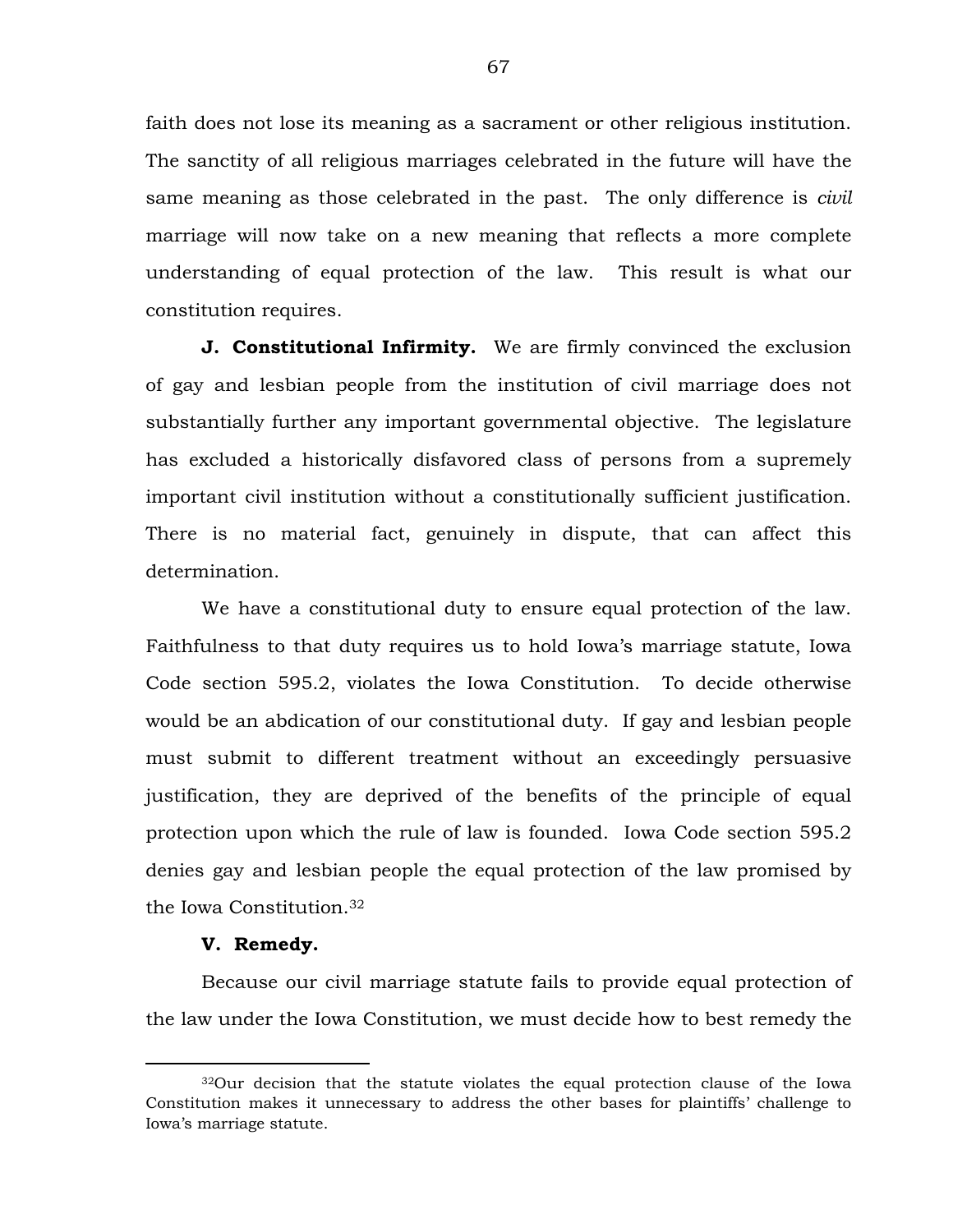constitutional violation. The sole remedy requested by plaintiffs is admission into the institution of civil marriage. The County does not suggest an alternative remedy. The high courts of other jurisdictions have remedied constitutionally invalid bans on same-sex marriage in two ways. Some courts have ordered gay and lesbian people to be allowed to access the institution of civil marriage. *See In re Marriage Cases*, 183 P.3d at 453; *Kerrigan*, 957 A.2d at 480 ("definition of marriage necessarily must be expanded" to include same-sex couples); *Opinions of the Justices to the Senate*, 802 N.E.2d 565, 571 (Mass. 2004). Other courts have allowed their state legislatures to create parallel civil institutions for same-sex couples. *See Lewis v. Harris*, 908 A.2d 196, 221 (N.J. 2006); *Baker v. State*, 744 A.2d 864, 887 (Vt. 1999).

 Iowa Code section 595.2 is unconstitutional because the County has been unable to identify a constitutionally adequate justification for excluding plaintiffs from the institution of civil marriage. A new distinction based on sexual orientation would be equally suspect and difficult to square with the fundamental principles of equal protection embodied in our constitution. This record, our independent research, and the appropriate equal protection analysis do not suggest the existence of a justification for such a legislative classification that substantially furthers any governmental objective. Consequently, the language in Iowa Code section 595.2 limiting civil marriage to a man and a woman must be stricken from the statute, and the remaining statutory language must be interpreted and applied in a manner allowing gay and lesbian people full access to the institution of civil marriage.